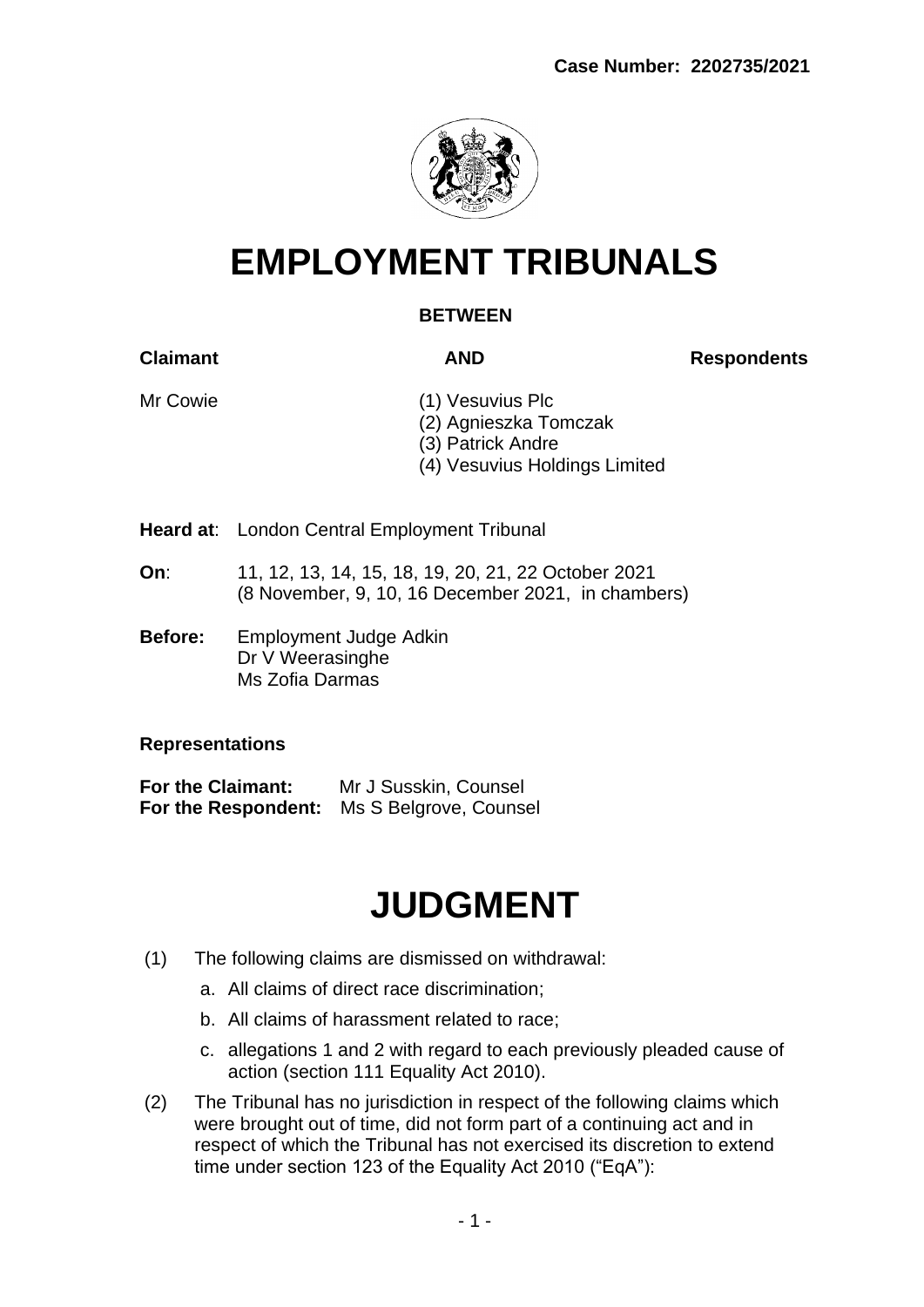- a. Direct age discrimination (allegations 4, 8, 9, 12, 14, 15);
- b. Harassment relating to age (allegations 8, 9, 12);
- c. Instructing, causing, inducing contravention of the EqA pursuant to section 111 (allegations 5, 6, 7, 12).
- (3) The following claims succeed against the employer Fourth Respondent:
	- a. The claim of unfair dismissal brought pursuant to section 98 of the Employment Rights Act 1996;
	- b. The claim of direct age discrimination pursuant to section 39 of the Equality Act 2010 succeeds in respect of allegation 18 (decision to dismiss);
	- c. Claims of protected disclosure detriment pursuant to section 47B of the Employment Rights Act 1996 (allegations 19, 20, 21, 23, 27);
	- d. Claims of victimisation pursuant to section 27 of the Equality Act 2010 (allegations 19, 20, 21, 23, 27).
- (4) The following claims succeed against the Second Respondent Agnieszka Tomczak:
	- a. Claims of protected disclosure detriment (allegations 19, 20, 21, 23) pursuant to section 47B of the Employment Rights Act 1996;
	- b. Claims of victimisation pursuant to section 27 of the Equality Act 2010 (allegations 19, 20, 21, 23).
- (5) The following claims succeed against the Third Respondent Patrick Andre:
	- a. The claim of direct age discrimination pursuant to section 39 of the Equality Act 2010 succeeds in respect of allegation 18 (decision to dismiss);
	- b. Claims of protected disclosure detriment pursuant to section 47B of the Employment Rights Act 1996 (allegation 27);
	- c. Claims of victimisation pursuant to section 27 of the Equality Act 2010 (allegation 27).
- (6) The following claims succeed against the First Respondent as agent for the Fourth Respondent:
	- a. Claims of protected disclosure detriment (allegations 19, 20, 21, 23, 27) pursuant to section 47B of the Employment Rights Act 1996;
	- b. Claims of victimisation pursuant to section 27 of the Equality Act 2010 (allegations 19, 20, 21, 23, 27).
- (7) All remaining claims fail and are dismissed, in particular:
	- a. All remaining claims of age related harassment pursuant to section 26 of the Equality Act 2010;
	- b. The claim of indirect age discrimination pursuant to section 19 of the Equality Act 2010;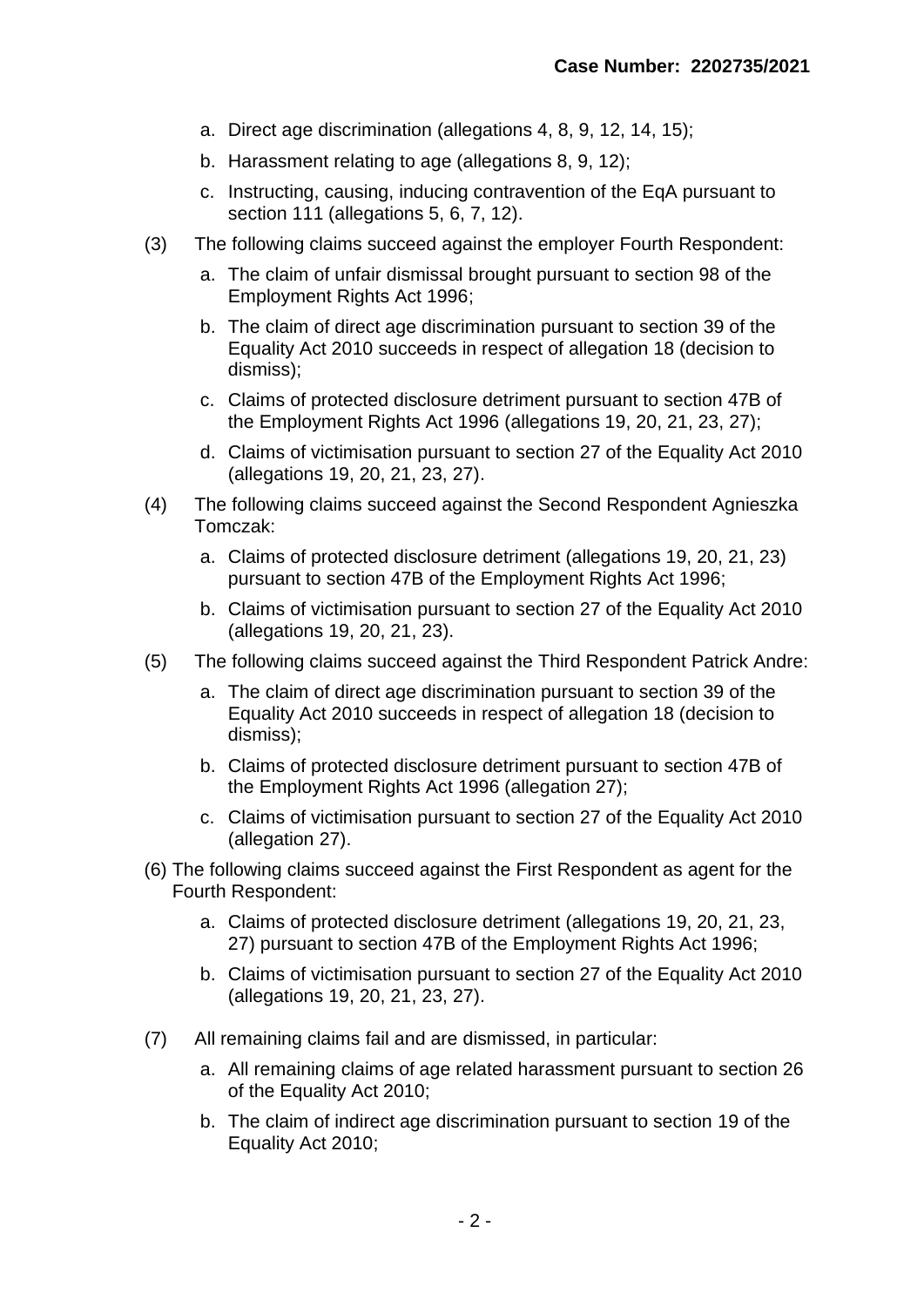- c. Remaining claims of victimisation pursuant to section 27 of the Equality Act 2010;
- d. Remaining claims of protected disclosure detriment to section 47B of the Employment Rights Act 1996.

### **REASONS**

#### **Procedural matters**

- 1. This hearing was fully remote in the sense that all parties, witnesses and the members of the Tribunal joined by CVP from separate locations.
- 2. For reasons that were given orally, the Tribunal made the following decisions:
	- 2.1.that a bundle labelled "supplementary bundle" relied upon by the Claimant, containing 780 pages of documents that were largely slightly less redacted than versions already in the bundle should be admitted into evidence;
	- 2.2.a refusal of the Respondents' application for a "confidential bundle" to be subject of an order under rule 50 such that it could be referred to "in camera" during the course of the hearing to exclude public scrutiny;
	- 2.3.in relation to documents identified as C93, C103 that name of a client should be part redacted, that the names of colleagues should not be redacted but amounts in potential settlement negotiations should be redacted;
- 3. The hearing was listed for 14 days. Unfortunately due to constraints on judicial resources, only 10 days were available for a live hearing. We are grateful to both Counsel for working pragmatically with this reduced timetable in the arrangement of witnesses and for substituting two sets of written submissions for an oral submission stage. It is partly because of this contracted timetable and constraints on the diaries of the members of the Tribunal panel that it has taken longer than might be ideal to promulgate this decision. The panel required four deliberation days during the course of November and December 2021, which unfortunately could not run on consecutive days.
- 4. By an email dated 25 October 2021, in order to assist the Tribunal by narrowing the issues, the Claimant discontinued each and every claim of direct race discrimination, each and every claim of harassment related to race, and detriments 1 and 2 with regard to each previously pleaded cause of action. The Tribunal is grateful to the Claimant and his advisers for taking a realistic view of these parts of the claim and focusing on stronger parts of the claim.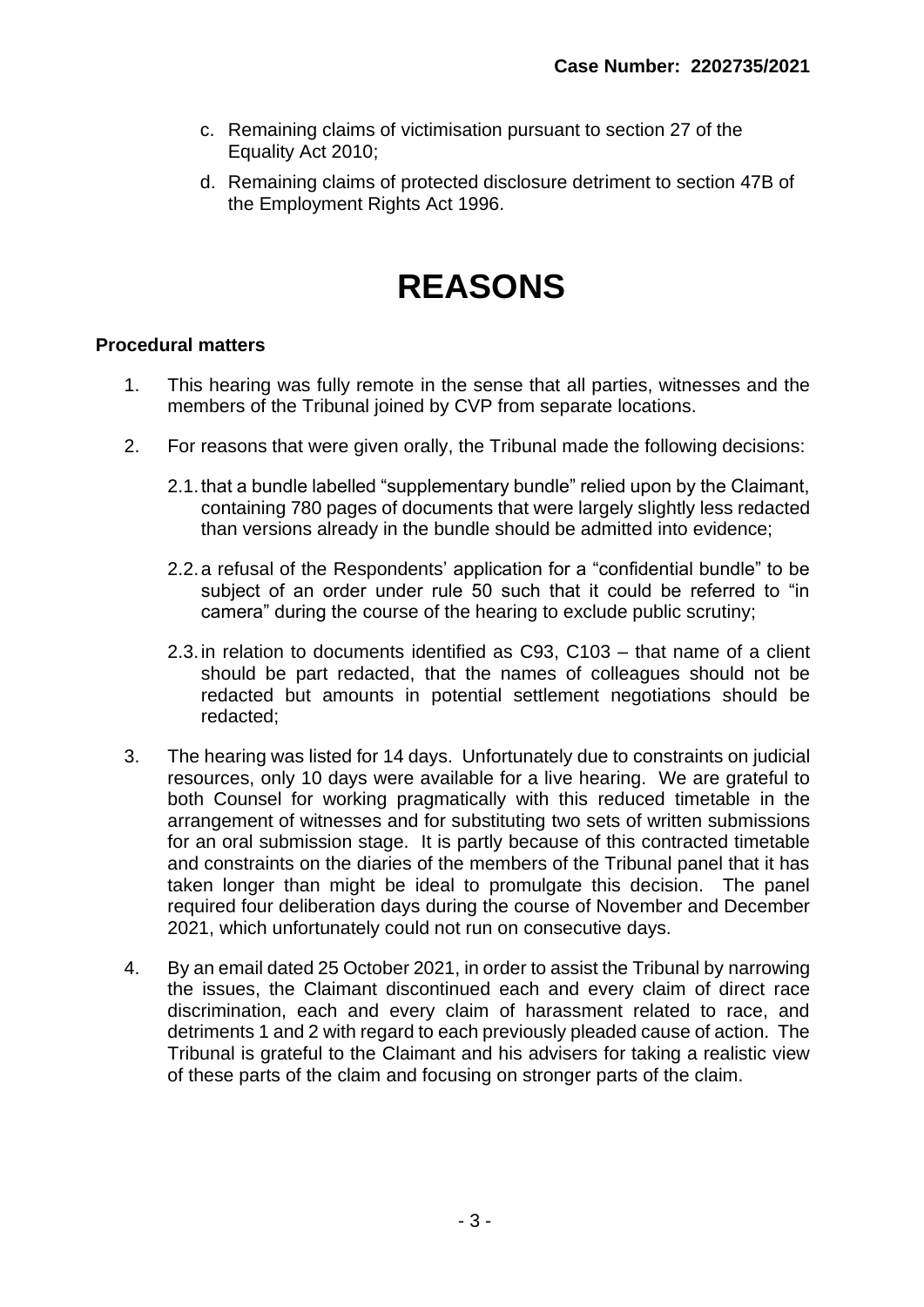#### **The Claim**

- 5. The Claimant presented his claim on 12 May 2020 against the First, Second, Third Respondents.
- 6. By consent, at a case management hearing on 17 February 2021 before Employment Judge Goodman, the Fourth Respondent, the Claimant's employer at the date of his dismissal, was added as a party. The Fourth Respondent is a wholly-owned subsidiary of the First Respondent.
- 7. According to the case management order made following that hearing, the First Respondent was retained on the basis that he might have been jointly employed by the First and Fourth Respondents, and there was thought to be a potential complication of the fact that the two individual named respondents were employed by those different entities. Mr Andre is employed by the First Respondent. Ms Tomczak is Also at that hearing the Claimant applied to introduce a claim under section 112 of the Equality Act 2010 (aiding contraventions). That application was refused.
- 8. The basis for the claims against the First and Fourth Respondents are addressed in a letter from the Claimant's solicitor dated 8 January 2021 [HB/373].
- 9. Claims against the Fourth Respondent Vesuvius Holdings Ltd were pursued on the basis that it was the Claimant's employer, and also vicariously liable for its employees or agents.
- 10. Claims against the First Respondent Vesuvius plc were pursued on the basis that this entity had sufficient control to amount to a joint employer, for reasons that are set out below.
- 11. The amended claim was put on the basis that the Claimant was either jointly employed by the First and Fourth Respondent, or that he was employed by one and the other acted as an agent.
- 12. An amended Response was put in on 26 July 2021 [HB/103]. In this document it was averred that the Fourth Respondent was the Claimant's employer and that he was not employed by the First Respondent.
- 13. There was an agreed list of issues, which is contained in a separate annex.

#### **Evidence**

- 14. The Tribunal heard evidence from the Claimant Mr Cowie and from Mr William Kelly, a colleague who was Global VP Finance of the Foundry Division.
- 15. From the Respondents the Tribunal heard evidence from the Third Respondent Patrick Andre, CEO; the Second Respondent Agnieszka Tomczak, Chief HR Officer and John McDonough, Chairman of the Board.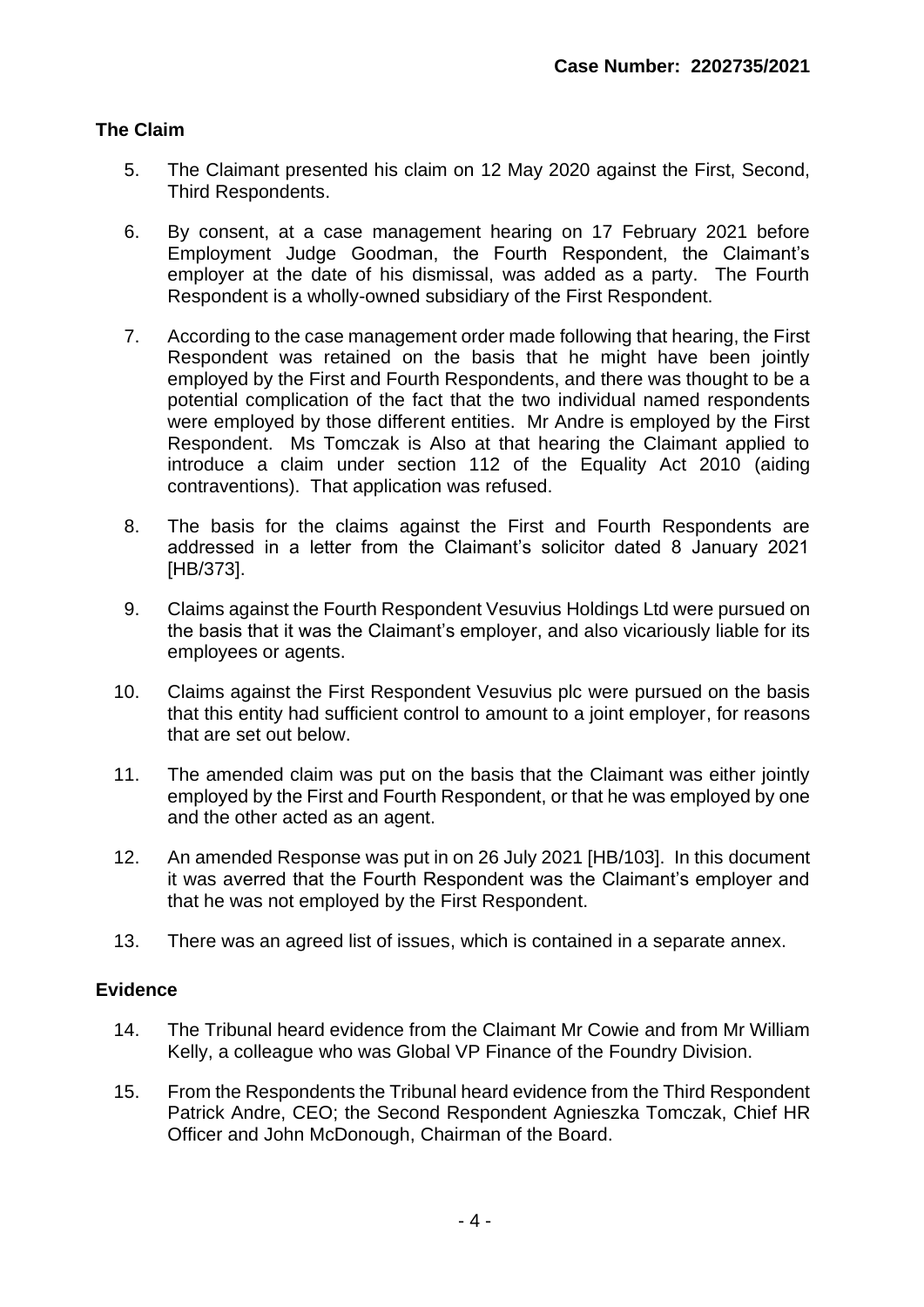- 16. As to documentary evidence we received a 8,315 page "document" bundle, a 725 "main" bundle which contains pleadings and correspondence, a 780 page "supplementary" bundle from the Claimant and 36 pages which were agreed extracts from a confidential bundle which was not supplied to the Tribunal. The Tribunal has not attempted to read every document, but have focussed on the documents each side referred us to.
- 17. References thus [D/123] are to pages in the document bundle; [HB/725] are to pages in the "main" bundle which contains pleadings correspondence and the like; [S/234] to the supplementary bundle and [SB/12] to the special bundle.
- 18. References to the "Corporate Respondents" denotes the First and Fourth Respondents. References to the "Individual Respondents" denotes the Second and Third Respondents.

#### **Findings of fact**

#### **History**

- 19. In 1981 the Claimant commenced employment in South Africa with the Foseco business as a laboratory assistant. There is a gap in his service but that is not relevant for present purposes. He had a long career working for the Corporate Respondent businesses. His background was as a metallurgical engineer. His career progressed successfully over the years through various levels of management.
- 20. At the times material to this claim the Claimant was Business Unit President Foseco, which is one of four divisions within the First Respondent Vesuvius PLC which is listed on the London Stock Exchange. He reported directly to the CEO Mr Andre.
- 21. Vesuvius PLC is a listed company on the London Stock exchange with four divisions; Flow Control, Digital Services, Advanced Refractories and Foundry Technologies, trading as Foseco, which mainly serves the steel and foundry Industries. It is a global leader in molten metal flow engineering and technology. It has clients in the automotive industry. It is this division in which the Claimant has had his career.
- 22. The Foseco brand is the division of Vesuvius which serves the foundry industry. Foseco is described by the Claimant as the world leader in the supply of foundry consumables and solutions. Within the Foseco business which is referred to externally as Foundry Technologies is a significantly smaller division known as Fused Silica, making up no more than approximately one tenth of the division by revenue which had historically suffered shrinking sales.
- 23. The Claimant transferred from South Africa to the UK in 2000.
- 24. In 2006 the Claimant left Foseco, but returned in 2008 and moved to the USA as a regional Vice President. The Tribunal has seen his contract of employment dated February 25, 2008 (D/1) in the US countersigned on behalf of Foseco Metallurgical Inc.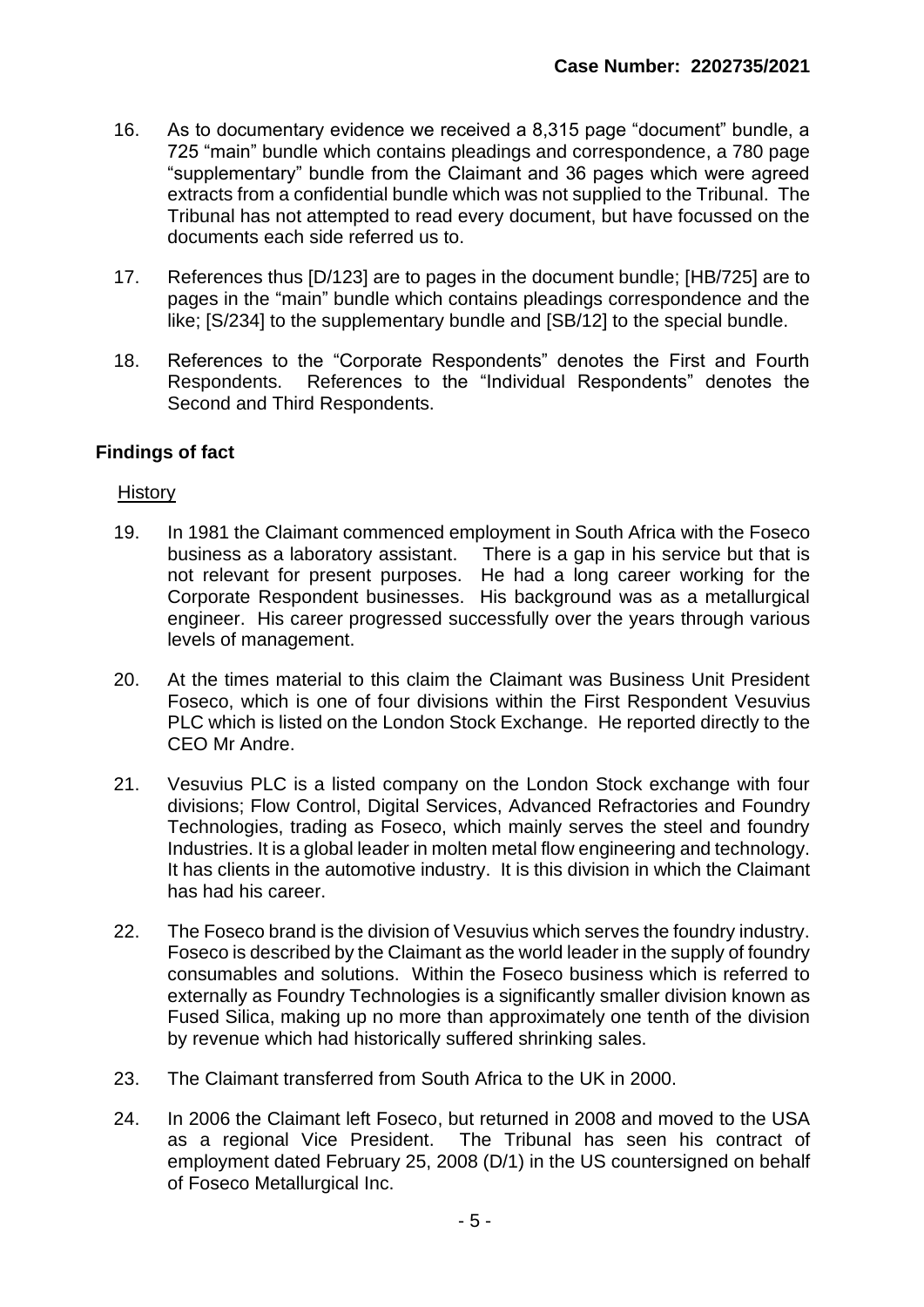- 25. In November 2014 the Claimant was appointed Global Business Unit President Foseco International.
- 26. A remuneration committee report dated 5 December 2017 recorded

"Glenn is an experienced leader, has shown capacity to deliver positive results and is showing a strong dynamism in leading Foundry. He is a key asset for the Group. It is planned to award him a significant increase of 15%"

The effect of this increase was to take the Claimant's salary to US \$410,000. His overall remuneration package was significantly more valuable.

- 27. In 2018, at the insistence of Mr Andre, the Claimant moved to the UK. The circumstances of the Claimant's transfer to a contract of employment in the UK are dealt with in more detail below.
- 28. The Fourth Respondent Vesuvius Holding Limited is a subsidiary of the First Respondent and is the Claimant's employer, by virtue of a contract of employment made on 14 August 2018 which commenced on 1 September 2018.

#### Mr Andre's promotion to CEO

29. On 1 September 2017 the Third Respondent Mr Patrick Andre was appointed Group CEO of the First Respondent having previously been President of the Flow Control business and a immediate peer of the Claimant. From this point onward the Claimant reported to Mr Andre.

#### Mr Chris Young

- 30. In late 2017 Mr Andre gave Mr Cowie the personal objective (in his personal objective setting for 2018) of dismissing Chris Young Global HR VP Foundry, who was 58 years old at that time. The Tribunal has not heard evidence from Mr Young himself. We are not in a position to make any assessment of his performance in his employment by the First Respondent.
- 31. Mr Young is a dual British and American citizen. He had been covering a global role as well as VP HR for NAFTA (i.e. North America) for the Foundry Business. The Claimant first met him when he was appointed President of the Advanced Refractory Business where Mr Young was Vice President (HR). The Claimant plainly valued his level of experience and expertise and moved him when he was appointed President of Foundry. Mr Young relocated from Pittsburgh to Cleveland early in 2015. The Claimant says that the company paid for all his relocation costs including house sale costs.
- 32. Mr Andre does not dispute requesting Mr Young's dismissal. He says that Mr Young rarely travelled out of the US and did not have the right level of knowledge and involvement in the oversight of the non US part of the Foundry division, despite the US being only a small minority of the global Foundry business. Mr Andre says that he believed that Mr Young should be replaced by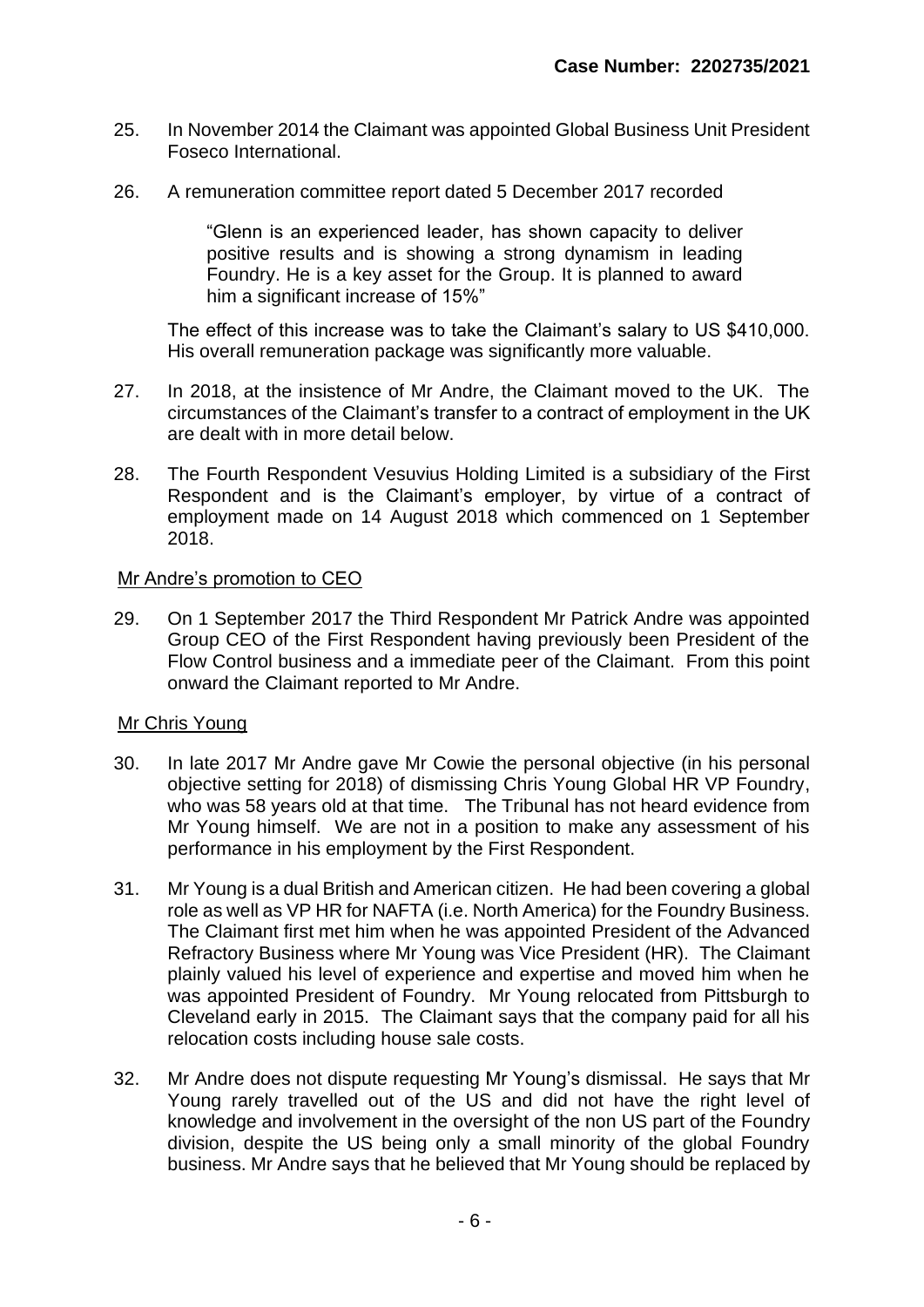a higher calibre employee with a more international outlook. In his evidence Mr Andre says he felt that Chris Young "didn't have the bandwidth and experience".

- 33. This instruction caused Mr Cowie disquiet and ultimately he did not carry it out. We note that Mr Young was described in contemporaneous documents as an "effective performer" (June 2016) and "very successful" (August 2017).
- 34. Ultimately Mr Ryan Van der Aa carried out the instruction to dismiss sometime in the third quarter of 2018. Mr Van der Aa then took over Mr Young's role having been demoted from a Global HR for the First Respondent in London. It does not seem to be in dispute between the parties that Mr Van Der Aa is almost precisely the same age as Mr Young; their birthdays being within a week of one another.
- 35. Mr Van der Aa told the Claimant at the time that he was glad to be out of a toxic environment in the London office.
- 36. The Second Respondent Ms Tomczak took over Mr Van Der Aa's role as Chief HR Officer for the First Respondent's group in October 2018. Ms Tomczak was several years younger than Mr Van Der Aa.

#### Mr Umesh Bhat

- 37. The Claimant says he was instructed in 2018 by Guy Young under the direction of Mr Andre to dismiss Umesh R Bhat in India and Eric Pohlman in the US because there were personal objectives to find new "younger talent". Again, we have not heard evidence from Mr Bhat nor Mr Pohlman nor are we in a position to make any assessment of their performance.
- 38. Board minutes from the Board Nomination Committee (D/1153-1168) dated 9 May 2018, referred to replacing the India Group Finance Director Mr Umesh Bhat. In 2016 he had been rated as a highly valued performer.
- 39. The Tribunal has received minutes from the First Respondent's nomination committee, from which it can be seen that there are 7 internal "talents" who are individuals with potential to rise to regional VP. The ages of these individuals are 36, 41, 39, 44, 45, 45, 34. The Claimant makes the point that they are all 45 years or below.
- 40. The same minute records a decision to change 9 of the 12 Regional VP positions [1154]. The First Respondent's Chairman accepted in his oral evidence that the majority of these changes were not going to be as a result of natural retirement or resignations. It follows that the majority of changes would represent a deliberate management decision. While it is fully understood that the performance of senior managers in any organisation is liable to be scrutinised and it is a fact of life that poor performing senior managers are likely to be "managed out", it is striking amounted to something close to a cull of managers at the Regional VP level was being planned.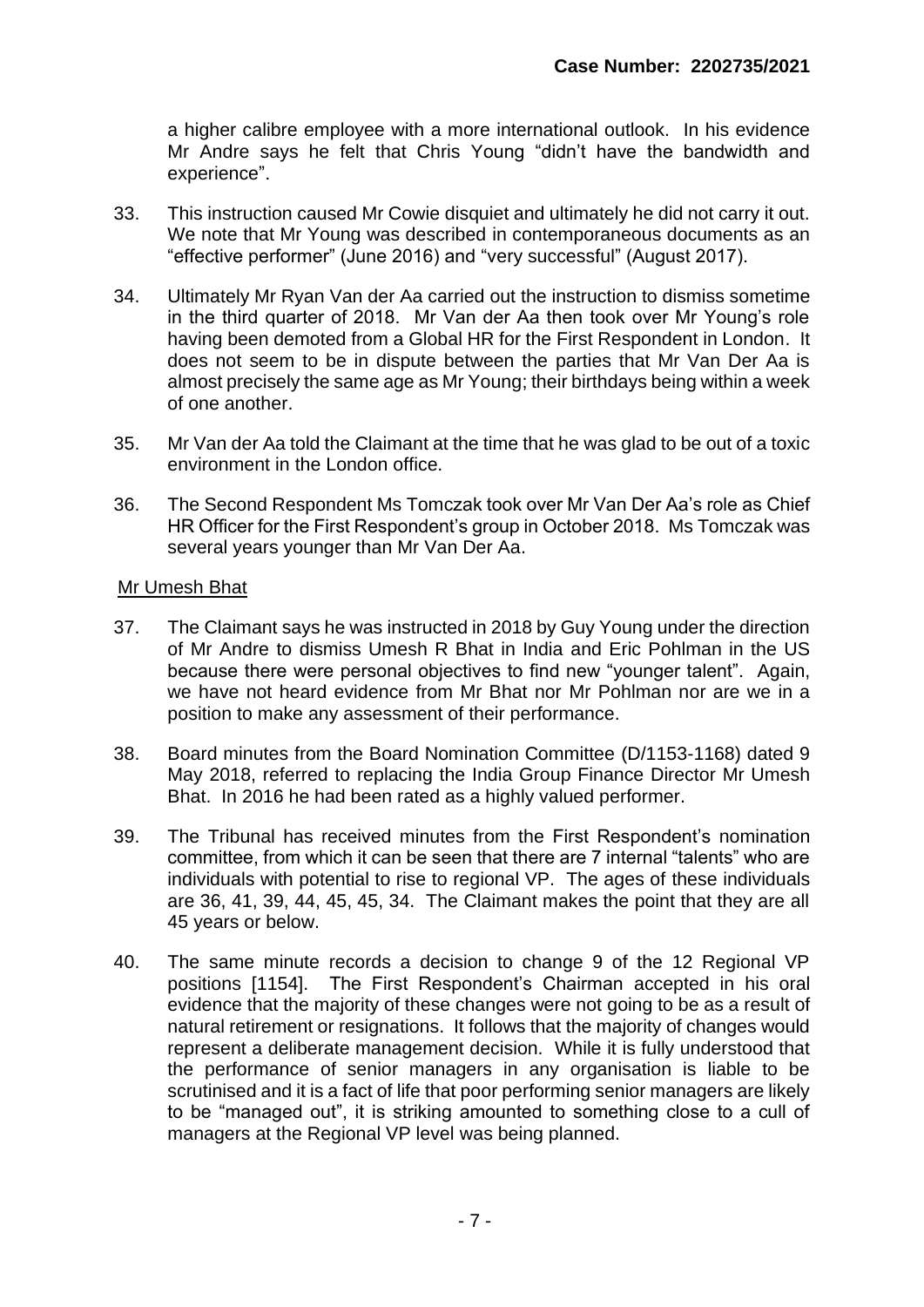41. Mr Andre's evidence is that he had "no opinion" on Mr Bhat having met him in India and "no specific input" into the choice of Mr Bhat's successor. We have not received evidence to the contrary.

#### Eric Pohlman

- 42. The Claimant was instructed to dismiss Eric Pohlman by Mr Young at a meeting in November 2017, without any reason being given. Mr Pohlman had been rated as "very successful". The Claimant says that he did not agree and explained this to both Mr Young and Mr Andre, whom he says continued to pressurise him to dismiss Mr Pohlman. Ultimately Mr Pohlman was not dismissed.
- 43. The Claimant estimated that Mr Pohlman was 55. It seems however that at the material time Mr Pohlman was in his mid-40s, which the Claimant acknowledged in cross examination and withdrew this part of his claim.

#### Mr SunYong Chung

- 44. The Tribunal has not heard any evidence from Mr Chung, and we are not in a position to make any objective findings about his performance.
- 45. The Claimant contends that in or around Q2 2018 2019, he was instructed to dismiss Mr Chung (60 years) in Korea with no reason given. In fact he may have been approximately 62 years old at that time and had approximately 35 years' service in by 2016.
- 46. Mr Chung had been described in a review June 2016 as a Highly Valued Performer (355). In January 2019 however it seems from a contemporaneous email that Mr Chung did not increase a pay increase on the basis that the Claimant felt that his performance was less satisfactory
- 47. There was a iMessage exchange [D/8121] between the Claimant and Ryan Van Der Aa about Mr Chung, in which the former wrote

"PA wants me to fire SY in Korea. Could you find out the cost please."

48. The exchange goes on:

"C: it's getting a bit much

VDA: yes more to come

C: Yes me

VDA: Last man standing!"

49. Mr Andre says at paragraph 47 of his witness statement:

"I am also not sure who CY Chung is. It could be Sun Young Chung, Business Unit manager Foundry in Korea. If that is the right person, I had some doubts back in 2018 about his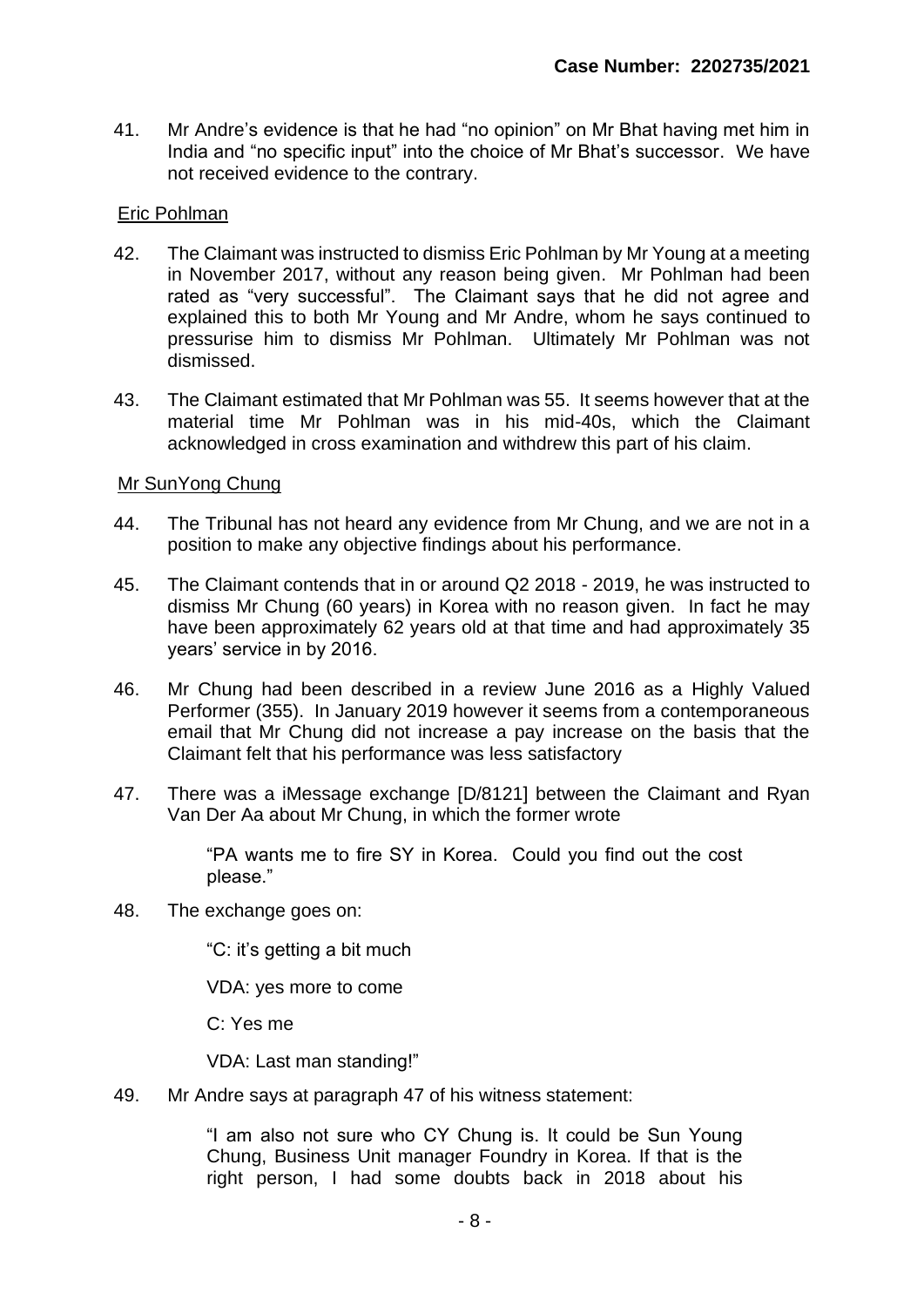performance but he improved significantly since then and he is still in his position today"

- 50. While Mr Andre describes his position as "some doubts", it is clear that the team working immediately underneath him believed that Mr Andre was seeking a dismissal. Mr Andre's evidence is that Mr Van Der Aa misinterpreted the instruction.
- 51. The iMessage exchange is a contemporaneous exchange which evidences what the Claimant understood at the time. We do not detect that this was contrived or produced for the purposes of this litigation. We find that on the balance of probabilities there was an instruction from Mr Andre to dismiss Mr Chung.

#### Brazilian GEC meeting – February 2018 – comments about "millennials"

- 52. In 5-9 February 2018 there was a meeting of the Group Executive Committee GEC in Brazil. The GEC generally comprised Chief Executive (i.e. Mr Andre, the Chief Financial Officer, Business Unit Presidents (one of which was the Claimant), the Chief HR Officer, the President of Operations and Technology and the General Counsel/Company Secretary).
- 53. In the Claimant's claim form he alleged that on a meeting on 5 February 2018, Mr Andre said to the senior managers present "these new millennials will never stop pushing until they have my job and you older guys have to get used to it".
- 54. The Claimant's witness statement did not fully substantiate the content of the claim form. At paragraph 104 the Claimant states that Mr Andre said: "These millennials will never stop until they have my job and you guys had better get used to it" i.e. omitting the word 'older'. This is significant since it removes an overt and explicit reference to age. Even without the word 'older' however there is still an implicit reference to different age groups.
- 55. Mr Andre does not remember saying the sentence attributed to him, but does not dispute in general terms that he made comments about new generations pushing to get the jobs of older ones. He says that this was as much directed at himself as the other managers, which is supported by the comment attributed to him. The Tribunal accepts that the words set out at paragraph 104 in the Claimant's witness statement were used by Mr Andre.

#### Old fogey/old fossil

56. Also at the GEC meeting there was a discussion about HR matters, when the topic of Mr Philippe Bertreau came up, following his resignation the previous day. Mr Bertreau was a manager in his 30's whom the Claimant had hired to perform Fused Silica Director and Head of Strategy for Foundry at Mr Andre's recommendation or at least following Mr Andre's introduction. Mr Bertreau had decided to leave this role after a couple of months, despite Mr Andre's efforts to persuade him to stay. Mr Andre was plainly upset about this.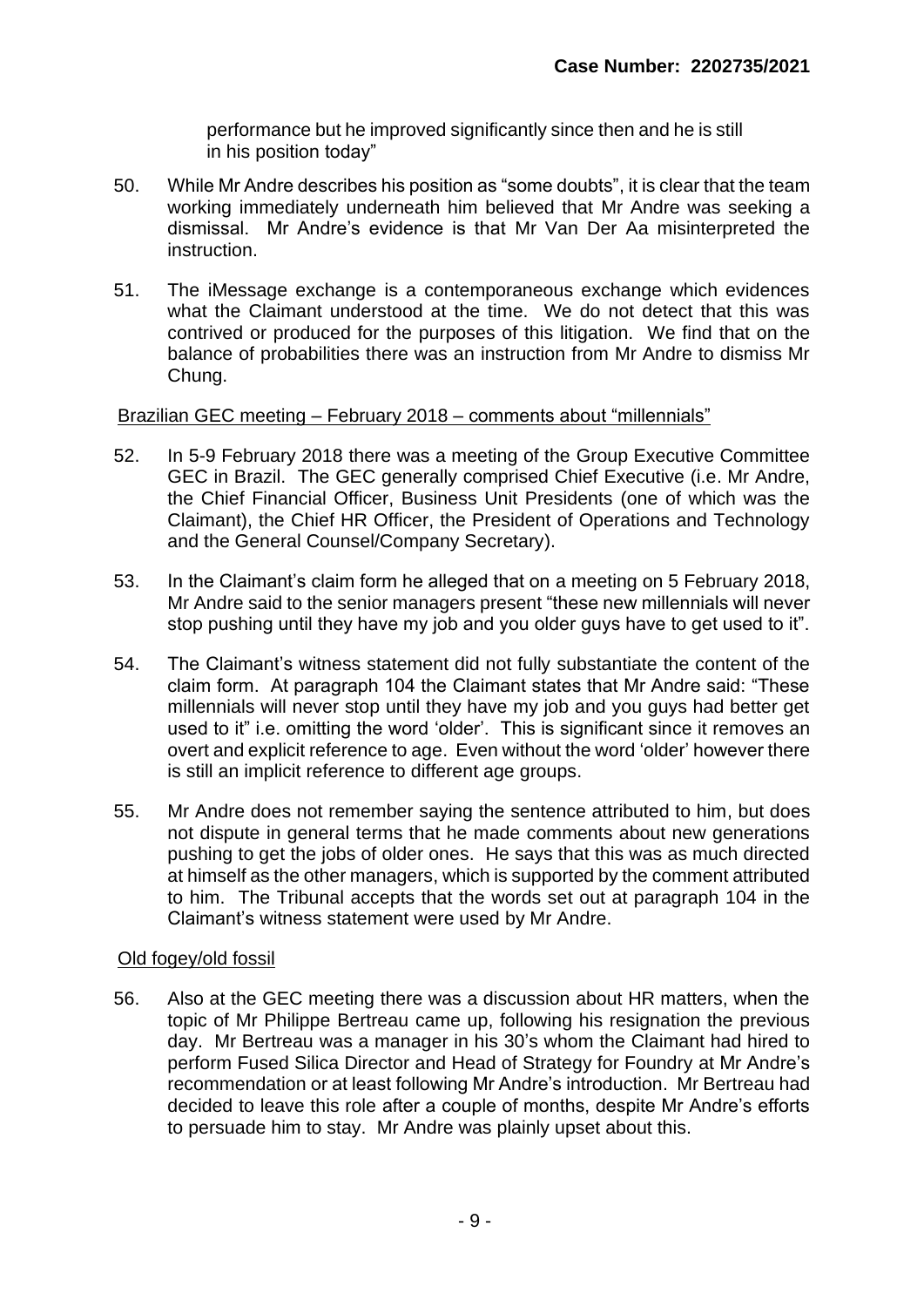- 57. The Claimant's pleaded claim is that at a GEC meeting Mr Andre in front of Mr Young the CFO, told him that he was "an old fogey who doesn't know how to manage millennials".
- 58. Mr Cowie says that remembers this comment very well as it was so out of the blue and inappropriate. He says that he recalls it as he believed that Mr Andre had got the 'wrong end of the stick' about why Mr Bertreau had decided to leave.
- 59. At page D/6915 of the document bundle in a kind of diary entry for 12 February 2018 Mr Cowie recorded as follows:

"I received a 45 minute lecture that I was an "old fossil" and did not know how to deal with millennials. PA realized what he had said and then said "old fossil" me as well."

- 60. Skipping forward in the chronology, at page D/7291, part of the grievance submitted on 1 October 2019, i.e. over 1 ½ years after the event the Claimant made the allegation "at the Brazilian GEC meeting he also called me "an old fogie who did not know how to manage millennials". The "old fogey" allegation was reiterated in the grievance appeal submitted by the Claimant's solicitor on 9 March 2020 (2 years after the event) [D/7697], where it was said to have been made in front of Mr Guy Young the Chief Financial Officer. The point made was that Mr Young had not been interviewed as part of the grievance process.
- 61. Mr Andre is a native French speaker whose spoken and written English are excellent. He says that as a non-native speaker he is not familiar with the word "fogey", but he does know the word "fossil", since this word has the same meaning in French. We accept Mr Andre's evidence on this point.
- 62. Given Mr Andre's evidence on the word "fogey" and also the content of the diary entry, we find that this word was not used and the Claimant must have misremembered it when he put in his grievance.
- 63. On the balance of probabilities, supported by the diary entry we find that Mr Andre did say that the Claimant was an old fossil and did not know how to deal with millennials, and then went on to say old fossil me as well. We have considered whether the inconsistency between fogey and fossil fundamentally undermines this allegation. In our assessment it does not. Had the Claimant been contriving or fabricating the diary to support his claim he would, in our view most likely have ensured that the wording was exactly the same. The fact that the Claimant has substituted one word beginning with F for another but which has a similar meaning in the context of a message which is otherwise the same in our assessment is no more than a genuine failure of recollection on that single point. It does not in our mind undermine the essential essence that the Claimant was called old and his management of "millennials" was queried.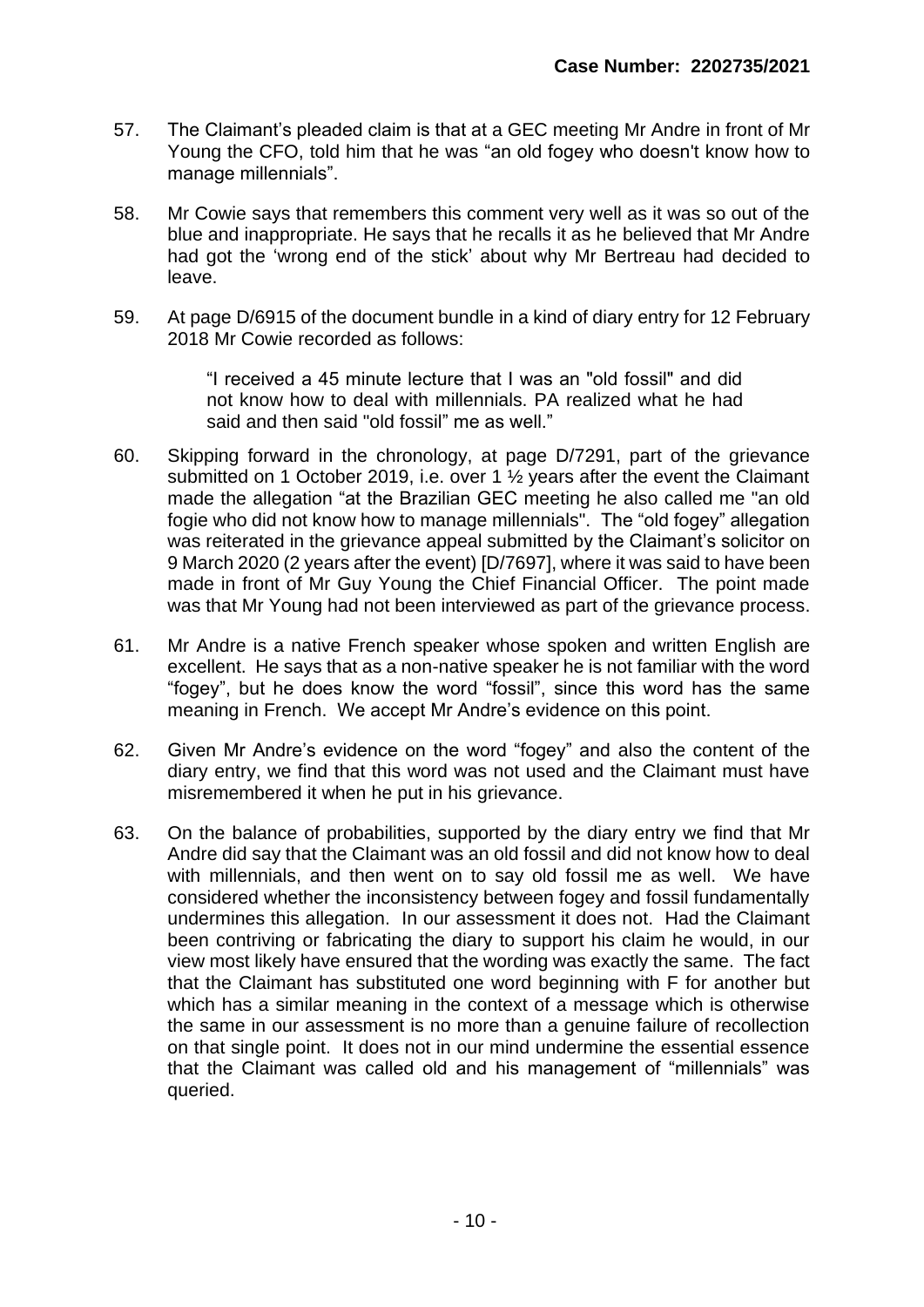#### 45 year old recruitment threshold

- 64. By way of historic background the Claimant himself had, through Project Excalibur, from 2015 onward promoted a programme to employ engineers at trainee level (usually straight from college and typically in their 20s) in every plant around the world. This was to ensure that younger staff were coming through and to offer the business potential long term continuity.
- 65. The Respondents' case is that succession to senior management positions was something that had been preoccupying the Board since at least June 2016, which pre-dated Mr Andre's promotion to Chief Executive. On the Respondents' case there was an identified concern about a cadre of managers retiring at the same time without suitable successors for GEC (Group Executive Committee) positions.
- 66. Mr Andre explains the policy in his witness statement in this way:

38. Whilst internal development was important, it is inevitable that sometimes external recruitment was also necessary. Given the risks and costs of external recruitment noted above, my preference was that any external candidate had the potential for a long and successful career at Vesuvius, with the potential to rise through the tiers of management when roles became available. That approach is consistent with our internal culture, if we were externally recruiting as **the levels immediately below the GEC**, my preference was that any candidate would have the ability to develop into a candidate for the GEC in due time. This is what I mean when I have referred to a preference for candidates to have sufficient 'runway'.

39. For this reason, **I agreed with NomCo's preference for external candidates under the age of 45 for roles in levels of management below the GEC**. I am advised that the Claimant refers to an email I sent on 9 May 2018 at 22:11 to him stating, "Following my discussion today with the Board at the Nomco, there is a strong confirmed push for a max 45 year old limit on candidates" D/1178. This e-mail is related to the recruitment for the Regional Vice-President Foundry EMEA position. Consistent with the succession planning process noted above, the preference was that person would be an individual with the potential and opportunity to progress to from Regional Vice-President to the GEC in due time. For this reason, it was obviously necessary to aim for a person with enough time left in their career in order to develop for that GEC role. I have already explained why I had a preference for candidates with potential but this preference was irrelevant to recruitment at the GEC level. I've also used the word "preference" deliberately, this was not a rigid rule and there are many examples of where there was no such age 'ceiling' in recruiting at Regional VP level either. See the notes made from a conversation between Ms Tomzcak and Mr Van der Aa D7536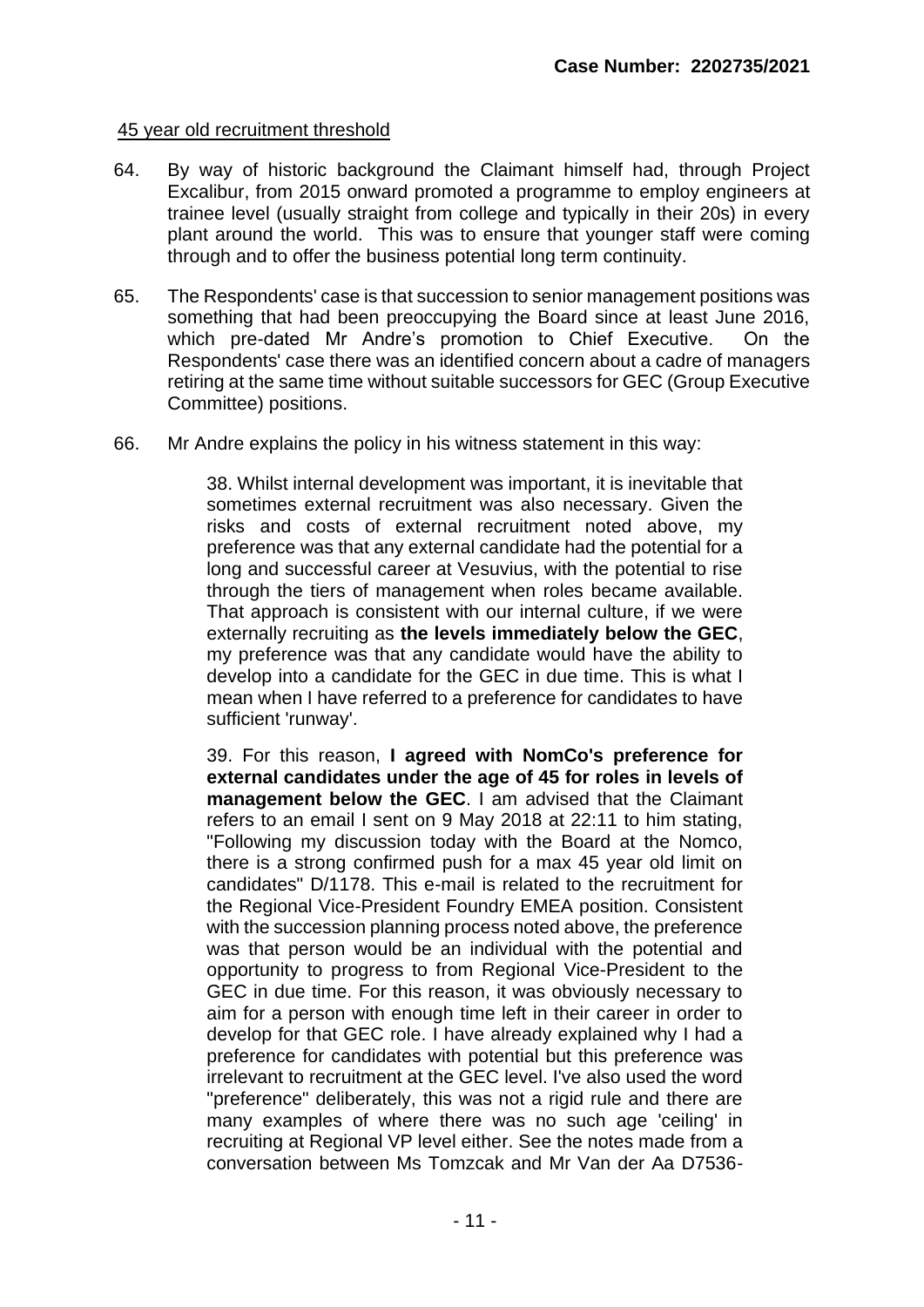7537 for a number of roles that were filled by people who would not have been employed had any such age ceiling been applied.

- 67. Although Mr Andre characterised this as "NomCo's preference", Mr Donough the Chairman of the First Respondent's Board according to his oral evidence did not seem particularly familiar with the under 45 year old requirement and seemed rather to distance himself from it.
- 68. It is clear that Mr Andre had a sustained focus on bringing in younger candidates into management roles. There are a series of documented instances which show this.
- 69. In an email exchange in August 2017 Ms Isabelle Clause (executive recruitment agency) wrote to Mr Andrew explaining that she understood the brief for a senior management candidate in China as being young high potential "rather early 40ies", but she may ask for flexibility in age due to the difficulty in recruiting in that age bracket. Mr Andre replied:

"I would prefer to have a bright 40 year old with a bit less experience of China but the eagerness to learn than an experienced 50 year old, who will not really contribute to the overall group succession issue we need to solve" (658).

- 70. Ryan van der Aa (HR) added his view that he agreed and noted that another colleague was mid-40s when he took his first China role.
- 71. In a GEC People Review dated 15 December 2017 the following comments appear:

"Retiring. Need a HIPO [high-potential employee] …young with good potential". [D/520]

72. Under the heading Flow Control South East Asia the following comment appears:

> "Prefer to have a young [] in this role, someone with potential"; [D/522]

73. Under the heading IP [Intellectual Property]:

"Young patent attorney required" [530]

74. In an email dated 2 March 2018 Isabelle Clause of Egon Zender sent an email in the context of a candidate for a procurement role. She referred to the "young high potential" criteria and in one sentence wrote:

> "I also understood from Ryan [van der Aa] that Patrick Andre could actually be less strict on the young high potential criteria for this role?"

75. At [D/1142] the minutes of the Board meeting that took place on 9 May 2018 record the following: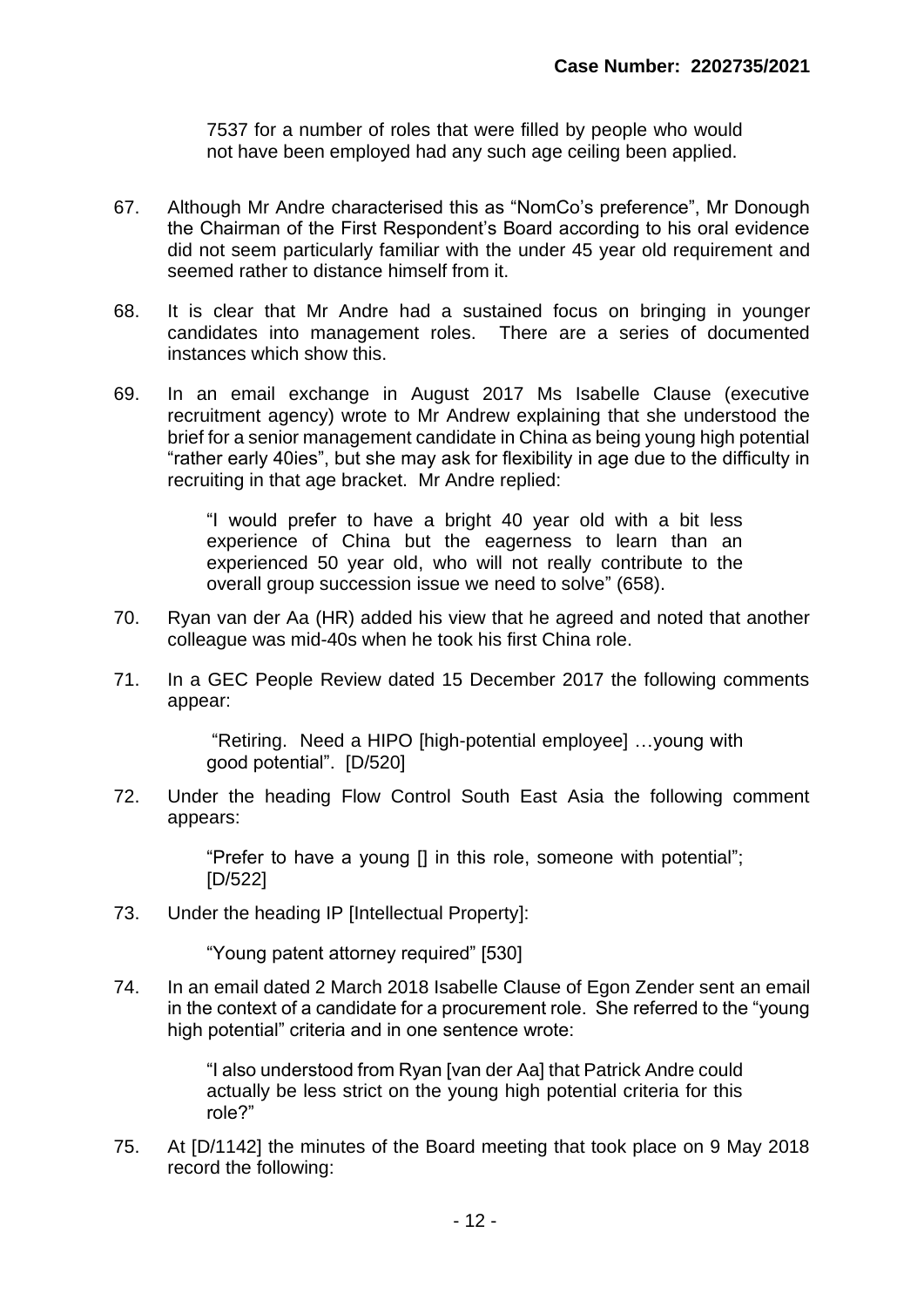"The Chief Executive outlined his plans for senior management development in respect of P&L positions, highlighting that there are no clear succession candidates for the top P&L positions within the Group, and that at the level below, the vast majority of the 12 Regional 8U VPs, also do not have obvious successors inhouse. The CE reported that performance issues also exist at the Regional VP level in certain areas which need to be resolved, and some retirements were imminent so these roles would also need to be filled. The CE reported on the process undertaken at the GEC from which a plan had been formulated to change nine of the Regional VP roles over the course of 2018/early 2019. The CE noted that some of these replacements would be made to ensure the incumbents had the requisite profiles to succeed to the GEC in the future, provided that by then they also had international experience.

…

The Committee discussed the dynamics of succession planning to ensure that individuals receive the right experience at the correct stage in their career, to make sure that there was enough "runway" ahead between Vice President, President and then potentially Chief Executive roles. It was also important to give the new recruits an indication that they had been earmarked for promotion. The Committee also discussed the benefits of gender diversity and the need for this to be a continual focus of the recruitment process."

76. Significantly, Mr Andre wrote to the Claimant and Mr van der Aa, VP HR in an email on the same day in the context of discussion of a couple of candidates for recruitment [D/1178]:

> "Following my discussion today with the Board at the Nomco, there is a strong confirmed push for a max 45 year old limit on candidates.

> So I would suggest to concentrate on those meeting this criteria." (*sic*)

#### "Get younger"

- 77. Mr Kelly's witness statement suggested that Mr Andre had said in meetings in 2018 that the from a personnel perspective the organisation needed to "get younger". This was referenced by Mr Cowie in his own witness statement.
- 78. Mr Kelly conceded in answer to a question from the Tribunal that this he could not be sure that these exact words were said, but this was merely the sense of it. We do not find that Mr Andre said the phrase "get younger". We accept that Mr Kelly did understand that this would be the effect of Mr Andre's proposals rather than him saying those words.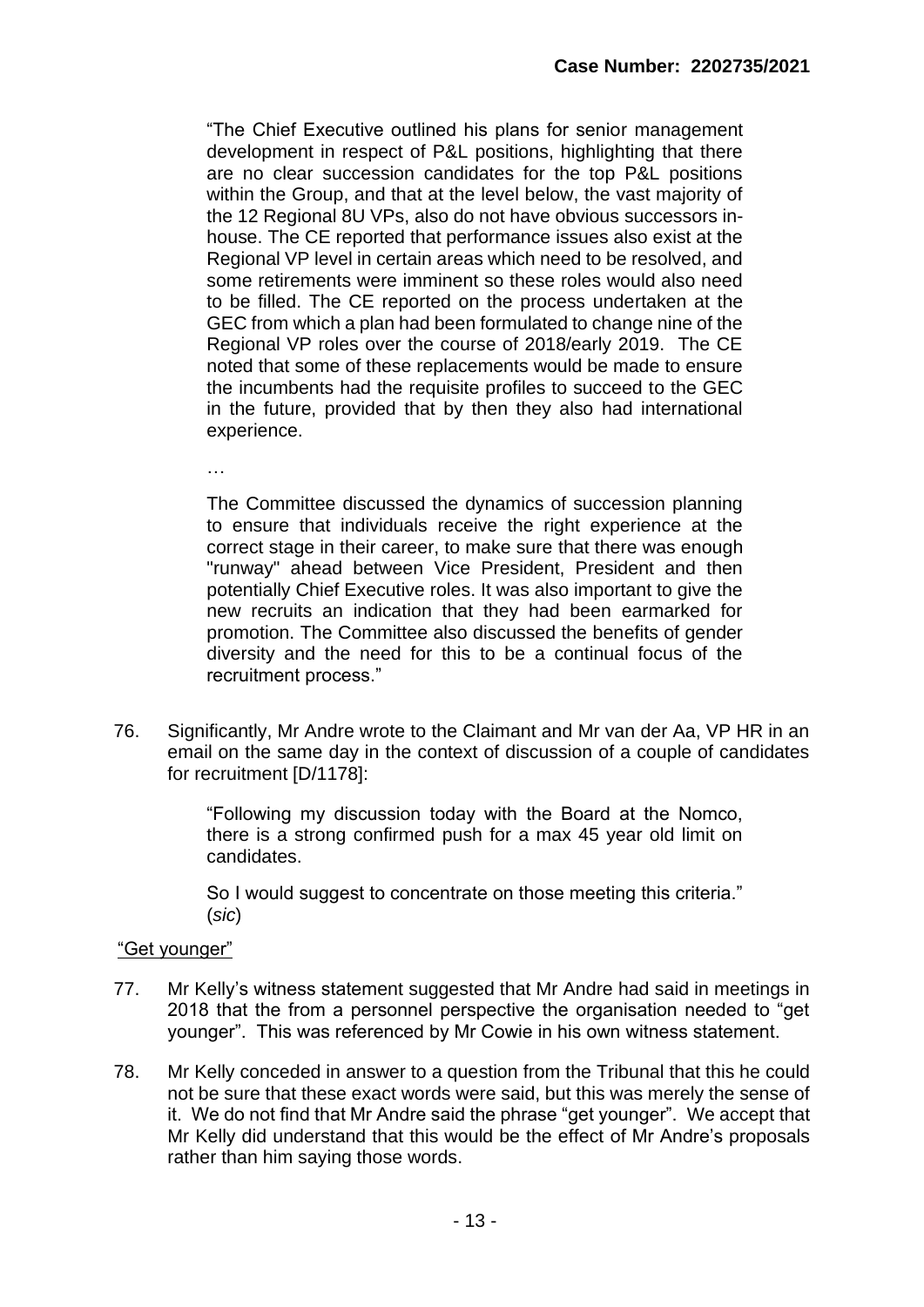#### "Runway"

- 79. The Tribunal heard evidence from the Respondents' witnesses, in particular Mr Andre, on the significance of the term "runway". This term, used in the context of recruitment, denotes that candidates for roles needed to have a period where they could get experience of the Respondent business before they could, by analogy with an aeroplane, "take off" into more senior roles. In practical terms this meant that the candidate needed to be sufficiently young for them to gain experience before achieving promotion for a level or two. This seems to be part of the justification for the push for candidates less than 45 years in age.
- 80. In an email dated 16 April 2019 Sanjay Mathur wrote to the Claimant about four candidates for HR roles "two of them are really good and well within the 45 years limit prescribed".

#### Relocation to UK & "6 months" dispute

- 81. On 23 May 2018 while they were both in Japan, Mr Andre told the Claimant about the decision to relocate his role to Europe.
- 82. There is a dispute between the two men about what was said at this stage. Mr Andre says that he told the Claimant that he had to move to Europe, that he had 6 months to improve and that the Claimant said that he would accept the challenge. The Claimant denies this and says that he simply would not have taken this role with the move to Europe in the circumstances if there was a significant short term question-mark hanging over his future in the Respondent business in this way. He says that he would not have accepted such a challenge without speaking to his Wife.
- 83. The Claimant was not keen on a move to Europe, given that he was settled with his wife and adult daughters in the US in Cleveland, Ohio. There were serious medical reasons why he wanted to stay in the US, which are personal to a family member and not necessary for the purposes of this judgment to go into in detail.
- 84. In correspondence between Mr van der Aa of HR and Mr Andre in July 2018 there was discussion about the Claimant's new terms, a discussion of the tax treatment and a likely retirement age, based on the Claimant having indicated a retirement date of 62 (D/1724). He wrote

"The matters mentioned directly above are not part of that contract but should be confirmed in a side letter. We need to decide which company is going to be the employing company in the UK Vesuvius UK or Vesuvius Holdings."

85. Notwithstanding that Mr Andre indicated to the board on 18 September 2018 that the Claimant had six months to improve his performance, we do not find that this was communicated in clear terms to the Claimant, certainly not in terms that he had six months to improve or face termination. We accept the Claimant's evidence that if he had been put on any sort of performance process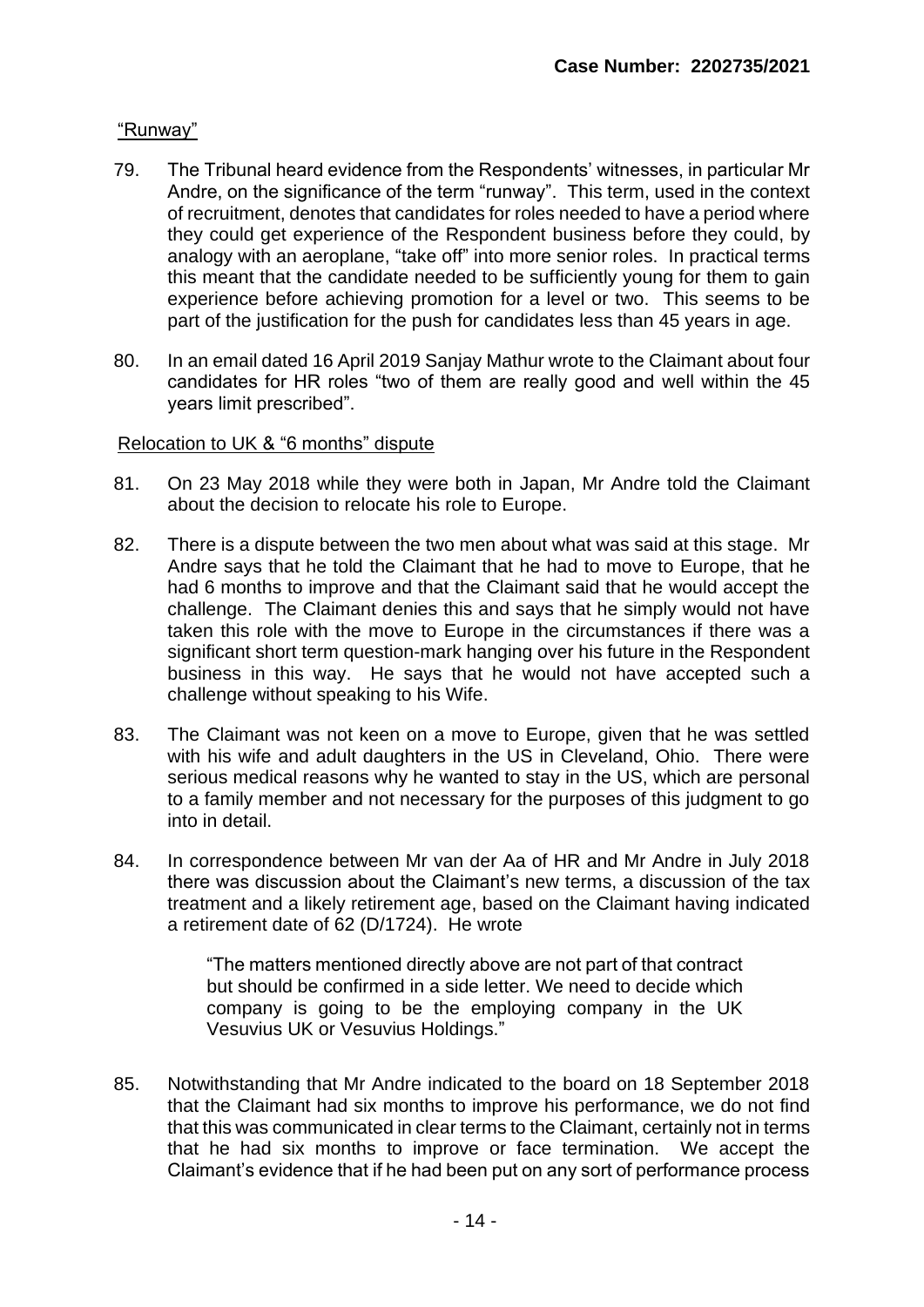or on six-month notice to improve that he simply would not have moved to Europe.

86. On 17 October 2018 the Claimant moved to UK. In fact he returned to live in a property he owned in the UK which had been rented out while he was working in the US.

#### Costs of relocation

- 87. The Claimant's case is that incurred substantial costs associated with his move to the UK. The total is put in the schedule of loss as £274,132.37.
- 88. The Claimant's written evidence was that the sum he expended relocating from the USA to the UK was £86,267 including house sale costs, furniture, pets, "wife etc" and associated taxes. He also seeks to recover a substantial sum for relocation to South Africa on retirement which is set out as £140,733 (plus tax) in the schedule of loss and £162,980 in the witness statement.
- 89. The Claimant admits that costs for one container associated with part of his initial move to the UK were claimed and reimbursed in the fourth quarter of 2018, as well as one month settling in allowance was paid. The Claimant alleges that he has only been paid around £13,000 in expenses plus a separate "settling in" allowance of £28,000.
- 90. The Claimant's case is that when he moved from South Africa to the UK in 2000 and when he moved from the UK in 2008 to the USA, all costs such as move of household effects, help with finding new accommodation, using relocation experts, estate agents' fees, inspection flights for families, costs of relocating pets and legal fees associated with buying and selling a home were covered.
- 91. The Claimant flagged his forecast "relocation" costs expressly to Mr Andre in an email dated 8 July 2018 (D/1475). On 9 July 2018 £200,000 in relocation expenses were forecast and sent to both Mr Andre and Mr van der Aa (1496- 8).
- 92. On July 19, 2018, Mr Van der Aa sent an email to Mr Andre querying if the company would cover all associated relocation costs after retirement. Mr Van der Aa said he thought this was reasonable provided it was the USA or South Africa.
- 93. On August 2, 2018, Mr Van der Aa asked the Claimant for his US house sale costs. The Claimant says understood the company would pay all costs associated with the move to the UK including realtor and legal fees as they had done in the past and with other employees, such as Bill Kelly CFO and Chris Young VP HR. Both of these individuals reported to the Claimant.
- 94. Mr van der Aa's emailed the Claimant on 11 August 2018 (D/7541):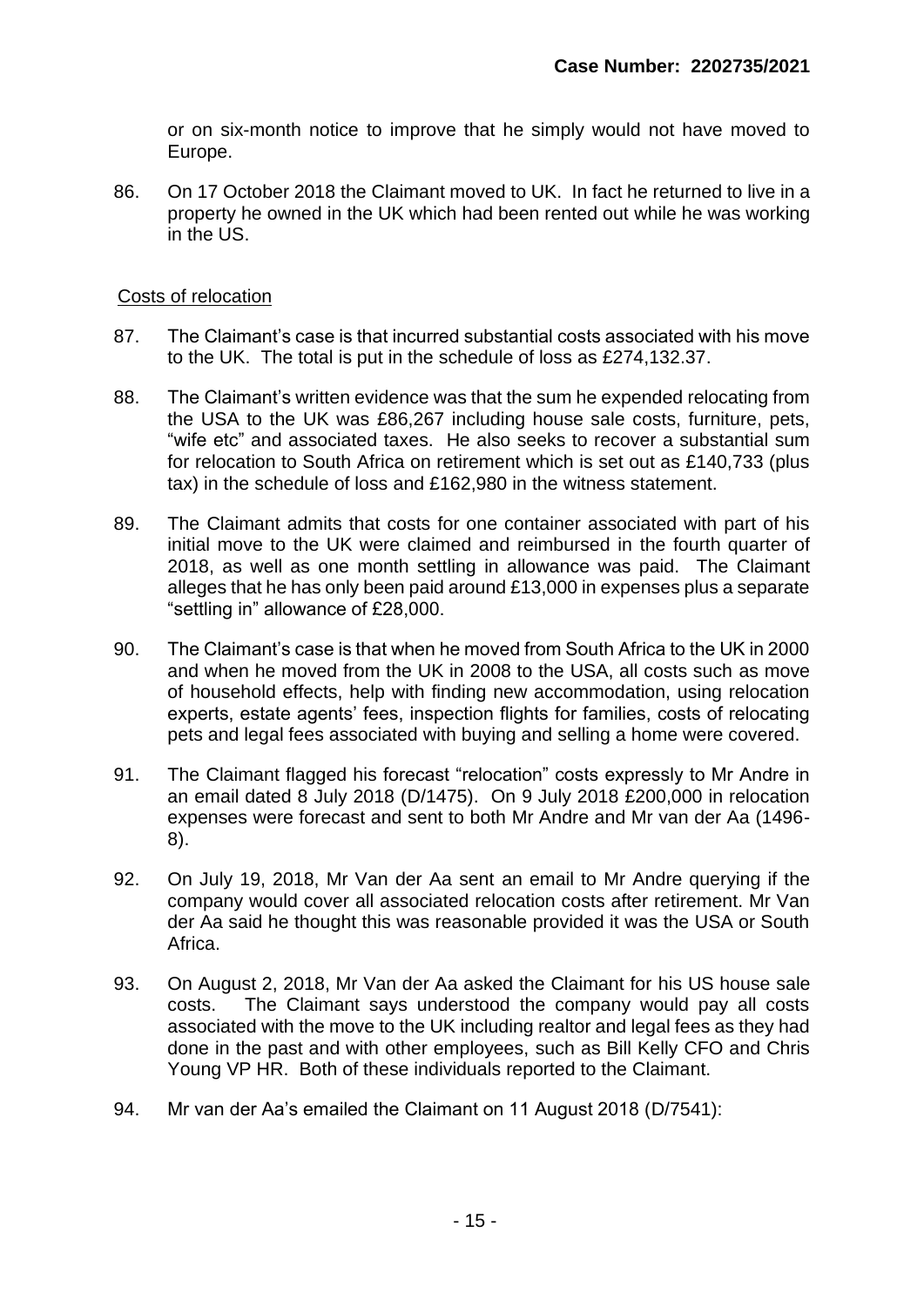"I told you that we are willing to assist you in the costs of selling your house but you only sent me the estimate this week. I need to clear this with Patrick".

- 95. On August 13, 2018, the Claimant had a phone call with Mr Van der Aa. The Claimant enquired about clauses in his relocation contract. Mr Van der Aa told him that the terms were not negotiable.
- 96. The Claimant's evidence at paragraph 414 of his witness statement was that he and Mr van der Aa agreed orally by telephone in around 12/13 August 2018 that these costs would be paid, and that was what Mr van der Aa meant when he said "the given word binds" (i.e. confirming in writing what had been agreed orally). See [D/2268] and [D/2330]. The Respondents put forward a different interpretation.
- 97. Following up on the call on August 13, the Claimant sent Mr Van der Aa a summary of his concerns. He enquired why Mr Van der Aa's assurance that the company would pay the closing, legal and realtor fees for the move was not in the contract. The Claimant asked what the chances were of Mr Andre reneging on this. The Claimant had noted that the relocation allowance referred to "long-term assignment", which meant he would stay an employee in the USA, and yet Mr Van der Aa had said this was not possible. He asked whether the relocation support should be as per the permanent relocation policy.
- 98. A provision for £160k was created to cover the costs of the move which the Claimant says was discussed at every monthly results call
- 99. On 23 January 2019 £160,000 in relocation expenses were forecast on 23 January 2019 and sent to Ian Lawson (Global Group Financial Controller) (D/3770-1).
- 100. On 1 February 2019, Gorka Jimenez-Vidal, Global Head of Relocation wrote to Ms Tomczak identifying this same figure of £160,000 in relocation costs "accrued into 2018 results above trading profit" (D/4239).
- 101. On 27 August 2019, Ms Terry Finley wrote in response to an email from the Claimant who is seeking clarification, "I believe Bill Kelly communicated the initial £125k relocation provision to Guy Young" (D/7180).
- 102. The Claimant complained about a breach of the relocation policy in his grievance dated 1 October 2019 (D/7295). He wrote:

"Having minimal pension and I will more than likely have to move back to South Africa at a cost of approximately 170K pounds once you take into consideration selling UK house consolidating in UK house, selling USA house, building new house in South Africa and moving to South Africa, These are all payments legally and contractually due under my contract. The company are required to bear all these costs including a further 57K pounds associated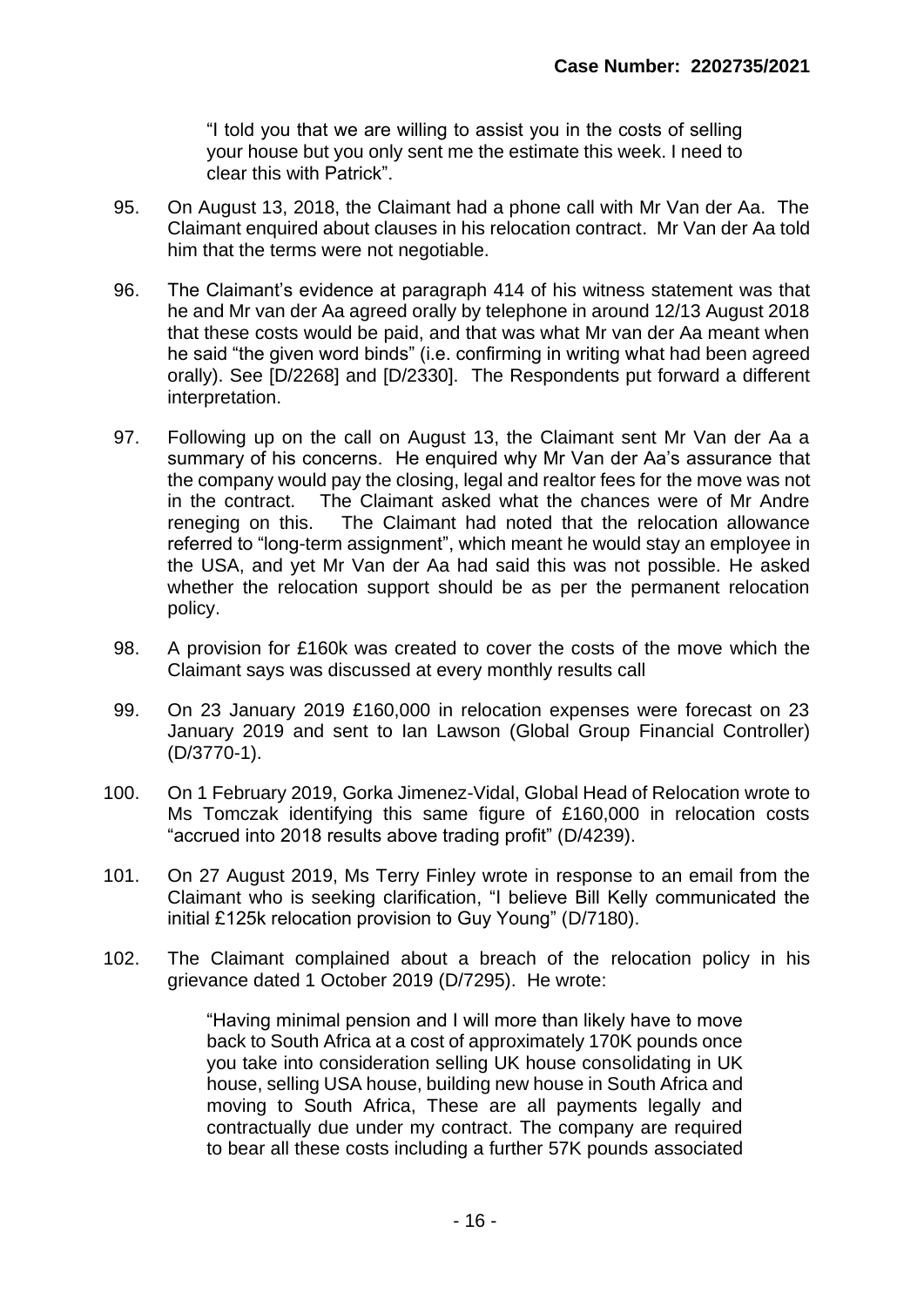with purchasing a UK house as I intended to do when I initially moved back from the USA to the UK."

#### Relocation expenses policy

- 103. Ms Tomczak attempted to explain the Respondents' stance in this matter by reference to the expenses provision of a travel policy (D/7911).
- 104. The Claimant draws our attention to the "Employee Relocation Benefit Program Homeowner" (Effective As of November 30, 2020) (D/7969). This, it seems to the Tribunal is much more likely to be the correct type of policy to govern relocation and relocation expenses. Given its date however it cannot have been the policy in force at the time that the expenses were incurred in 2018 and the grievance was raised in 2019. We note that this is version 3. There is also a policy with a similar title which appears at (D/7982).

#### Appointment of Second Respondent Ms Tomczak

- 105. On 1 October 2018 the Second Respondent Ms Tomczak was appointed as Chief HR Officer of the Vesuvius group which includes the First and Fourth Respondents. We have been directed to evidence as to which of these two entities is Ms Tomczak's employer, but it is apparent from the circumstances if she was not an employee, she was acting as an agent for the First and Fourth Respondents.
- 106. On 19 October 2018 Ms Tomczak participated in the Quarterly Business Review for Foundry and on 29th October 2018 she sat in on the 2019 Budget Review for Foundry. She says that she formed a poor impression of the Claimant in his ability to answer questions and handling of his team. She says she remembers telling Mr Andre at the time that in her opinion, the Claimant should be let go sooner rather than later because he was not showing that he had his business unit under control and was bringing confusion to the team. She says however that Mr Andre wanted to give the Claimant more time to see if an improvement could be made.
- 107. The Tribunal found the speed with which Ms Tomczak apparently came to such a strong conclusion about the Claimant somewhat surprising, given that he was a very experienced senior manager with a strong track record whom she had only recently met.

#### Business targets

- 108. The Claimant contends that he was set unfair and arbitrary business targets.
- 109. The Foundry 2018 Strategic Plan Guidelines dated 19 January 2018 (D/972) contains the following financial objectives:
- 110. 2017 Sales £535m, Trading profit £72m, ROS 13.5%
- 111. 2019 Sales £587m, Trading profit £88m, ROS 15%
- 112. 2020 Sales £625m, Trading profit £100m, ROS 16%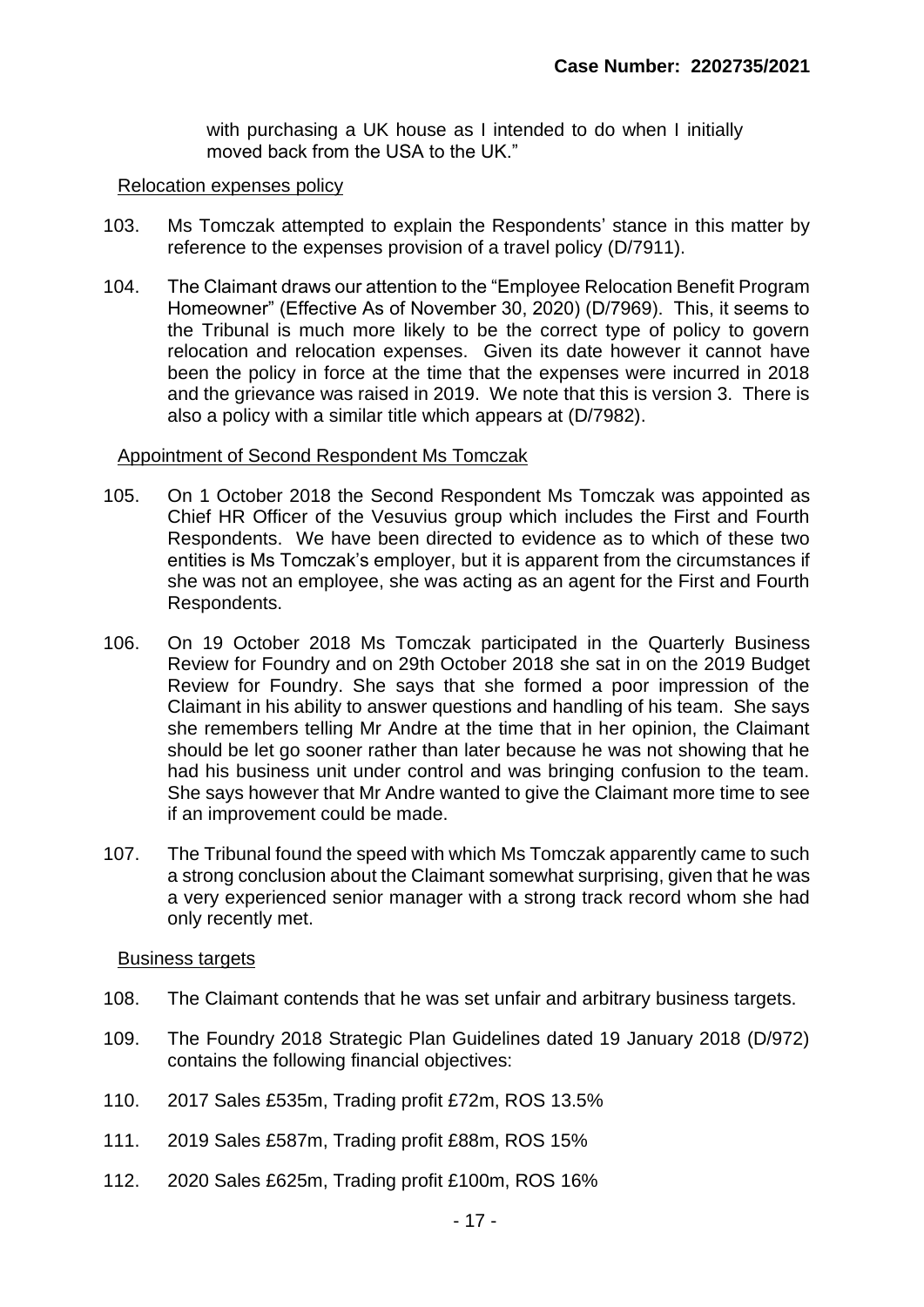113. It is clear that there was a source of friction between Mr Andre and Mr Cowie with regard to the business targets, specifically Mr Andre's emphasis on return on sales (ROS). The Claimant's witness statement describes the difference of view in the following way:

> 525. Raw material costs were also increasing on a daily basis and in monthly business review calls I made it clear to Mr Andre that I firmly disagreed with making carte-blanche price increases on strategic products such as sleeves and filters. I said each increase had to be considered on a case-by-case basis, taking competitor strength and the business's technical differentiation into account as well as considering market share loss and plant loading. As a result of this prudent approach, we went on to well exceed cost increase with price increases, but there was an inevitable time lag.

> 557. At almost every monthly business review in front of regional management, I cautioned Mr Andre about his attitude towards price increases and that in the long run we would lose market share with the impending downturn. Despite my prudence, we were very successful with the price increases.

…

- 114. On 7 July 2018 Mr Andre wrote to Mr Cowie complaining that although the forecast for the year (based on five months data with seven months to go) forecasted £32 million better than budget, the trading profit was only £2 million better for profit, leading to Mr Andre's conclusion that his instruction to give priority to ROS over top line growth where [i.e. revenue] was not being applied.
- 115. An email exchange continued the following day Sunday 8 July 2018 in which Mr Andre queried a £1.6m figure for recruitment and redundancy. Mr Cowie acknowledge that this was a "frightening number", but clarified that also included his an allowance for his relocation to the UK. Mr Andre privately dismissed the high figure to Mr van der Aa as a provocation.
- 116. In a presentation to the Board on 24 July 2018 Mr Andre noted that Foundry Price increase initiative was reasonably successful in Europe, China, South America and South Asia, but that results were not satisfactory in North Asia and NAFTA [i.e. North America].
- 117. On 2 August 2018 Mr Andre wrote to Mr Cowie in the following terms:

"The most important point for the Foundry division today is to rapidly improve profitability i.e. ROS (trading profit margin).

The Board is focused on this as are the shareholders (the only negative comments I am receiving from all shareholders I am currently meeting are about the margins of Foundry and the poor drop through : poor TP improvement in relation to turnover improvement).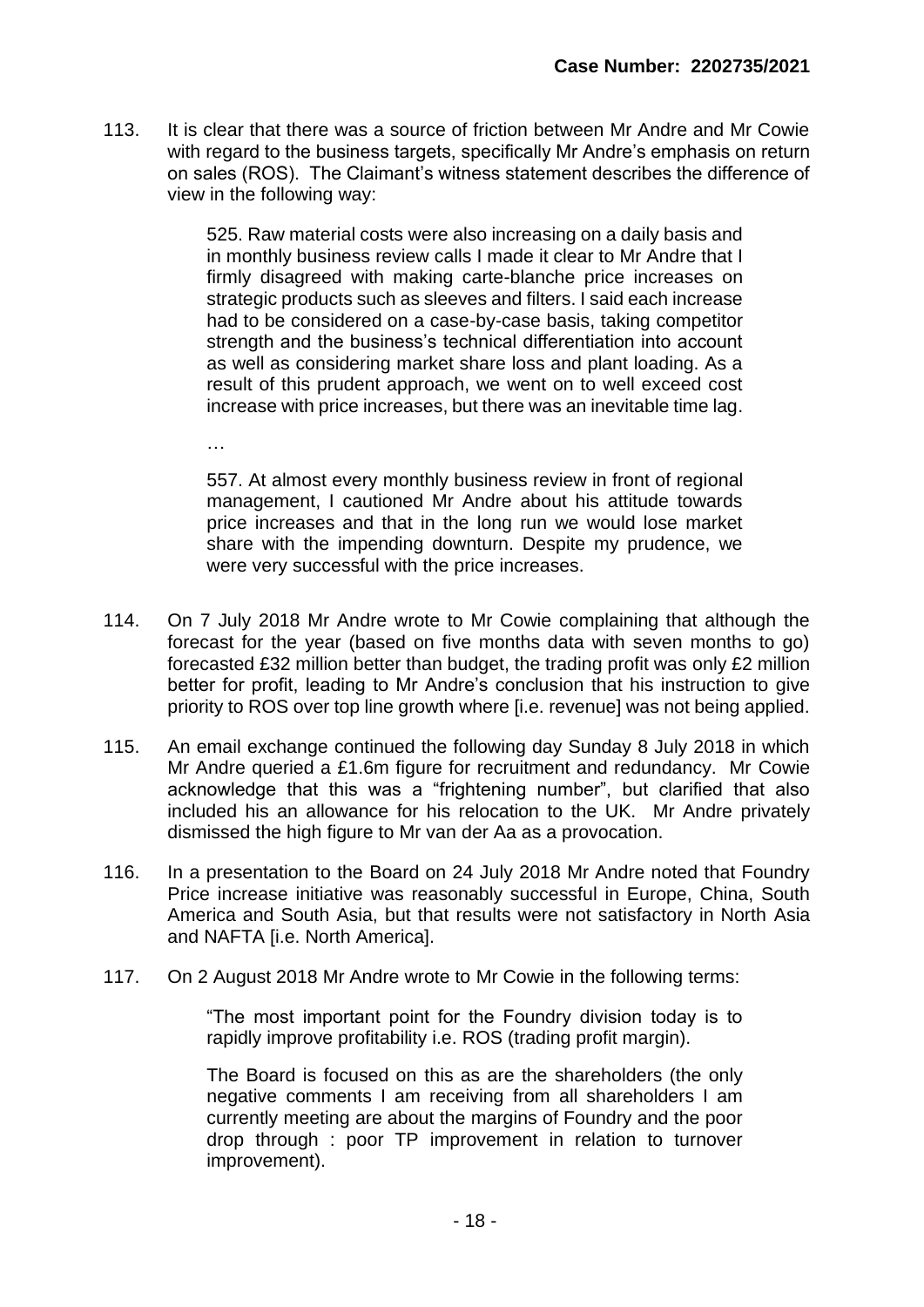The two key levers you have at your disposal to improve this are:

price increases : this should be the absolute priority of the coming weeks, especially in those regions where we know we have specific problems like NAFTA and North Asia (but also other regions). You not only need to put pressure on your regional VPs and their teams but also check yourself personally that this is being implemented by going there and checking the reality of the numbers. Dismiss brutally some people (sales people in particular) to send a message if necessary.

cost decreases : we need to accelerate the dismissal of people in Cleveland and Germany in particular in the framework of the Mc Kinsey project implementation. We can't afford to wait for all the new people to arrive (plants managers etc.) to achieve this as these more performing newcomers will only have an impact next year and we can't wait that long to show results. It will again require physical presence and pressure from you on these sites. The closure of Izurza and Gliewiece also needs to happen on schedule (| have the feeling [redacted] is doing a good job in that respect).

#### Price, margins & ROS

- 118. It is clear that there was a difference of view between Mr Andre on the one hand and the Claimant and Mr Kelly on the other on pricing. The Claimant agree with Mr Andre that prices needed to increase given that material costs had increased to mention profitability. The point of difference was regarding the prudent speed of implementation of price increases. Mr Andre's position is that the prices being charged to customers should be immediately passed on to customers to maintain and potentially improve profit margins to a target of 15% or better returns on sales (ratio of trading profit to sales), even if this meant losing revenue, market share or trading profit. His view is that this should be an immediate across-the-board increase in prices as a response to of material cost increases.
- 119. The Claimant's case is that he and his business unit were trying to implement Mr Andre's instruction to speedily adjust prices upwards, but that there was an inevitable delay caused by adjusting prices on a case-by-case basis and negotiating with customers, to minimise the risk of clients being lost. The Claimant argues, with some justification, that his implementation was successful. Revenue increased, trading profit improved and from October/November 2018 onward prices were being managed upward at a higher rate than material costs were increasing.
- 120. The Claimant's case, which we entirely understand, was that increasing prices across-the-board in the way suggested by Mr Andre risked alienating customers, losing revenue and market share and trading profit, for which the Claimant would be accountable as President of Foundry. Customers once lost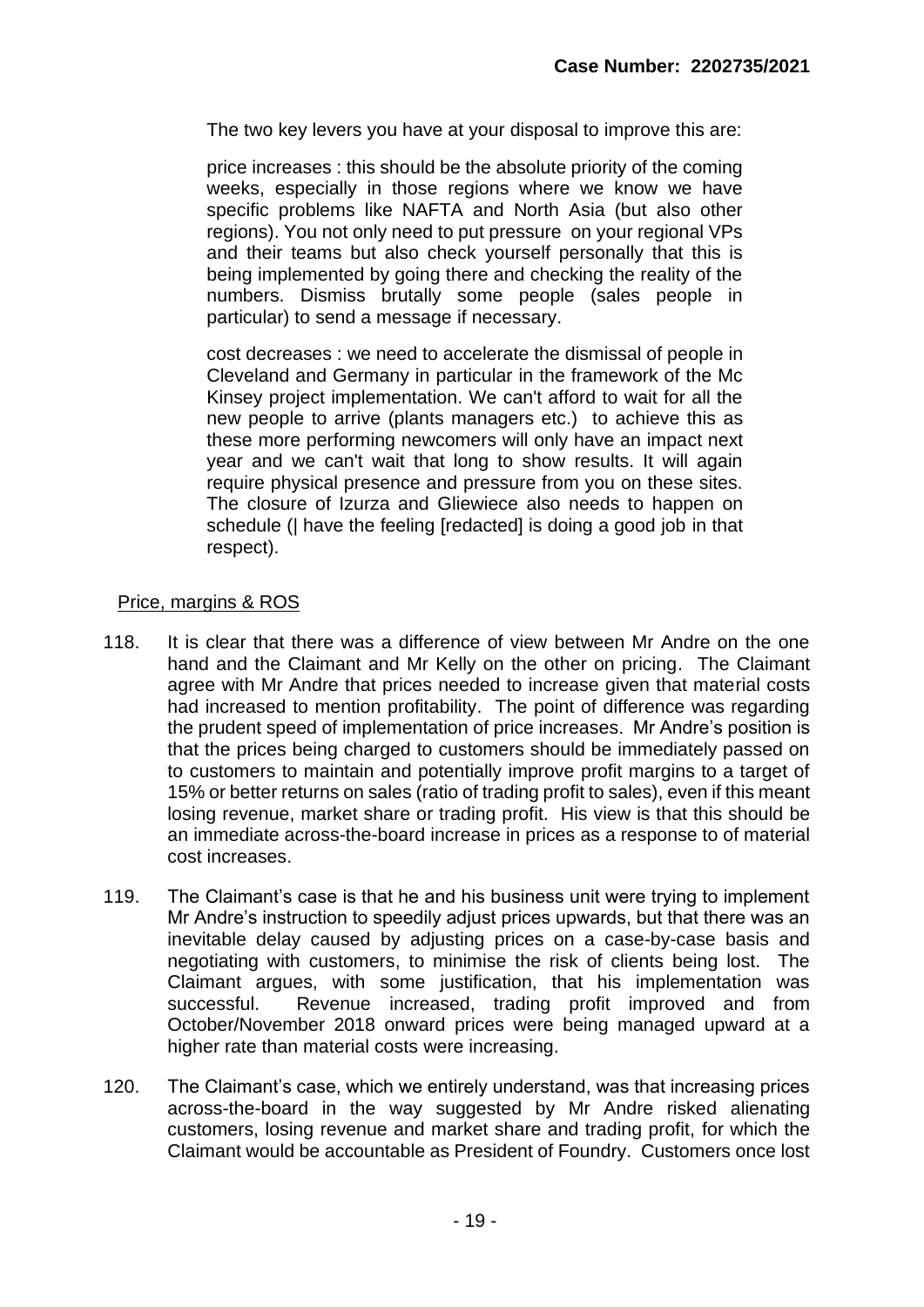might not be easily regained. This was all in a commercial context of a softening market from approximately October 2018 onward.

121. As to Mr Andre's rationale, he confirmed in answer to the Tribunal's questions that the focus on return on sales as a metric was based on advice that the Board had received from financial institutions that a better return on sales percentage would be likely to be more attractive to investors and thereby by implication would increase the market capitalisation of the business, based on the way that financial analysts would value the business. He said that this message was made clear to the Claimant. His email of 2 August 2018 is not precisely in these terms. It does however show that Mr Andre had a particular focus on ROS (trading profit margin) and that the views of shareholders is a part of the reason for this focus.

#### July 2018 figures

- 122. It is clear from contemporaneous emails Mr Andre continue to raise the question of margin and that Mr Cowie was cascading this message down quite forcefully to his team.
- 123. When the July 2018 figures came in on 10 August 2018, Mr Cowie communicated his concerns to his team that sales were £1.1m higher than forecast but gross margin was worse. This shows that he was clearly alive to Mr Andre's likely reaction to these results. The following day Mr van de Sluis wrote to a colleague "Glenn [Cowie] is in trouble and Patrick [Andre] lost confidence in him. So he panicked".
- 124. On 18 September 2018 Mr Andre wrote in his report to the Board [D/2695]:

"Some progress is being made in Foundry regarding price increases but the overall profitability situation remains unsatisfactory. Glenn Cowie relocated to Europe on September 1 and has been given 6 months to improve the overall profitability of his business."

125. In October 2018 Mr Andre attended a Q3 business review with members of the Foundry management team. Mr Kelly summarised that meeting in an email as follows:

> "In our Q3 business review our primary discussion centered around the fact that foundry generally (most regions) margins have fallen despite large increase in volume and benefits from restructuring programs.

> For those who attended you could say the conversation was quite unpleasant. The message is clear from Patrick [Andre] that he is very disappointed in the foundry group this year as we have not been aggressive enough in passing on price increases to maintain our margins.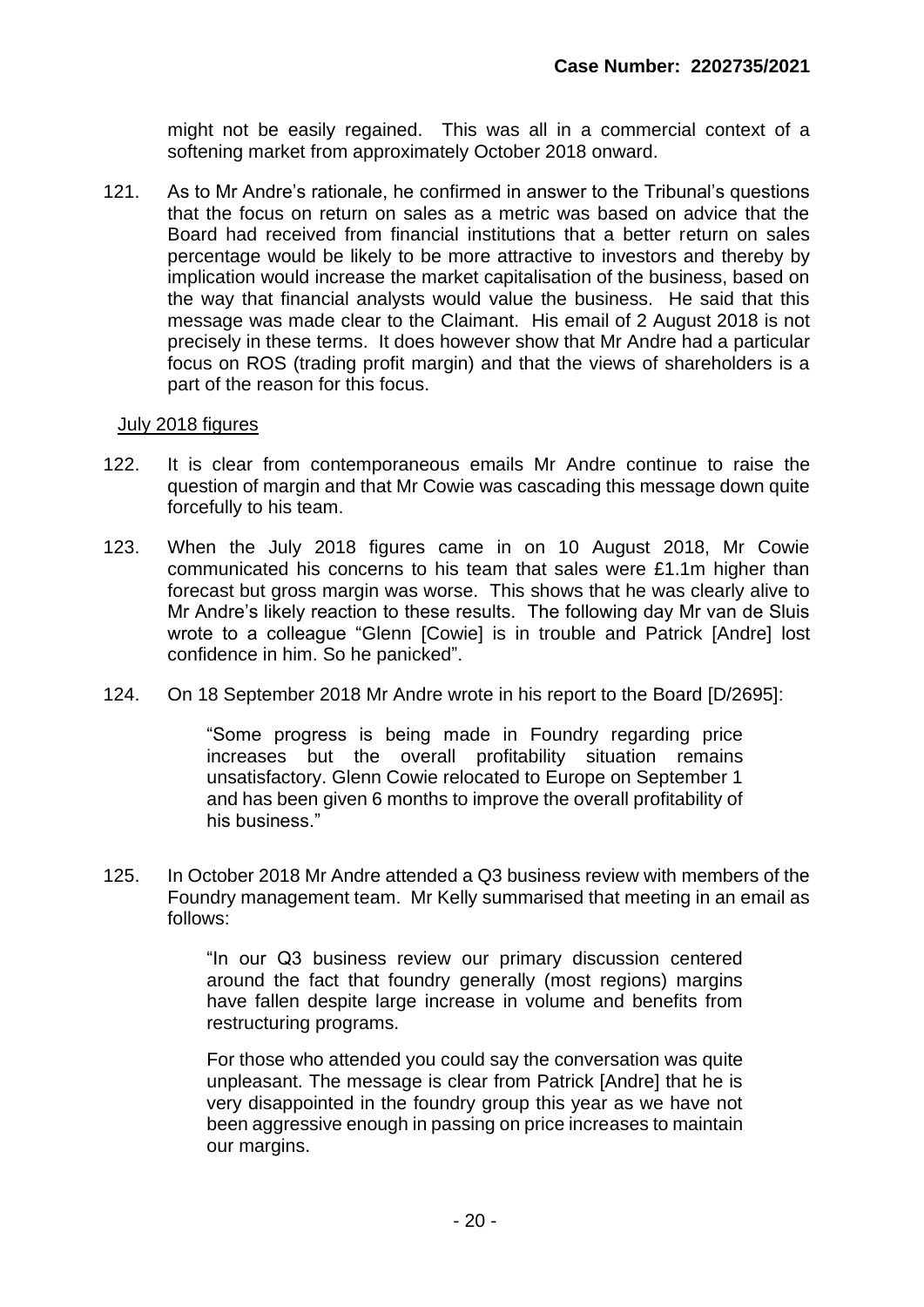The message was made clear that our budget for 2019 will need to reflect a correction of this trend immediately. Even if that means walking away from lower margin business. This is not an option or a debate. We need to be much more aggressive than we have been in most cases."

#### Background to Mr Andre's decision to replace the Claimant

126. On 17 October 2018 Egon Zehnder, an executive search agency was engaged in relation to a potential replacement for the Claimant. This was described by the Respondents as "initial talent mapping" and was characterised to us as no more than a preliminary investigation. Egon Zehnder sent a letter confirming their instruction dated 17 October 2018 D/3051-3063. The letter stated as follows:

> [D/3054] The first option would be a seasoned leader for whom this would be the last assignment. This would after a few years leave room in your leadership team for your high potentials currently reporting to leadership team, in particular the regional VPs. The second option would be a younger leader with strong potential who would himself be a CEO succession candidate after some years.

- 127. The timing of this instruction is surprising, given that the Claimant had that month only just relocated to the UK.
- 128. Although the initiative seems to have come from Ms Tomczak, this instruction to the executive search agency must have come with Mr Andre's approval since this was a significant expense and Mr Cowie was a very senior employee.
- 129. In fact it was the latter option that was pursued and both candidates that were subsequently considered were in their early 50s rather than younger.

#### Improvement following relocation to UK

- 130. On 17 November 2018 Mr Andre sent an email to the Claimant recognising the "clear improving trend for Foundry only results" [D/3270]. He acknowledged that price increases were happening, but queried North Asia on this point.
- 131. In the Vesuvius Board CE [Chief Executive] Report of 5 December 2018, (D/3571-3611 at page 3596) Mr Andre's reported to the board that

"Glenn Cowie is showing increased dynamism since moving to the UK".

132. He also goes on to state that:

"restructuring is progressing as planned".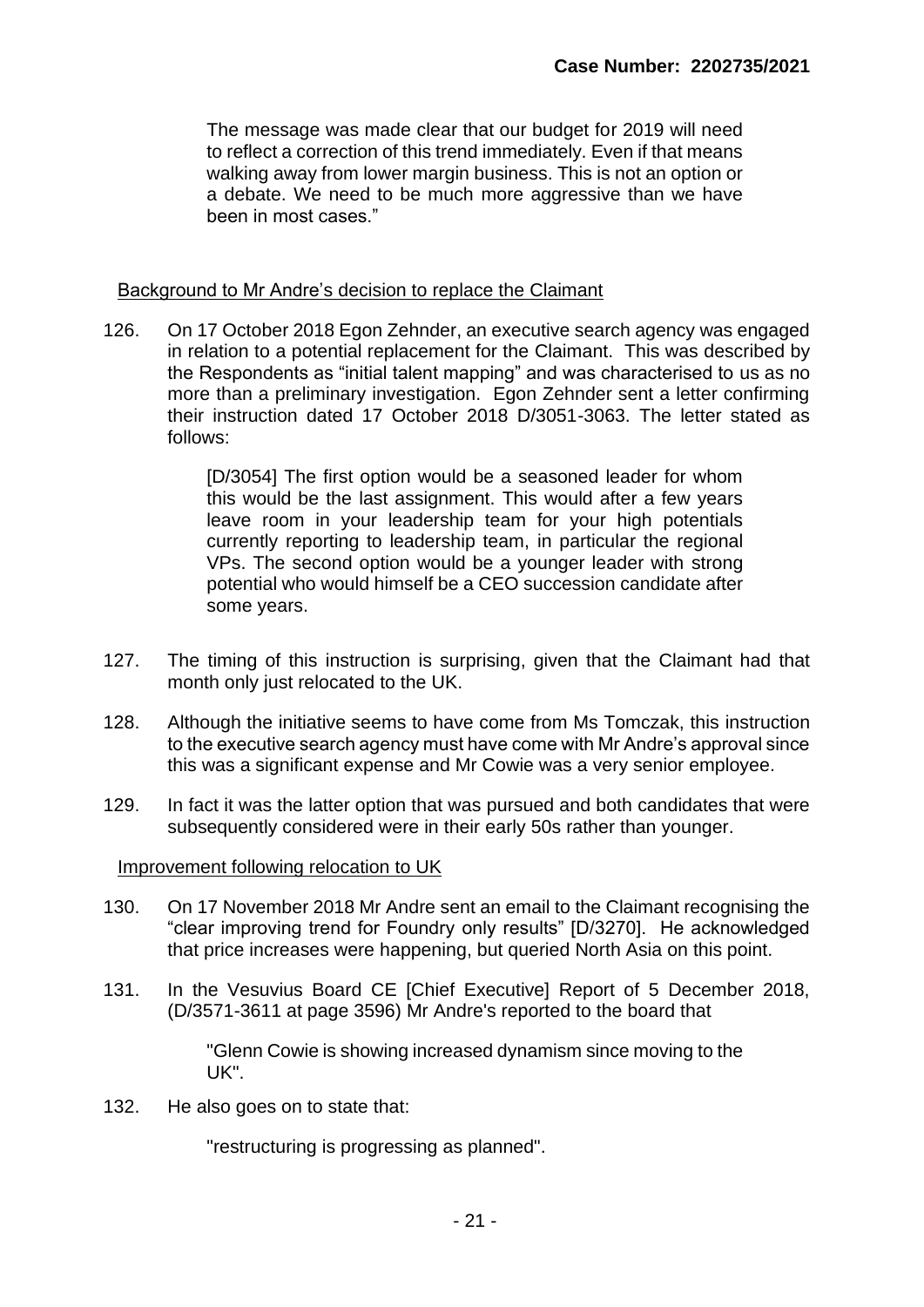#### Commercial context late 2018/early 2019

133. The agreed bundle contains a "Key Financials" document produced by Guy Young (CFO) and Mr Andre for the year 2018 (D/3444). The Foundry Division of which the Claimant was President produced a revenue of £561.3 million for 2018, which represented a 4.9% increase on the previous year. Trading profit was £68.9 million, representing a 5.7% increase on the previous year. Return on sales as a ratio of trading profit to revenue was 12.3% against 12.2% the previous year. The narrative on this page reads:

> "Market share gains in the key product lines of feeding systems, filters and coatings

> Overall profitability was however impacted by a time lag in passing on higher raw material prices to customers

> Fused Silica, a specialised product line, suffered from significant market weakness towards year end"

- 134. As at February 2019, the month that Mr Andre decided that he was going to terminate the Claimant's employment, the monthly performance report for February 2019 (D/4423) confirmed that for the year to date (i.e. January and February 2019) revenues of £91.6 million were down 3% against budget and 3% against the previous year. A disproportionate amount of this reduction was due to the Fused Silica business. Revenues for the court Foundry business only was 2% down against budget and 1.4% down against the previous year. Trading profit for the year-to-date was £10.9 million against a budget of £14.1 million and £13.7m the previous year. This represented a return on sales of 11.9%. Overall price increases continued to raw material costs increases.
- 135. The graph which Mr Andre did allow the Claimant to show to the Board as part of the 2019 Foundry Strategic Plan shows that from October/November 2018 net price increases had outstripped cost increases month on month. By February 2019 cost increases were beginning to flatten whereas price increases continued certainly as far as April 2019 which the graph shows. This showed an implementation of Mr Andre's instructions to the Claimant.
- 136. These figures must be seen in a wider commercial context. We accept the Claimant's evidence from August 2018 onward there had been a slowdown in the market in which the Foundry business was operating. This is supported by contemporaneous documentation. At the Feb 2019 Board meeting Mr Andre's chief executive presentation contained: (4297)

"Slowdown of light vehicle market is confirmed"

137. Also (D/4345)

"Both Steel and Foundry markets are now showing clear signs of slowing down.. … Raw material prices, despite persistent environmental constraints in China, do not increase anymore and, for some of them, have started eroding."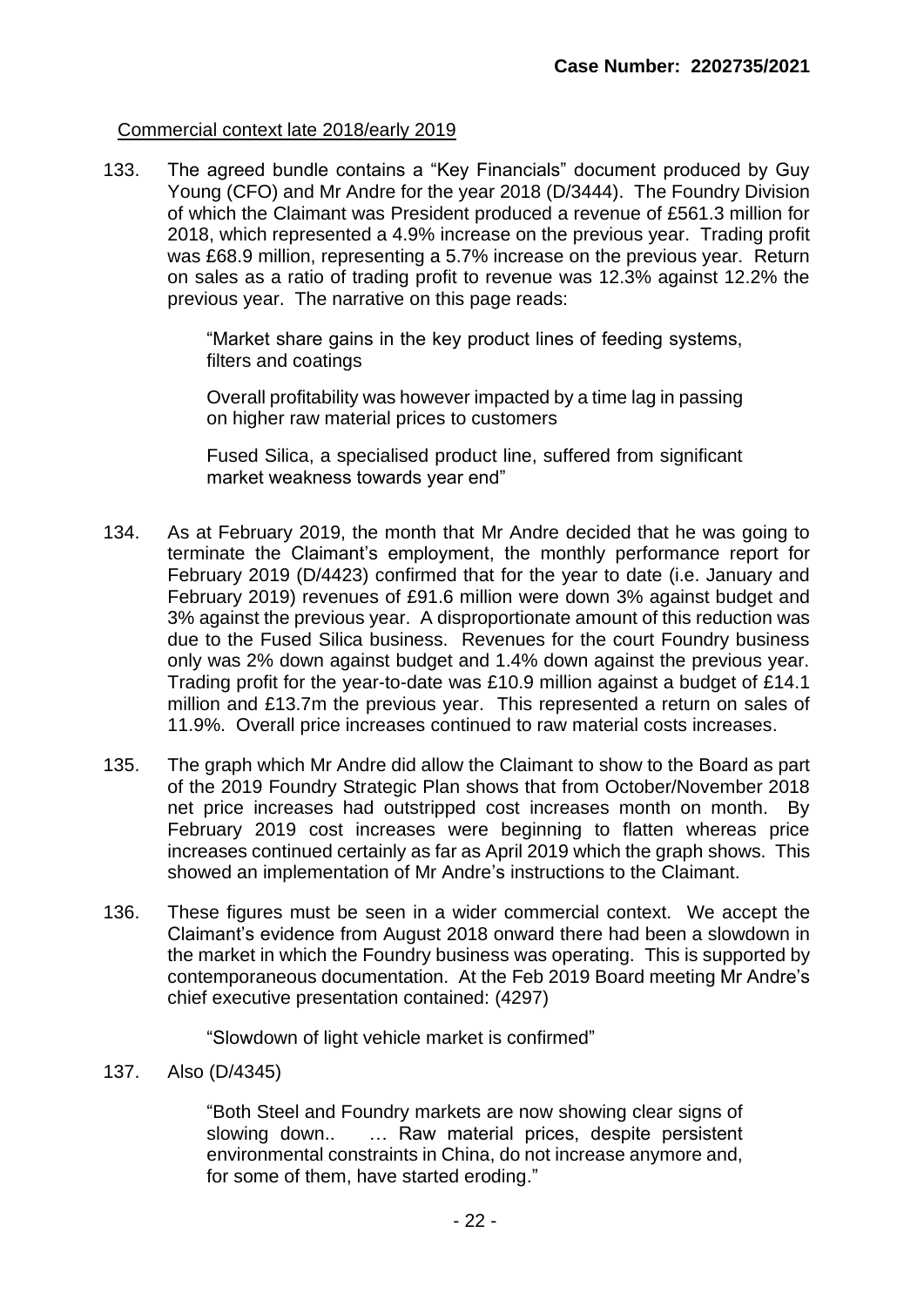138. This presentation contained a slide "Commercial Activities Foundry" (D/4306) of which contained the following:

> Price increases in January are globally above raw material cost increases, confirming progress made in H2 last year.

> North Asia remain, however, a negative exception and is being investigated.

> Foundry only (excluding Fused Silica) sales are close to Budget and last year in January but we expect some weakness going forward if slowdown in Heavy Vehicle is confirmed.

> Fused Silica sales are strongly decreasing in all regions (-37% in January)

139. It is clear that the First Respondent's markets generally were weakening, not simply the Foundry division. On 11 March 2019 Mr Andre wrote to the GEC in the following terms:

> "In a clearly weakening economic environment, our financial performance beginning of this year is very significantly below both last year and budget.

> In this context, it is important to rapidly implement strong costs reduction measures to mitigate the impact of this situation on our results."

- 140. He then set out a series of significant cost reduction measures relating to recruitment, the use of temporary positions, reduction of business travel, reduction in large business meetings particularly requiring international travel, participation in a trade fair, non-essential operating expenditure, potential redundancies, suspension of training operations, streamlining of manufacturing footprint being accelerated.
- 141. On 19 March 2019 Egon Zehnder were further instructed in relation to finding candidates to replace the Claimant.

#### Absence of appraisal

- 142. By December 2018 Mr Andre had assessed the Claimant as preliminary AIP assessment of 50-55% [D/3897]. It seemed however that he had not communicated this to the Claimant, nor indeed had he communicated to any of the members of the GEC about their own equivalent appraisals, with the result that Ms Tomczak chased him with a reminder by an email of 22 January 2019 about the GEC as a group.
- 143. Mr Andre says that the Claimant asked for feedback on his performance in 2018 towards the start of May 2019. He says he had forgotten to send the Claimant his AIP scores and did so on 4 May 2019 [D/5206-5208]. This was a final assessment that was slightly lower than the provisional one made in December 2018. He says he also had a discussion with him on the telephone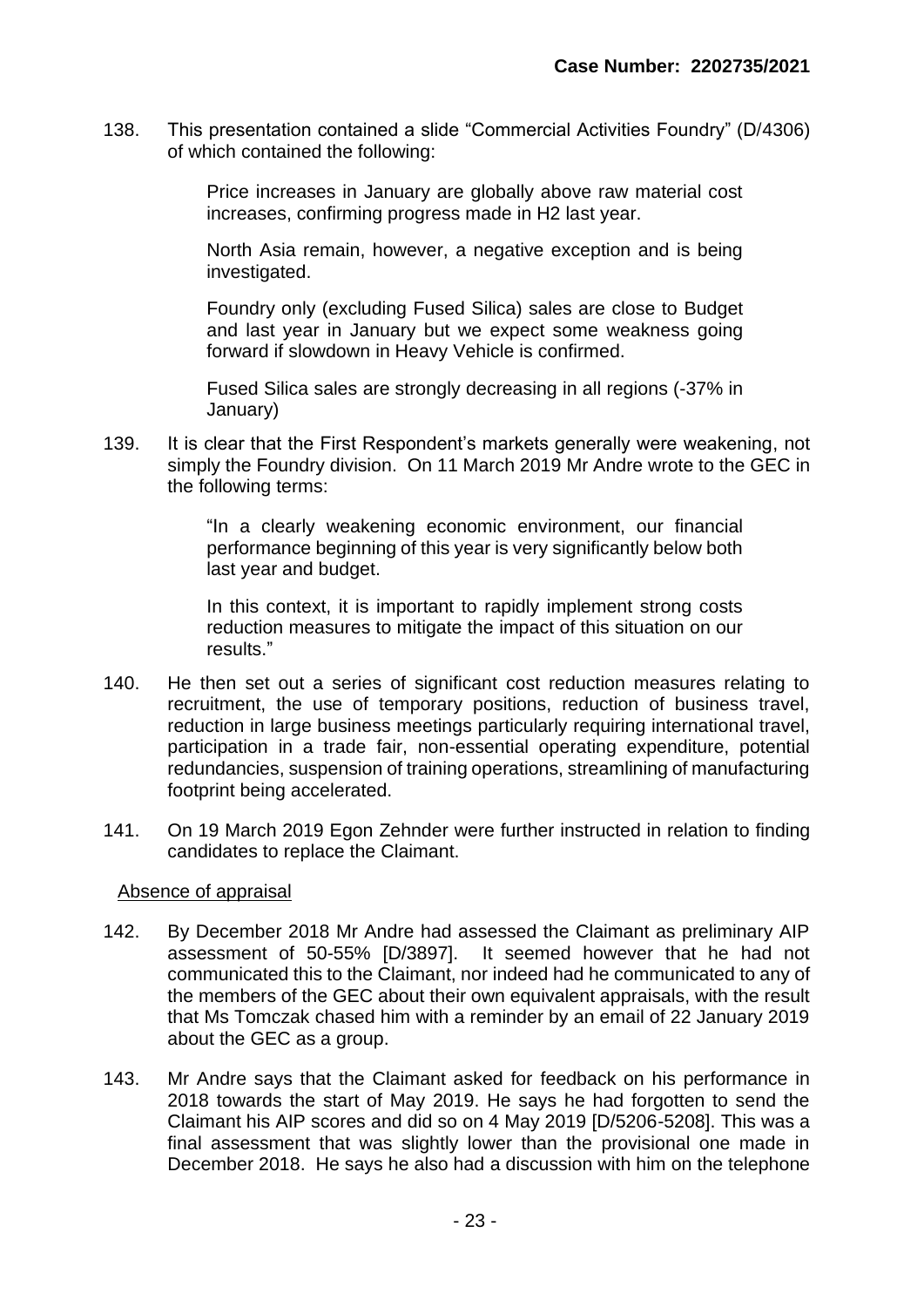regarding his performance, in which he gave him detailed explanation about the calculation of the personal objectives achievement.

- 144. Mr Andre's evidence is that the Claimant was treated no differently to any other member of senior management in this respect and says that he can confirm that any failure to provide the Claimant with a formal appraisal for 2018 was not influenced by the Claimant's age or nationality. Mr Andre says that it was simply the reality of a busy working environment that sometimes the communication on formal appraisals, particularly for very senior employees with whom he was already in regular contact, got delayed. Mr Andre says that the Claimant did not suffer any harm due to this delay; he was paid his correct AIP on time.
- 145. To some extent the Claimant appears to agree with Mr Andre. (w/s C306). Mr Cowie says that there was in reality no systematic appraisal and performance management system under Mr Andre in 2017 and 2018 to ensure that people were retained and developed based on objective factors, rather than subjective views.
- 146. On 14 March 2019 the Claimant was awarded a conditional award of shares equivalent to 100% of his annual base salary subject to the Vesuvius Share Plan and a two-year holding period and a requirement that he hold vested shares for a minimum of five year (D/6708).

#### Decision to dismiss

- 147. There were a number of monthly discussions in which Mr Andre expressed his displeasure about progress toward the return on sales goal of 15%. The Claimant's perspective on Mr Andre was that in every meeting he expressed dissatisfaction and that was his management style.
- 148. By the end of February 2019 Mr Andre made a definite decision that the Claimant was going to be replaced. This is when the Egon Zehnder "market mapping" exercise became a search for a replacement for the Claimant. Mr Andre had decided not to notify the Claimant however on the basis that this would be disruptive to the division of which the Claimant was President. He did not discuss this decision with the Claimant until 1 August 2019.
- 149. Mr Andre contends that the Claimant was working on a period of 6 months where he was expected to improve his performance. However, we do not find that the nature of the discussion between Mr Andre and the Claimant was in terms of a specific concern about performance or a six month deadline for the Claimant to affect a turnaround following which there would be consequences for him. We accept the Claimant's case that he had not been told that there were performance concerns, nor had he been expressly made aware that his employment was at risk.
- 150. On 2 April 2019, by which stage on any view Mr Andre's suggested six month period must have expired, he wrote to the Claimant by email [D/6931] in the context of an email confirming the vesting of his 2016 LTIP: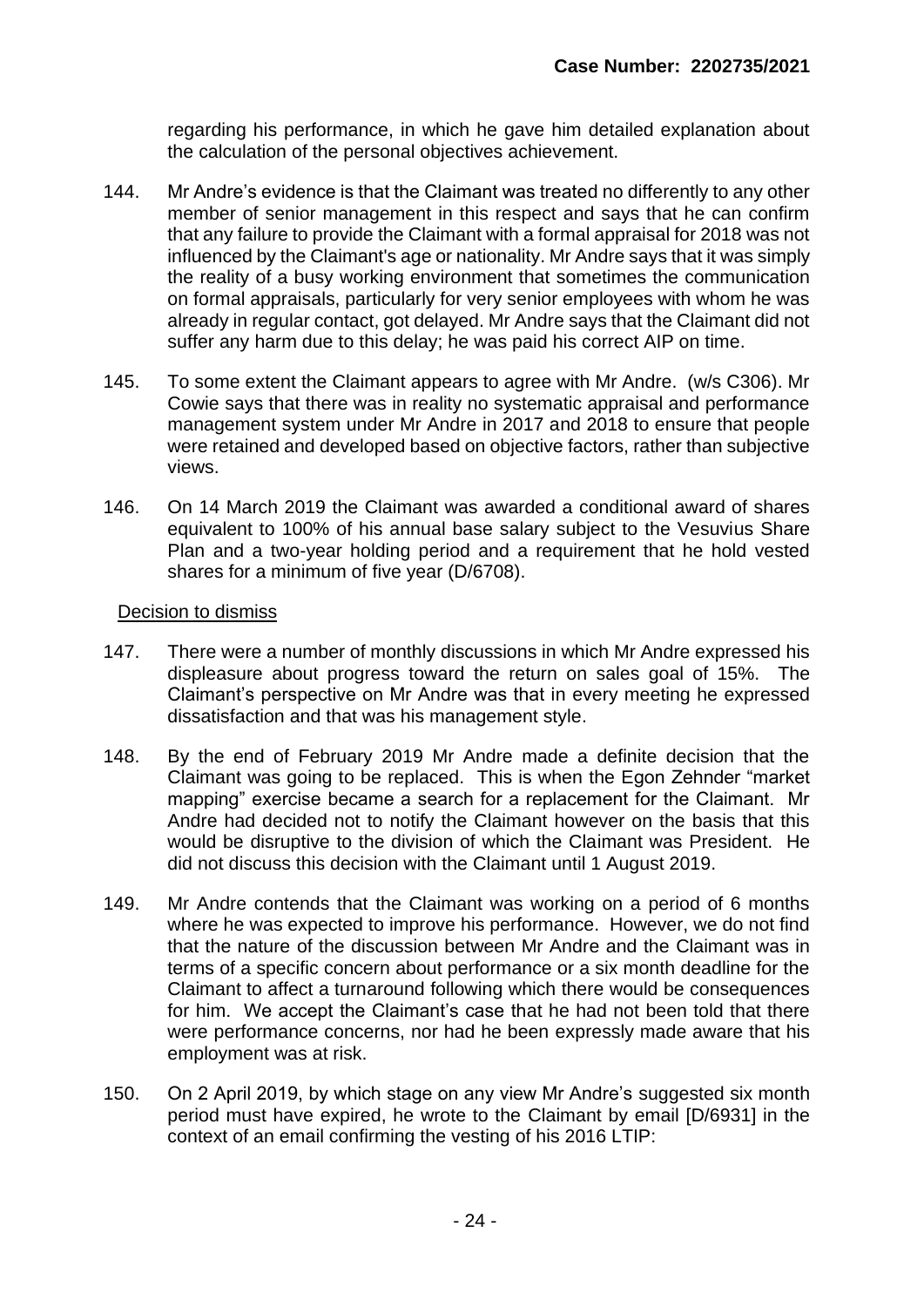"We now need to succeed in the transformation of the Foundry Division into a world class dynamic, entrepreneurial and agile organisation to help it achieve its financial objectives. I am counting on your full support to meet this challenge."

151. It is difficult to reconcile this with Mr Andre's case that he and the Claimant had a shared understanding that there was six month performance improvement ultimatum which in Mr Andre's mind the Claimant had just failed.

#### Replacement of the Claimant by Karena Cancilleri

- 152. By the end of May 2019 heads of terms had been agreed with Ms Karena Cancilleri.
- 153. It was put on behalf of the Respondents in cross examination and not disputed that Ms Cancilleri was 51 years old at the material time.
- 154. In approximately mid July 2019 Ms Cancilleri signed her contract of employment with Vesuvius.

#### June 2019 Claimant prevented from presenting an accurate picture

- 155. In preparation for the Board meeting on June 2019 the Claimant proposed to show a powerpoint slide with two different graphs. The first graph was entitled "Price Increases v cost increase excluding price decreases" and the second graph "Price Increases and decreases v cost increase excluding price decreases" (D/5419). Mr Andre reviewed these slides and crossed out the first graph put forward by Mr Cowie with the comment "not relevant".
- 156. The Claimant was trying to represent graphically the work that had to be done to increase prices to customers in situations where the cost of raw materials had gone up – disregarding price decreases. This represented success he had achieved in pushing up prices paid by customers. Mr Andre on the other hand was focused solely on the financial result overall and felt that the first graph was in some way misleading. From his perspective he was only interested in the net position i.e. including cost decreases as well as increases.
- 157. A practical significance of the difference between the two slides is that the first slide suggested that the Foundry was managing to implement price increases higher than cost increases from approximately July 2018 onwards whereas the second graph suggested that this point only really happened at the end of October 2018.

#### Krakow dinner - 17 June 2019

158. On 17 June 2019 in Krakow there was a dinner for new employees. Mr Andre said at the dinner table in front of the new employees whilst making general conversation, how, when he has dinner with his the Claimant's wife: "she glares at me [Mr Andre] as he has been such a disruption to our lives". The Claimant says that Mr Andre was "proudly gloating about this".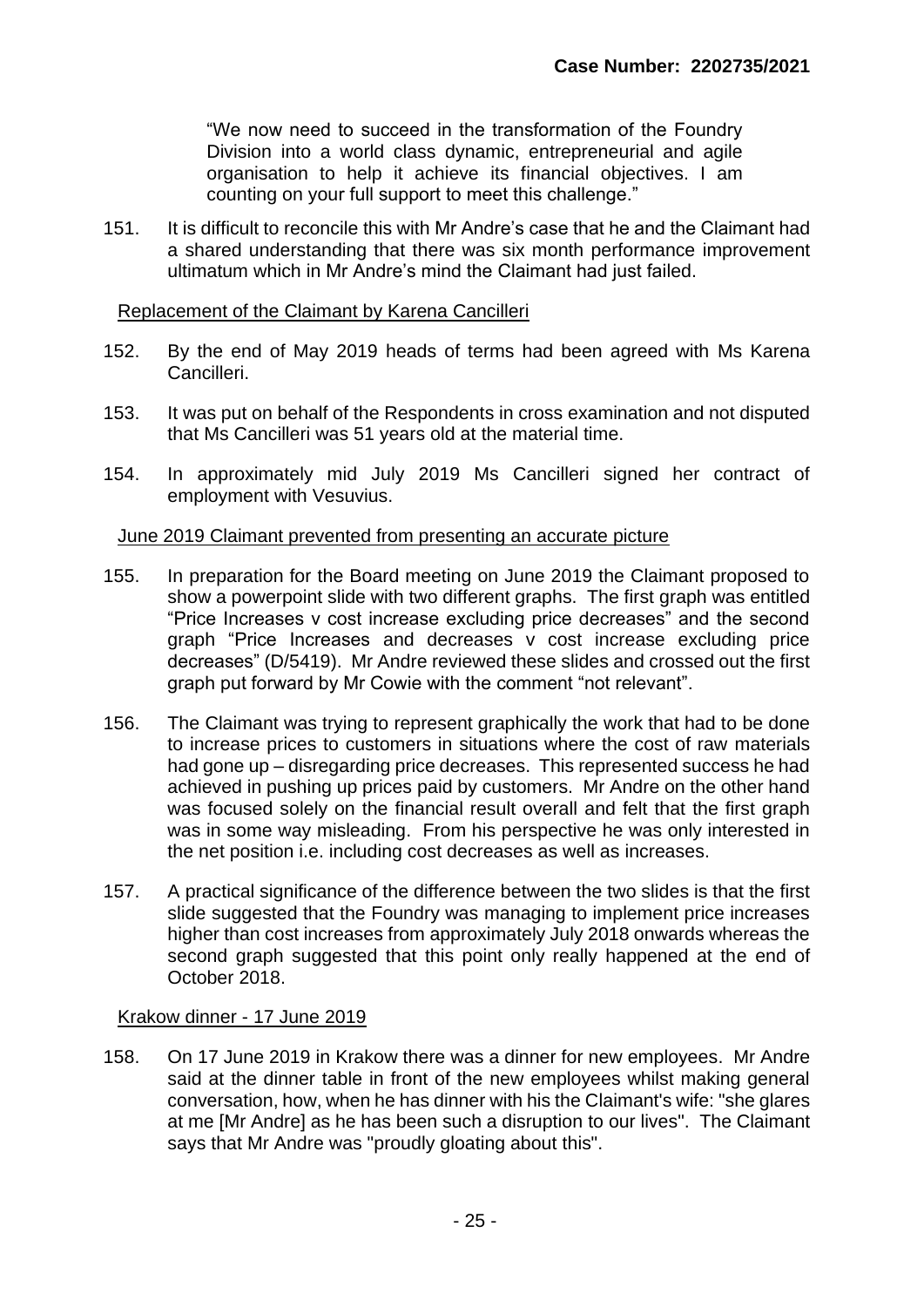- 159. The Tribunal accepts the Claimant's evidence on this point and finds that words to this effect were said by Mr Andre. Given that Mr Andre had objectively caused domestic disruption by insisting that the Claimant relocate from the US to Europe against the latter's wishes it is unsurprising that Mr Andre might have had the perception that Mrs Cowie was less than warm toward him, whether or not she did in fact.
- 160. We have accepted the Claimant's account on this matter. It would be a bizarre thing for him to make up. We find the Claimant's account of Mr Andre making a joke, albeit one that Mr Cowie found offensive rather than amusing, plausible. We find that it is of a piece with other comments made by Mr Andre, such as being cold-blooded, which emphasise a cold and calculating approach to management and leadership style rather than a warm or empathetic one.
- 161. We have not put a great deal of store by Ms Tomczak's investigation into what occurred in Kraków, on having spoken to "other attendees" (D/7675) given that she admitted in cross examination that she did not speak to anyone who had been there apart from Mr Andre.

#### Retirement

162. On 20 June 2019 the Claimant told Mr Andre that he wished to retire at the end of 2020. He says that this was said in despair.

#### 1 August 2019 – dismissal

- 163. In a discussion on 1 August 2019, when the Claimant said he had been "summonsed" to London Mr Andre informed the Claimant that his employment was to be terminated. Both protagonists in this conversation agree that the reaction of the Claimant was one of shock.
- 164. The Claimant described this conversation in his excel 'diary' as follows:

"I was summonsed to London despite telling PA I had not seen my wife for three months and that I was on my way to the USA. At the meeting at 20:00 PA started beating around the bush about me not being happy and affecting my work etc. I told him to get to the point and stop beating around the bush. He stated "Its not working and that the results are not as expected and that he has decided that I will leave on 1ST October and here is a contract for my severance." He was painful in explaining it was not personal when of course it was but the fit was just not there, you have done nothing wrong, you are clearly trying very hard and working very hard but the results are Inadequate." When I responded positively that I understand Its life and at our level things happen and I will do everything possible to make the transition he was visually relieved and said the offered contract was option 1 and option 2 would be option one plus a one year consulting contract reporting directly to him and I could be based anywhere to do that. I did not respond and he went on to mention a figure of \$25k per month, still no response from myself. I assured him no matter what I am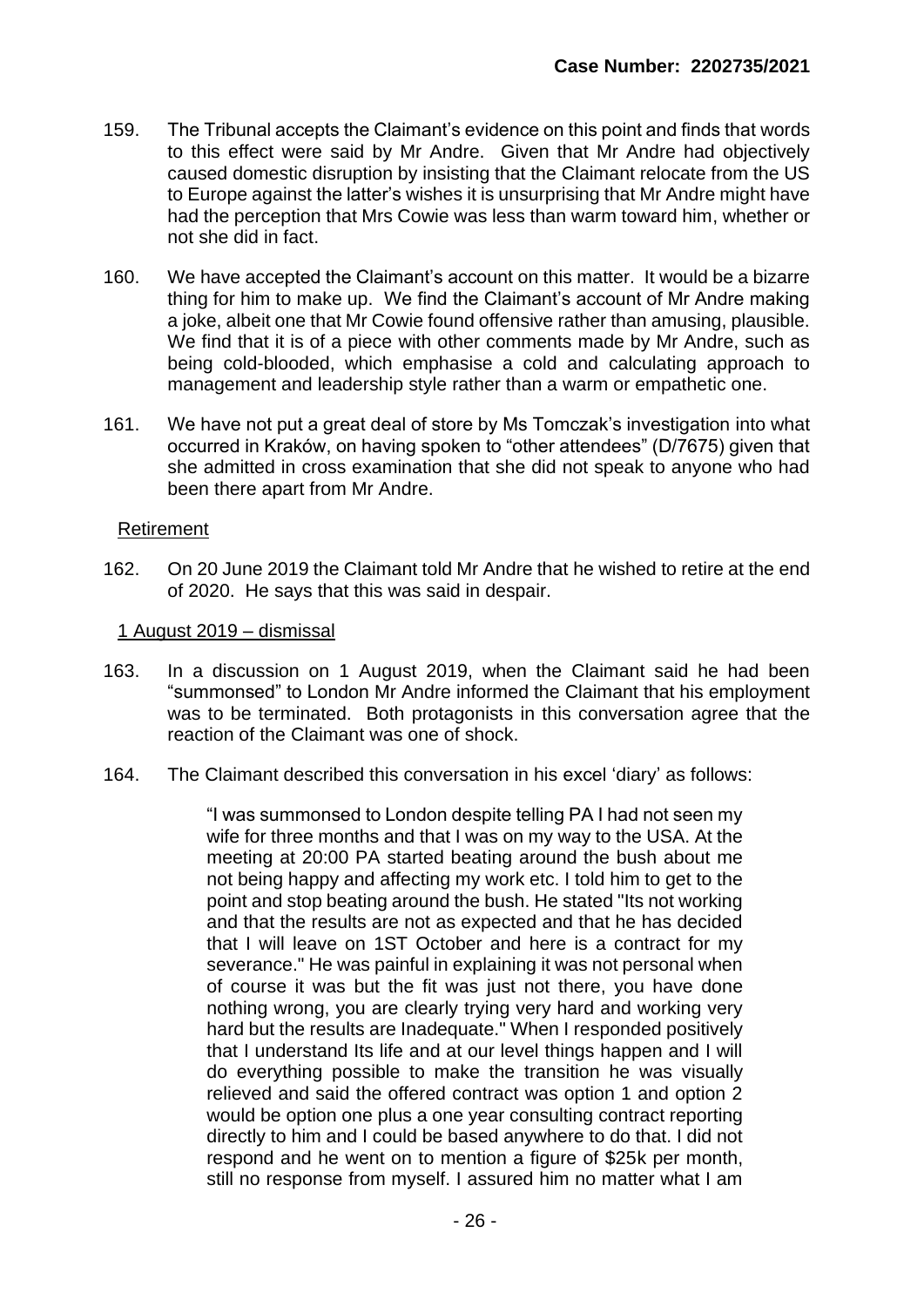a person of high Integrity, the company has given me a great career and I will never work for the competition or say anything bad about the company. l chose my words very carefully referring to the company and not him."

- 165. This is the best evidence that we have of what was discussed in this meeting.
- 166. On August 26, 2019, the Claimant wrote a letter to Mr Andre (D/7196-7210) complaining about the unfair and unlawful way in which he felt he had been treated both before, during and as a result of his dismissal and the stress this had caused to him and his family.
- 167. By a letter dated 2 September 2019 sent from Ms Tomczak (D/7224), the Claimant was placed on garden leave for 6 months until a termination date of 1 March 2020. During that period he was not to attend any of the Fourth Respondent's premises without prior written approval and could not have any contact with any employee, officer, director, agent or consultant of the Company or any Associated Company (other than purely social contact) without the prior written approval of Ms Tomczak or Henry Knowles. For these purposes 'Company' means the Fourth Respondent. The First Respondent was an 'Associated Company'.

Grievance/appeal (alleged protected disclosure)

168. On 1 October 2019 the Claimant submitted a document addressed to the Chairman of the First Respondent described as a "grievance and appeal against dismissal". This grievance gave a full history of the Claimant's career at the Corporate Respondents, including his numerous commercial successes and his progression through management grades and included the following:

> "I do not consider there to be a good or fair reason for dismissal and I am very concerned that this decision has been partly caused, whether consciously or subconsciously, by unlawful and discriminatory factors involving my age and/or nationality as a US citizen.

…

Starting in 2015 I embarked on a campaign of aggressive cost cutting, in 2016 and 2017 we accelerated market share gain and unfortunately in 2018 our momentum was slowed somewhat due to the unprecedented raw material price increases we experienced. Had we not experienced such drastic raw material increases and market slow down we would have been on track to be close to 16% ROS

When Patrick explains our results to analysts Patrick says it is because Foundry has not delivered on their restructuring plans when in fact at end 2018 we were at 121% of objective. The simple issue is the market is down and we have had ridiculous raw material cost increases, low productivity in Germany as well as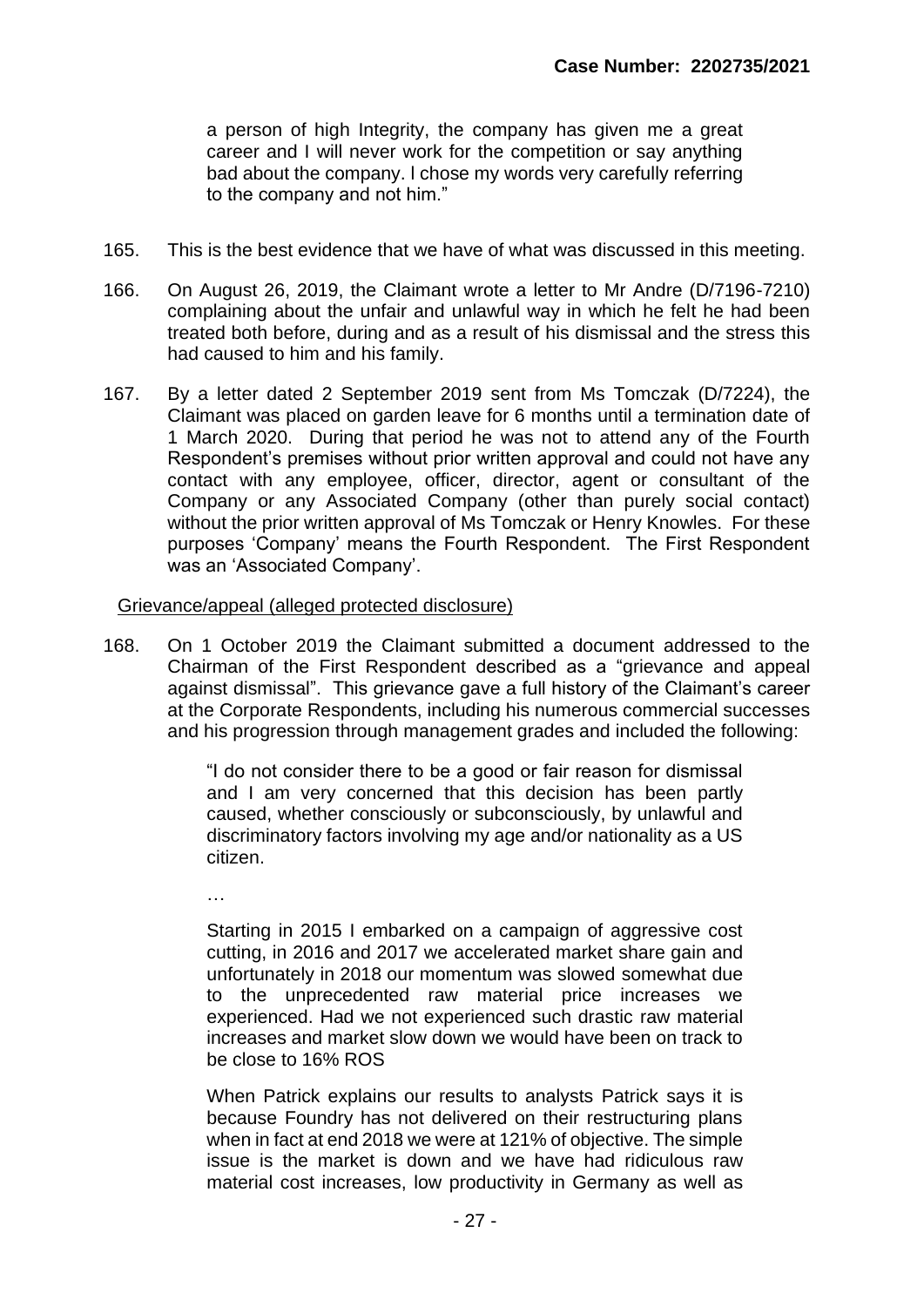quality upgrade or issues, whatever you like to call it. The 2019 plan for restructuring or Mckinsey project is 8.8 million and we are forecasting 6.4 million.

…

Following the Foundry introduction meeting in Germany on 30 August 2017 I realized Patrick had a personal issue with me and was hence cautious.

The alarm bells started ringing further when on 23 May in 2018, whilst I was together with Patrick in Japan, Patrick told me that my job would be moving to Europe and that I would have to relocate, or I would fail.

I explained that I had been very successful in this position over the last two and a half years based out of the USA and in today's world when you travel 100% it does not matter where you are located.

I also explained to Patrick that [family members were ill].

Patrick countered with:

"I don't care, I am a cold-blooded animal and you have to move".

He was hoping I would not relocate and thus resign."

169. Mr Cowie went on to make serious allegations of discrimination:

#### 3 Age discrimination

Patrick has brazenly embarked on an unlawful campaign of getting rid of older employees and replacing them with under 45 year old staff as per emails and direct instructions to recruiting companies not to employ staff over aged 45 dated in an explicit email dated 9 May 2018 at 22:11pm.

These blatant written instructions are on the record and show an institutional and deep prejudice against older employees. These comments are a direct smoking gun.

Importantly at the Brazilian GEC meeting he also called me

"an old fogie who did not know how to manage millennials ".

This comment is crucial and tells you everything you need to know about his motivations and stereotypical opinions about older employees (if any more evidence was needed on top of the no over 45 year olds memo).

Also, I was instructed to employ Phillipe Bertroux to get "young blood" into our team and when he resigned Patrick again blamed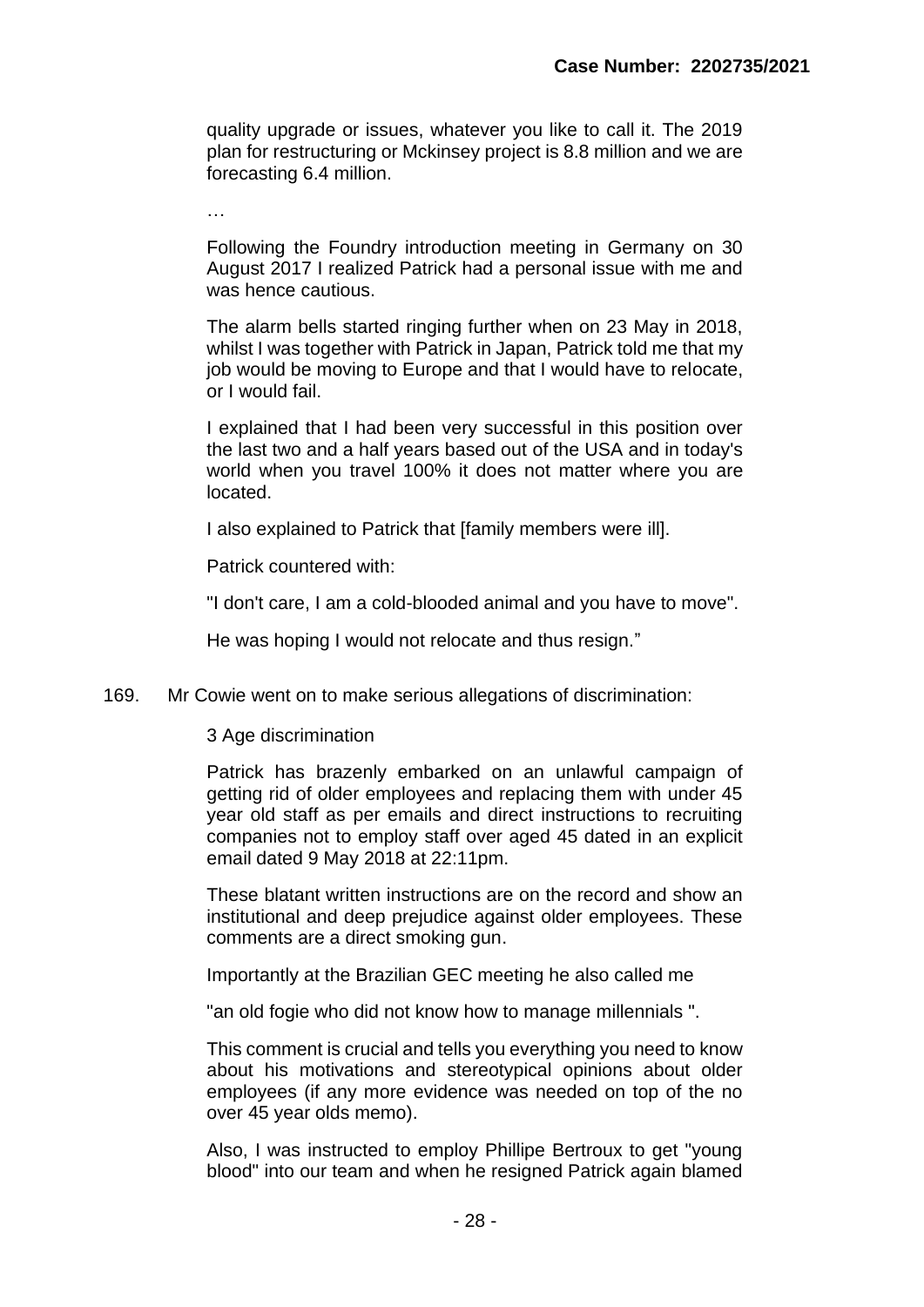me. In fact, it took almost six months to find a young enough candidate (as I was ordered to) to run the fused silica business but eventually we hired an interim manager whom we later took on full time.

Since the introduction early in 2018 of the company's unlawful policy to only employ under 45 year olds it has taken over two years to find the correct candidate for the European Marketing and technology role adding more workload to myself as the VP for Europe, Rafael Carbonell is also new in this role and does not know the products or business. To date we have still not found a suitable candidate, all have been deemed "too old".

I was also instructed to dismiss Umesh in India and Eric Pohlman in the USA simply because I was told there were personal objectives to find new younger talent.

Both these accountants are excellent employees and I managed to stave off their unfair dismissals.

Similarly for the finance director in Japan there is and was no justification in simply dismissing them simply for their age or the excuse given that we require "business partners in these roles"

- 170. Mr Cowie set out that he believed that there was a systemic and blatant favouritism shown towards French employees compared to American colleagues. He concludes "The anti-American stigma runs deep within our organization and I cite a few further examples below". Given that the Claimant, reasonably in our view, did not pursue the race (nationality) discrimination claim, we have not set out this aspect in as much detail as the allegation of age discrimination.
- 171. The grievance document then (D/7293) contained a chronology of events from 23 May 2018 through to August 2018 when he says he signed the UK contract under duress.
- 172. This document clearly sets out an allegation of discrimination on the grounds of age and discrimination because of nationality as a US citizen. It cannot therefore be in dispute that it is a protected act within the meaning of section 27 of the Equality Act 2010.
- 173. Mr Cowie explained that he considered himself a good leaver.
- 174. Mr Cowie signed off this letter:

"However, I have to say that I have little faith that this grievance and appeal will be dealt with fairly or objectively.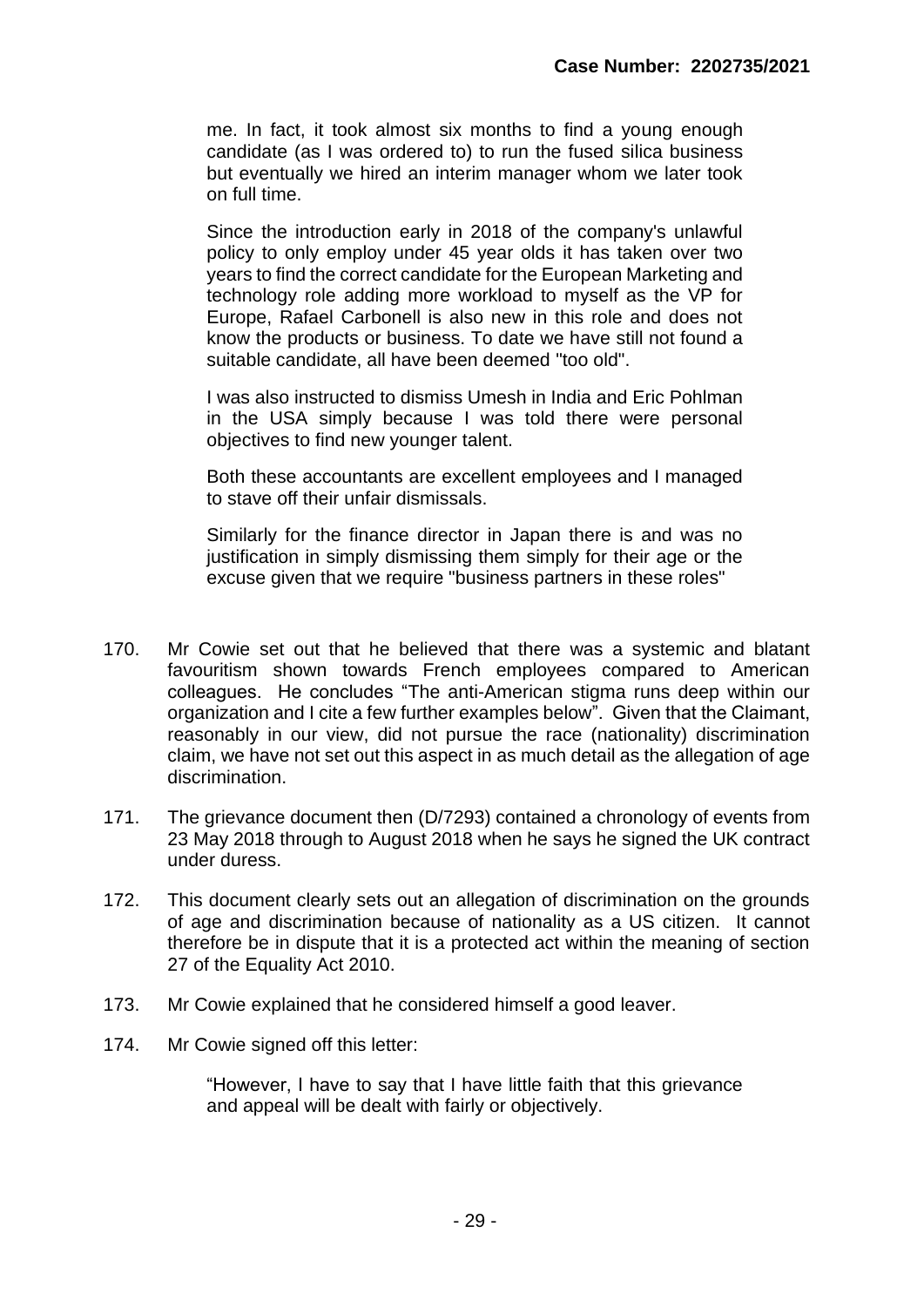If the matter is not fairly resolved I will regrettably have to take appropriate legal action in the US and the UK. I do sincerely hope that will not be necessary."

- 175. By an email sent on 2 October 2019 the Claimant's solicitor Mr Daniels wrote to the First Respondent's solicitor to suggest a suitably independent person to investigate to avoid the risk of a conflict-of-interest and furthermore that instructions to that person should come from someone independent and senior. It was clarified that the report should be treated as a whistleblowing referral as per the company whistleblowing procedures.
- 176. The Claimant wrote in an email dated 31 October 2019 inviting Ms Tomczak to interview Roel van Der Sluis, Tanmay Ganguly, Guy Young, Gary Wilson, Cedric Woindrich, Ryan van Der Aa, Sanjay Mathur and Vincent Trelut.

#### Involvement of Chairman & Non-exec Directors in grievance

177. The First Respondent's grievance policy provides:

"7.2.1.2. If the complaint is against the person with whom the grievance would normally be raised, another suitable line manager will be asked to hear the grievance." [D/8200]

178. The Claimant's terms and conditions of employment contains the following at clause 15:

> "Any disciplinary or grievance matters will be conducted by the Board of Directors of the Company or its designee, in accordance with the principles of the ACAS Code of Practice on Disciplinary and Grievance Procedures and any relevant legislation." [D/2419]

179. The Claimant initially tried to get the grievance investigated without the involvement of Mr Andre. There was an email exchange between the Claimant's solicitor and a solicitor acting for the Respondents. On 4 October 2019 Mr Campbell for the Respondents wrote:

"I've discussed the position with the GC [i.e. General Counsel].

There is simply no practical way to deal with the allegations raised in Mr Cowie's letter without discussing them directly with, amongst others, Mr Andre. The Company has confirmed that it will treat the letter in line with its usual grievance process. In the first instance this means that it should be provided to the CHRO [i.e. Ms Tomczak], who will decide how to take the complaint forward. As I'm sure you have advised Mr Cowie, the Company understands its own legal obligations that may arise from Mr Cowie's letter"

180. In line with this contractual provision, the Claimant was initially trying to get this grievance to be considered by the Chairman and non-executive directors of the Board.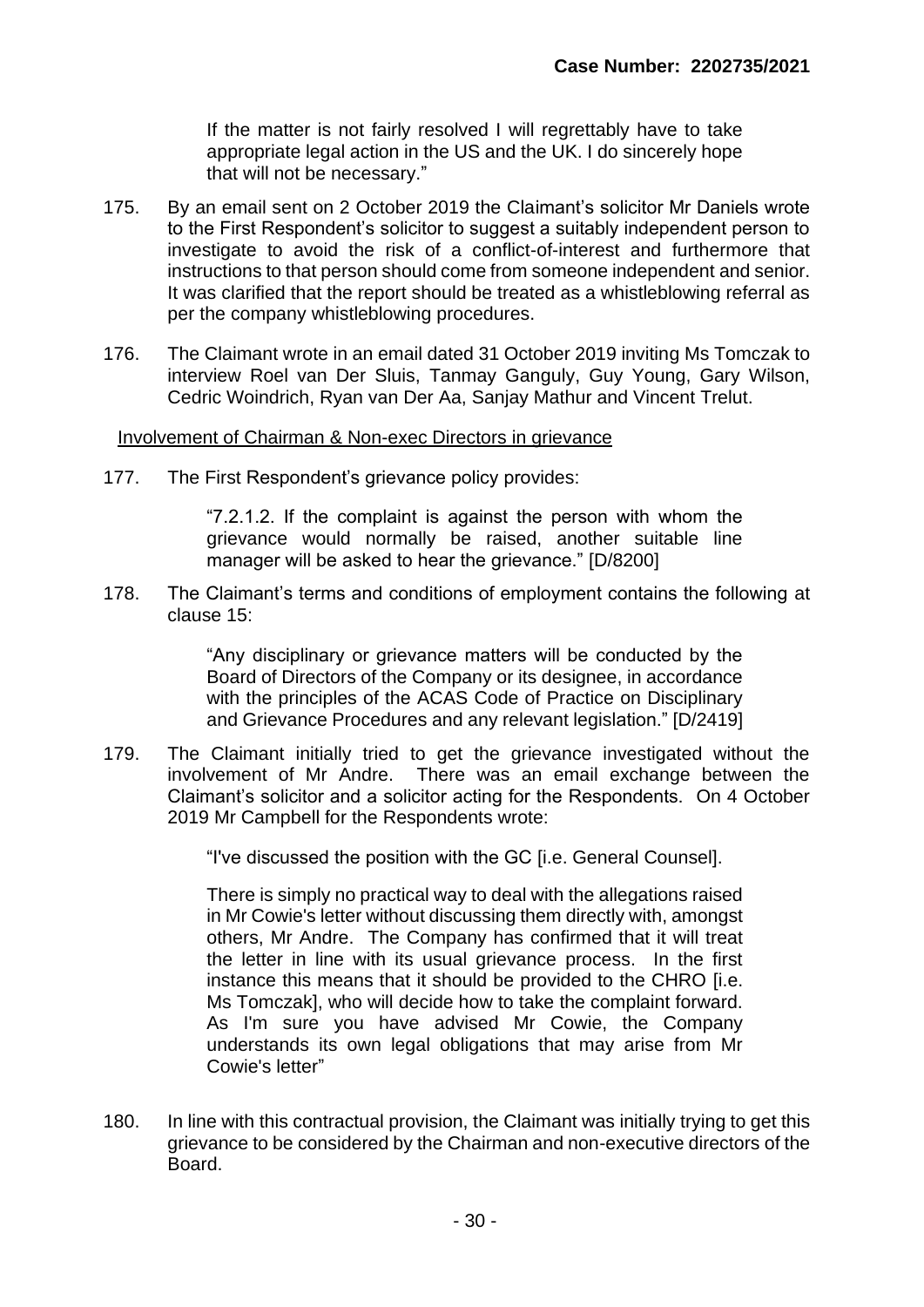- 181. The grievance was passed to Ms Tomczak on 6 October 2019.
- 182. On 8 October 2019 Ms Tomczak emailed Mr Andre at his private email address with a copy of the 1 October 2019 grievance/appeal against dismissal document [D/7301].
- 183. The Respondents admit that Ms Tomczak took the decision that she was the most appropriate person to hear the grievance on the basis that she was the most senior HR person. She told the Tribunal in her oral evidence that she did not discuss this matter with the Board.
- 184. The Respondents seek to justify this decision on the basis that it follows within the operational part of the business.
- 185. When Ms Tomczak was asked about the possibility of an external person hearing this matter, her evidence was that this would not the procedure in any company, given that this was an internal process. She disagreed that this was a special situation which might justify such an approach. We did not receive evidence that Ms Tomczak was the designee of the Board. This approach seems to clearly fall outside of clause 15 of the Claimant's terms and conditions of employment.

#### Reasons for dismissal – 9 October 2019

- 186. The Fourth Respondent employer did not provide the Claimant with a statement of reasons for his dismissal. The Claimant's solicitor requested statement of reasons.
- 187. On 9 October 2019 a letter was sent by the Respondents' solicitor to the Claimant's solicitor Keystone regarding reasons for dismissal.
- 188. This letter contained the following:

You also requested a statement of the reasons for Mr Cowie's dismissal. As President of the Foundry division of Vesuvius, Mr Cowie was a very senior executive (and remunerated as such). Vesuvius took the decision to terminate Mr Cowie's employment because it no longer had confidence in his ability to effectively manage the Foundry business. By way of example, in the period leading up to the decision to dismiss, it became clear that the Foundry division was going to miss its full year profit target for 2019, that key strategic objectives were going to be missed (including the restructuring of the German business) and the business was also going to miss key working capital objectives.

189. Mr Andre accepted during his oral evidence that the reasons for dismissal given in this letter were not accurate. First the decision to dismiss was taken by his own account in February 2019 at which point it was plainly premature to come to the conclusion that the division was going to miss the full year profit target for 2019.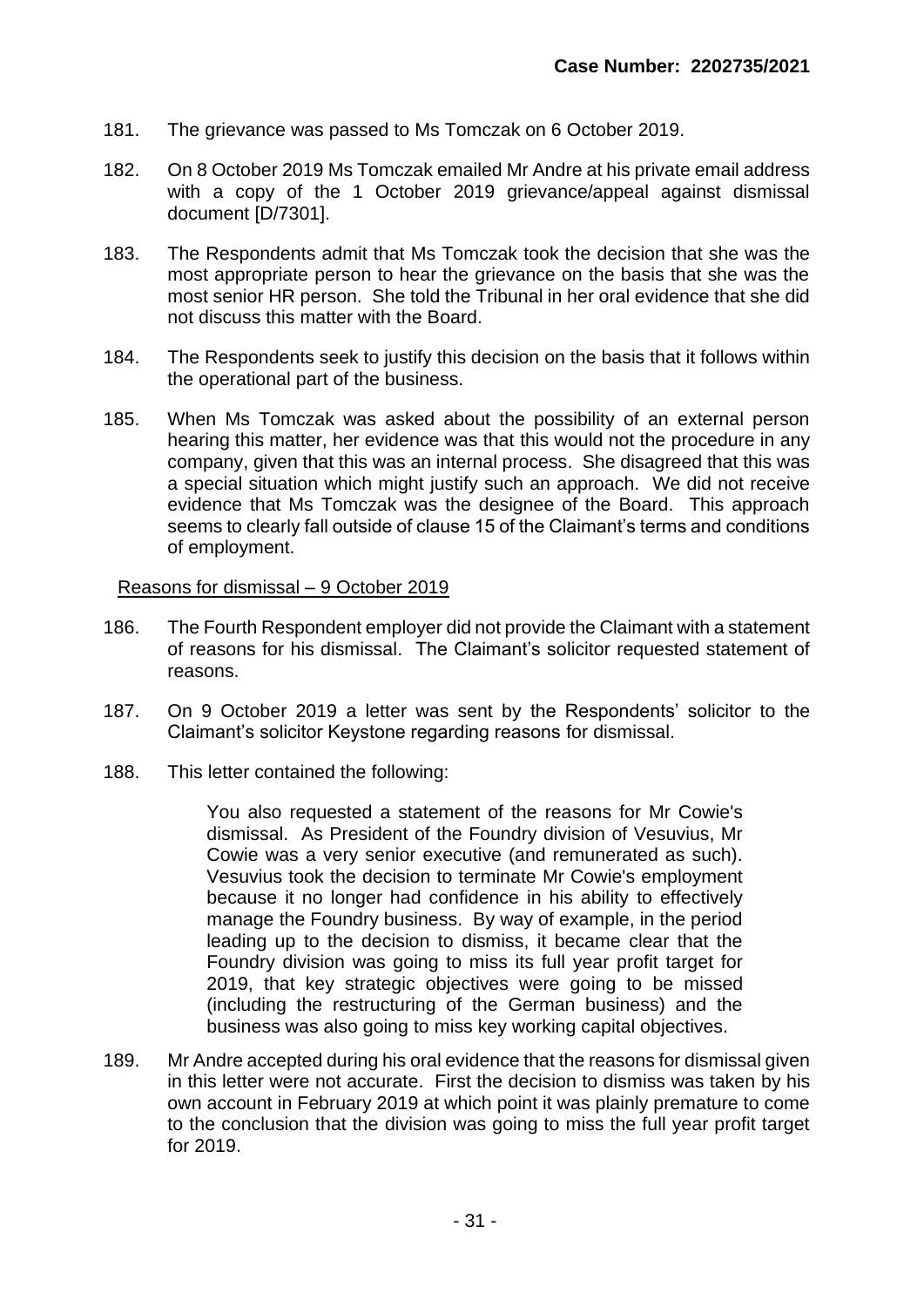- 190. Secondly, key strategic objectives were going to be missed was not part of Mr Andre's initial explanation to the Claimant and does not stand up to scrutiny. In December 2018, according to Mr Andre himself addressing the Board, "Restructuring in Europe [was] proceeding as planned" (D/3595).
- 191. We were taken to an analysis of cost savings achieved against target for the end of 2018. McKinsey, a firm of management consultants, had identified in the region of £10m operational costs savings to be achieved over a three year period 2018, 2019, 2020. The Board had approved a target of £9.2m savings. The management had a slightly more stretching target of £10.6m savings.
- 192. A 2018 board strategy plan presentation shows that cost savings identified for Foundry as a four year project by McKinsey and Lean initiatives were at 140% of McKinsey/board approved target (121% of management target) for 2018 and expected to be 135% of McKinsey/board approved target (117% of management target) for 2019, i.e. were ahead of plan at that stage.
- 193. Thirdly, as to key working capital objectives, a document prepared by the CFO Guy Young for the October 2018 Board meeting showed TWC (Trade Working Capital)/Sales of 23.8% compared to budget and 6+6 [half way through the year] target of 23.5% (D/3138). The Claimant makes the point that this is lower than the other divisions of the First Respondent. We entirely acknowledge Mr Andre's point in response which is that these are different businesses and the capital requirement that each is different.
- 194. If indeed the Claimant had not met his working capital objective, the miss was by a very small margin i.e. 23.5% to 23.8%. We not received any contemporaneous evidence which has led us to conclude that this was regarded by Mr Andre or the Board as a problem significant enough to contribute to a decision to dismiss. It is not dealt with in Mr Andre's witness statement, which we would have expected were this to be an important factor.

#### Claimant's application for other roles

- 195. The Claimant complains that the Respondent failed to explore alternatives to dismissal in late 2019 and early 2020, including transfer or redeployment or a sideways move, despite the availability of numerous other roles within the Company, including group Chief Technical Officer; VP Flow Control NAFTA; Foundry Europe M&T Director; M&T Director Flow Control or any other roles of a sales or managerial position.
- 196. By an email of 17 October 2019 sent to Ms Tomczak the Claimant offered to help

"When Patrick let me go I informed him the timing was terrible as we had many projects on the go and that I was willing to help with the transition. I am hereby reconfirming my offer to spend some time with my replacement. also have a lot of work and information on my computer which will help my replacement if you would like me to go through it with them."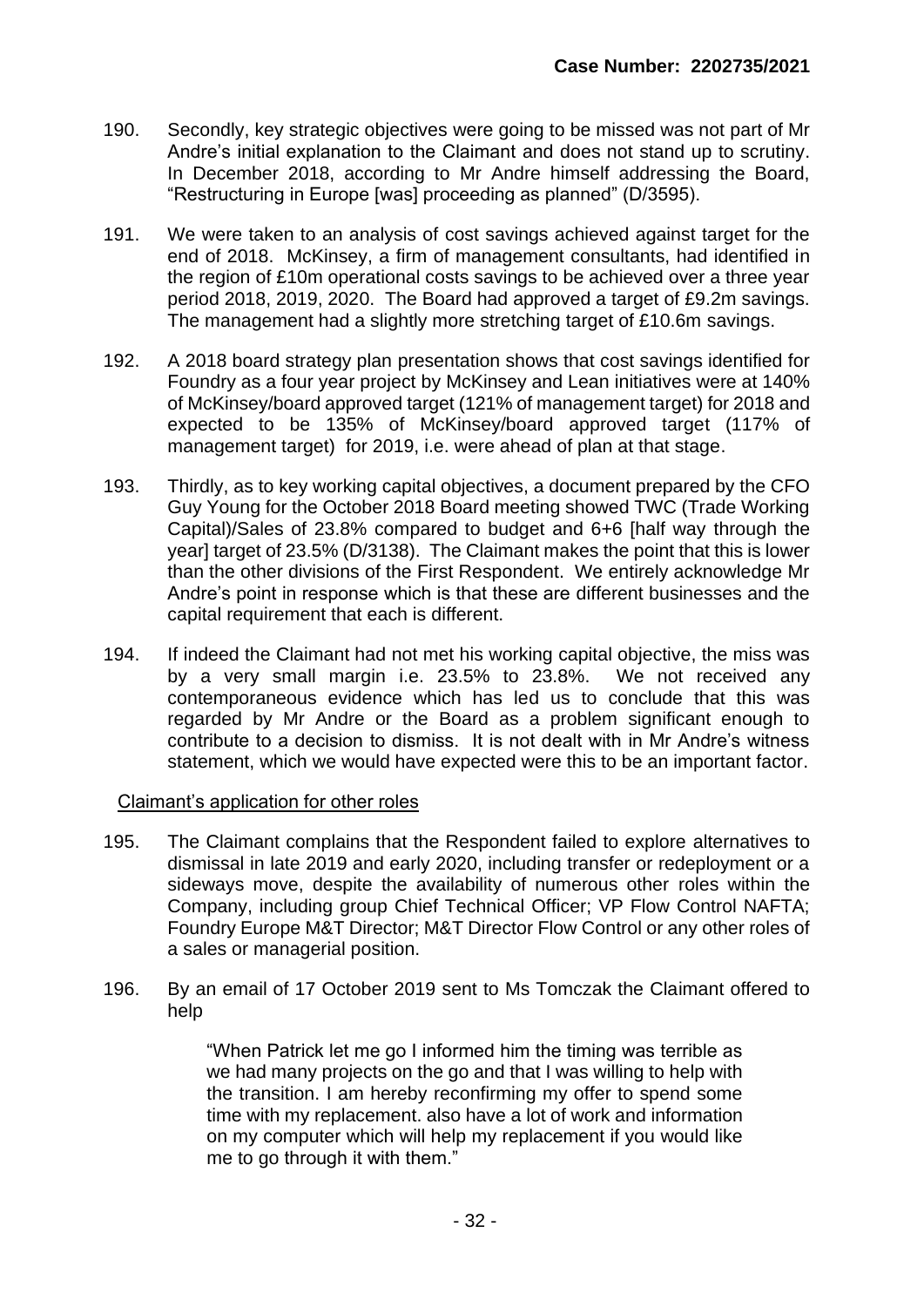- 197. On 26 February 2020 [D/7666] the Claimant wrote to the Second Respondent. This was the week that the termination was due to take effect. In that email he continued to state that his removal was unlawful, discriminatory and unfair and was made without any consideration of alternatives to dismissal.
- 198. Nevertheless he went on to mention that there were various positions that were unfilled and highlighted his own very broad expertise and experience. He mentioned a number of roles which were junior to the role from which he was being dismissed and reiterated and repeated his application for all available posts within his experience including roles in the US, Europe or the UK. He attached a confidential summary resume highlighting his experience in sales, marketing, operations and management. He said that he was qualified to do any of these roles and was flexible in respect of salary and to conditions given that the market for other jobs externally was tough.
- 199. Ms Tomczak's oral evidence was to the effect that she did not take this entirely seriously, by implication she did not think this was a serious offer. When she was challenged about not considering the application in her oral evidence she said "there was no point to do that – it was a dismissal for performance – not redundancy".

#### Grievance investigation and outcome

- 200. The outcome of the grievance was given to the Claimant in a five page letter dated 24 February 2020. Ms Tomczak told the Claimant in this letter "In the course of my investigation, have spoken to Patrick Andre, Ryan Van der Aa, Geoffroy Godin and Gary Wilson". Some of these conversations were in the periphery of other events, including in the case of Mr Godin a conversation at dinner. Ms Tomczak admitted that he would not have known that she was speaking to him as part of a formal grievance process.
- 201. During her interview with Mr Andre, Ms Tomczak and wrote the word YES against the allegation "I was instructed to employ Philippe Bertroux to get "Young blood" into our team".
- 202. Ms Tomczak took no contemporaneous notes of her conversations with Mr Godin or Mr Wilson. This despite the grievance policy which states,

"It is extremely important, and in the interests of both the Company and the employee to keep written records during each part of the Grievance process" (D/8198)

203. The Tribunal was taken to Ms Tomczak's table which contained various evidence [D/7636]. As to the allegation of age discrimination she wrote:

> "There was not a policy of only employing people under 45 years of age. These were factors to be considered, not obligatory criteria, in fact there were several external and internal candidates who came through who did not fit chose criteria, including: Bill Cousineau, Don Whitesel, Vincent Trelut, Heinz Gaugl and Richard Sykes.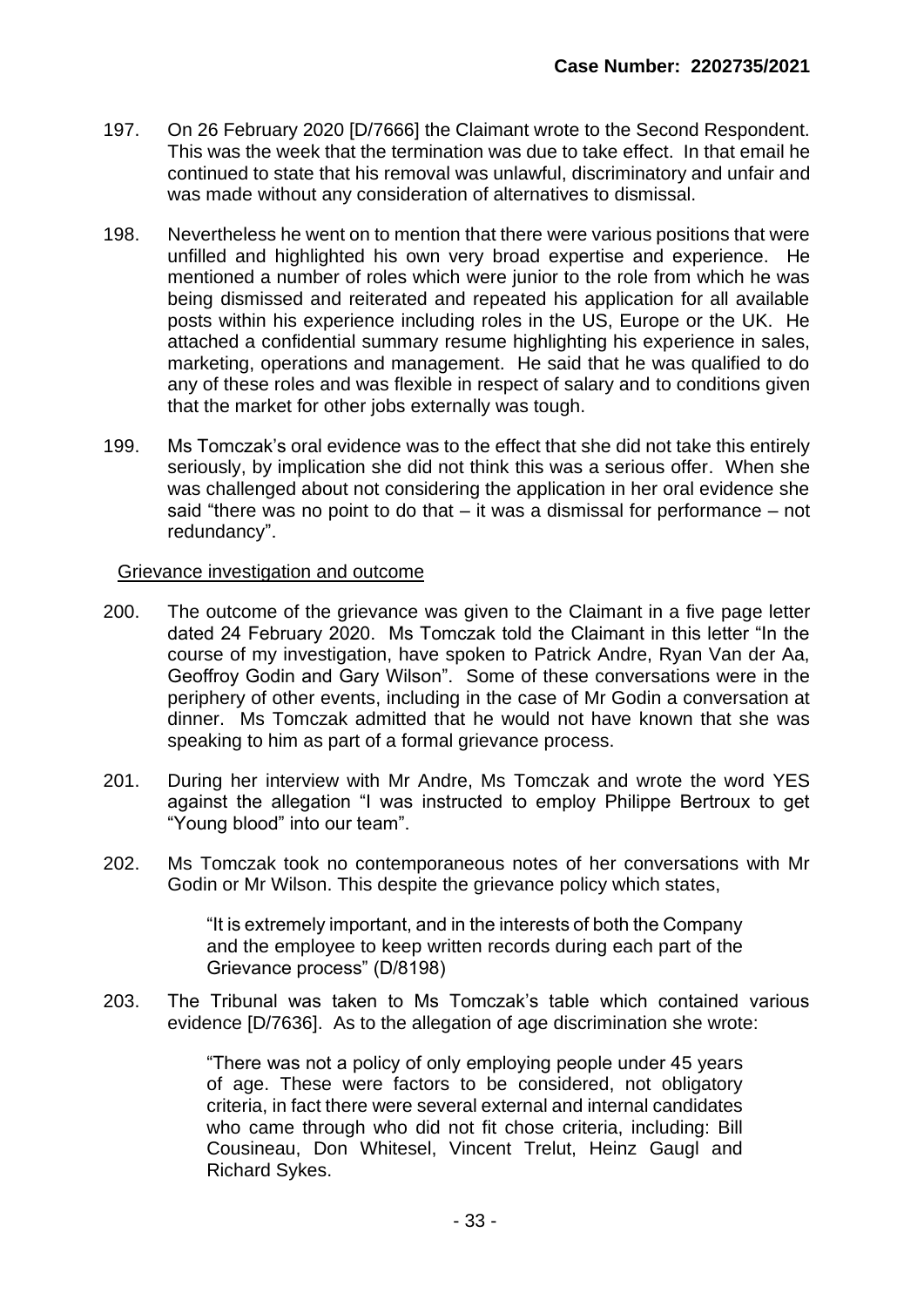You suggest that you were instructed to dismiss Umesh (I presume you mean Umesh K Bhat) and Eric Pohlman to make way for new younger talent. I've found no evidence to support this allegation and note that both individuals are still with the company."

204. As to the management style of Mr Andre she concluded:

"The performance of the business was poor and as CEO, PA had every right to challenge responsible executives. In my opinion, his treatment of you — and the other executives who he was challenging - was tough but did not cross any lines."

205. As to the procedure leading to dismissal she wrote:

"I accept that you were given no prior warning of your dismissal and that you were not put through any form of performance improvement process. Unfortunately, it is rare for senior executives like you to be put through a formal process; the risks to the wider business (and to the share price) of putting a senior executive through a formal process mean that it is almost never followed."

206. As to the reasons for dismissal, Ms Tomczak referred to:

"unsatisfactory results…and your visible inability to accept and address the issues".

"working in isolation and not providing the required leadership".

"Various members of the Foundry leadership team had criticised your leadership of the BU and it was felt that there was a lack of direction and poor communication".

#### **Termination**

207. On 1 March 2020 the Claimant's employment came to an end.

#### Appeal against dismissal

…

- 208. On 9 March 2020 solicitors acting for the Claimant submitted an appeal against dismissal and an appeal against the grievance outcome and what he described as a refusal to respond to his whistleblowing report [D/7680]. He (or his solicitors) complained:
- 209. First, that the stated reason for dismissal was not cogent and was wholly unsustainable.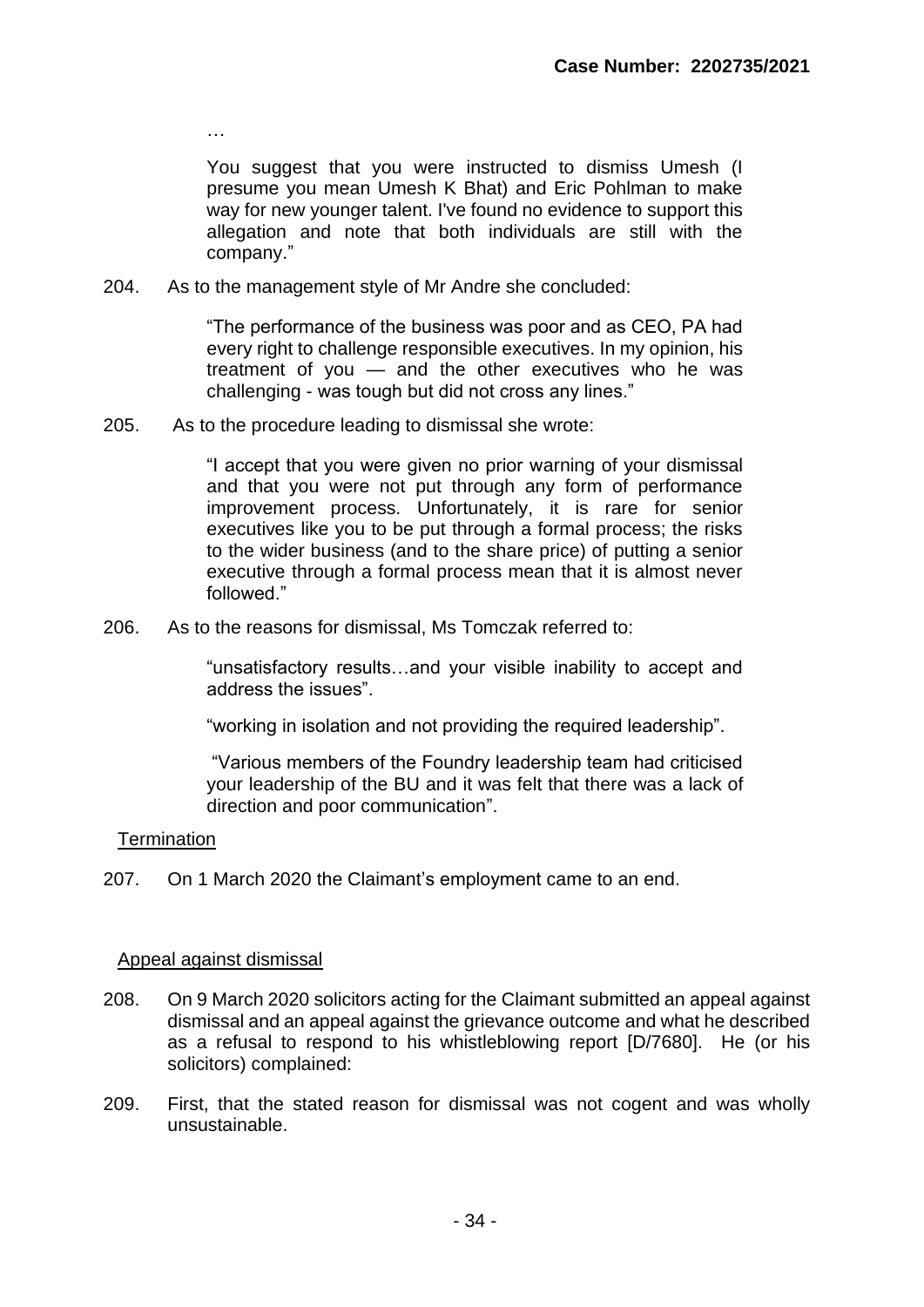- 210. Second, that competitive pressures were not taken into account, in particular a competitive marketplace and competitors who were "holding back" prices.
- 211. Third, of Mr Andre's unacceptable and unfair abuse towards the Claimant.
- 212. Fourth, that criticisms of the Claimant's management style were unfair and unfounded.
- 213. Mr Cowie also raised that very significant changes to the Foundry management team and the lack of an operations director were not taken into account in assessing his performance. He complained that Mr Andre told him in the 1 August dismissal meeting that although he knew that the division could not operate without a VP operations role, he was waiting for Mr Cowie's replacement to appoint a person of their choice.
- 214. He complained that Mr Young had not been interviewed despite being a witness to instance of Mr Andre harassing him relating to his age.
- 215. He reiterated his complaint of age discrimination, including being called an old fogey. He listed a "swathe of older staff removed", specifically naming 34 people and a further 4 roles (individuals unnamed) whom he claims had suffered dismissal due to age discrimination.
- 216. The allegations of nationality discrimination in relation to American staff and favouritism towards French employees were reiterated further or in the alternative.
- 217. The appeal contained an analysis of the alleged poor performance by the Claimant's division explaining why this was either wrong or unfairly failed to take account of mitigating factors.
- 218. The decision not to treat the Claimant as a good leader was challenged.
- 219. By a letter of 11 March 2020 from the Respondents' solicitor the Claimant's solicitors were informed that his appeal would not be heard on the grounds that it was out of time since he had been required to send an appeal to Henry Knowles, General Counsel on or before 2 March 2020, whereas the appeal document had been sent to Mr Campbell at Mischon de Raya on 9 March 2020. [MB/260]
- 220. The Respondent's grievance policy at 7.2.2.11 provides that the Grievance Appeal Form may be used and submitted within 5 working days of the hearing [D/8202].

#### Comments made to board members

221. At paragraph 818 of his witness statement the Claimant says:

"I am also suspicious that a negative briefing campaign against me was underway"

222. At paragraph 820 of his witness statement the Claimant says: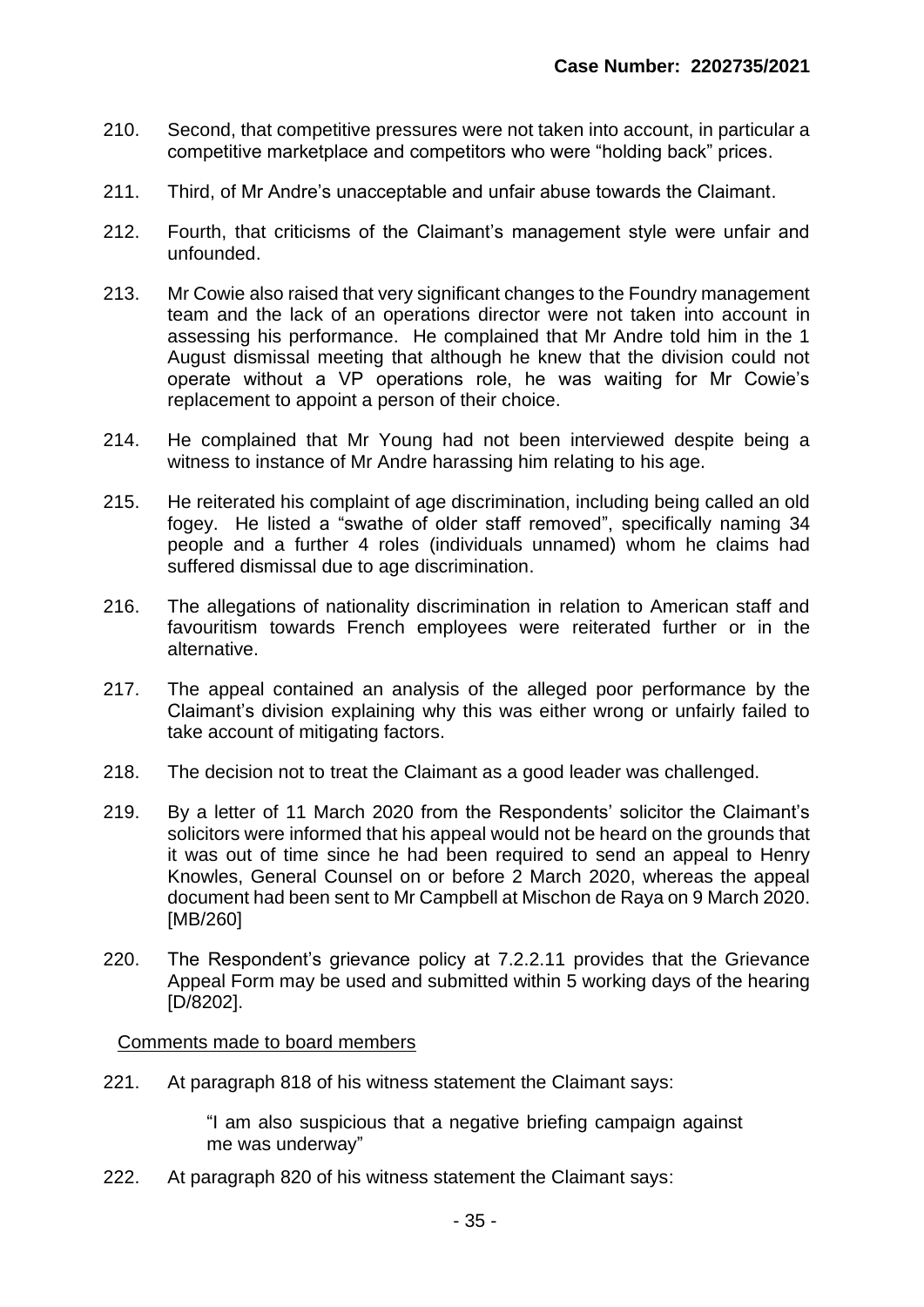"I have been informed by employees that they are not permitted to speak with me as they have been told that I am spreading negative information about the company. On 17 June 2020 I rang Swapneel Schelar (Purchasing Director) to congratulate him on the purchase of his first home and he informed me he was not permitted to speak with me as it was being suggested that I was spreading negative rumours about the company."

- 223. This is consistent with the oral evidence that the Claimant gave this point. We accept that Mr Schelar told that Claimant that he was not permitted to speak with him.
- 224. We have been referred to page (D/7618) which is a document critical of the growth strategy of Vesuvius. We infer that the Claimant believes that he is accused of having written it and that he did not write it. It is not entirely clear.
- 225. Mr Andre denies that there is a negative briefing campaign against the Claimant. We have not received cogent evidence from the Claimant to substantiate that there was such a negative briefing campaign.

#### Good or bad leaver status

- 226. The Vesuvius Share Plan, a document drafted by Clifford Chance and adopted by the board on 31 October 2021, and amended on 25 February 2015, 10 May 2018 and 4 December 2018 (D/7398) contains the following:
	- 14. LEAVERS

#### 14.1 Good leavers

If a Participant ceases to be a director or employee of a Group Member before the

Normal Vesting Date by reason of.-

(a) retirement with the agreement of his employer;

(b) ill health, injury or disability evidenced to the satisfaction of the Committee;

(c) redundancy (within the meaning of the Employment Rights Act 1996) or any overseas equivalent;

(d) death;

(e) his office or employment being with either a company which ceases to be a Group Member or relating to a business or part of a business which is transferred to a person who is not a Group Member;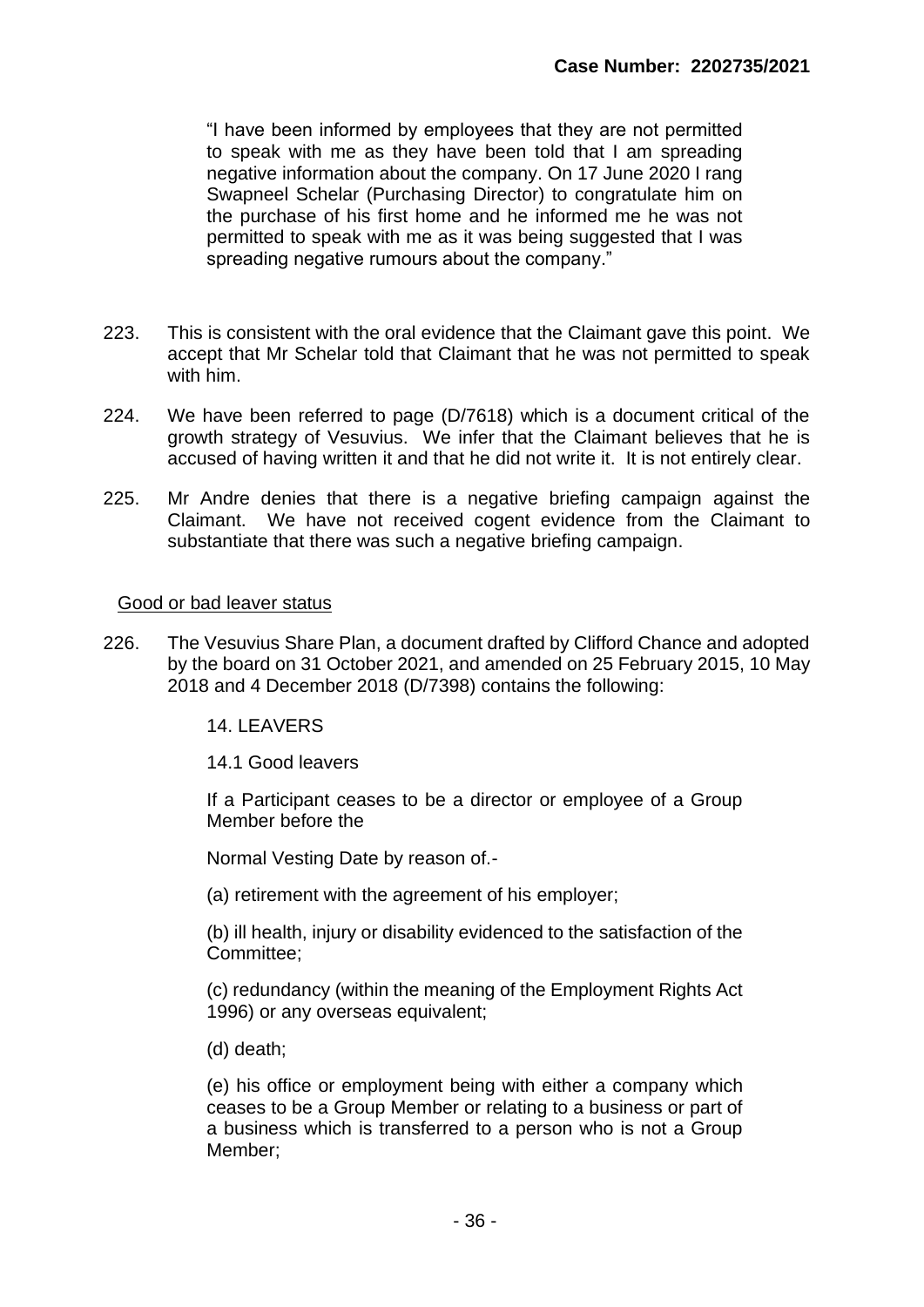(f) for any other reason, if the Committee so decides

then

(i) subject to Rule 9.3 (Restrictions on Vesting: regulatory and tax issues), Rules 9.6 and 9.7 (Malus and clawback and Operation of Clawback) and Rule 15 (Takeovers and other corporate events), his Award shall Vest on the Normal Vesting Date and Rule 14.3 (Leavers: reduction in number of Vested Shares) shall apply; unless

(ii) the Committee decides that, subject to Rule 9.3 (Restrictions on Vesting:

regulatory and tax issues) and Rules 9.6 and 9.7 (Malus and clawback and Operation of Clawback), his Award shall Vest on the date of cessation or on a later date which falls between the date of cessation and the Nominal Vesting Date and Rule 14.3 (Leavers: reduction in number of Vested Shares) shall apply

and provided that where the Committee decides that a Participant's Award shall Vest after the date of cessation, the Committee may determine that Vesting will only occur provided that at any time prior to Vesting the Participant is not deemed by the Committee to be in breach of any restrictions which continue to apply to him after the termination of his employment or office at any time when those restrictions are expressed to apply and where the Committee determines that such a breach has occurred the Participant's Award shall lapse immediately.

Subject to the above proviso, in both cases (i) and (ii) above a Participant's Award shall lapse one year after the date on which it Vests or if a Participant ceases to be a director or employee of a Group Member on or after the Normal Vesting Date by reason of any of the matters set out above, his Award shall lapse one year after the date of such cessation provided that in either case the Committee shall have discretion to set a different period.

227. The Revised Executive Share Scheme Early Leaver's policy December 2014, updated on 29 February 2016 (D/28) provided as follows:

> "2. Awards will also be forfeited in the case of an employee who is dismissed for cause. e.g. in circumstances where, due to misconduct or similar reasons, summary dismissal would be lawful under the terms of his/her employment contract;

3. Where an employee leaves by reason of:

- retirement (with the agreement of the Company);
- ill health, 'injury disability;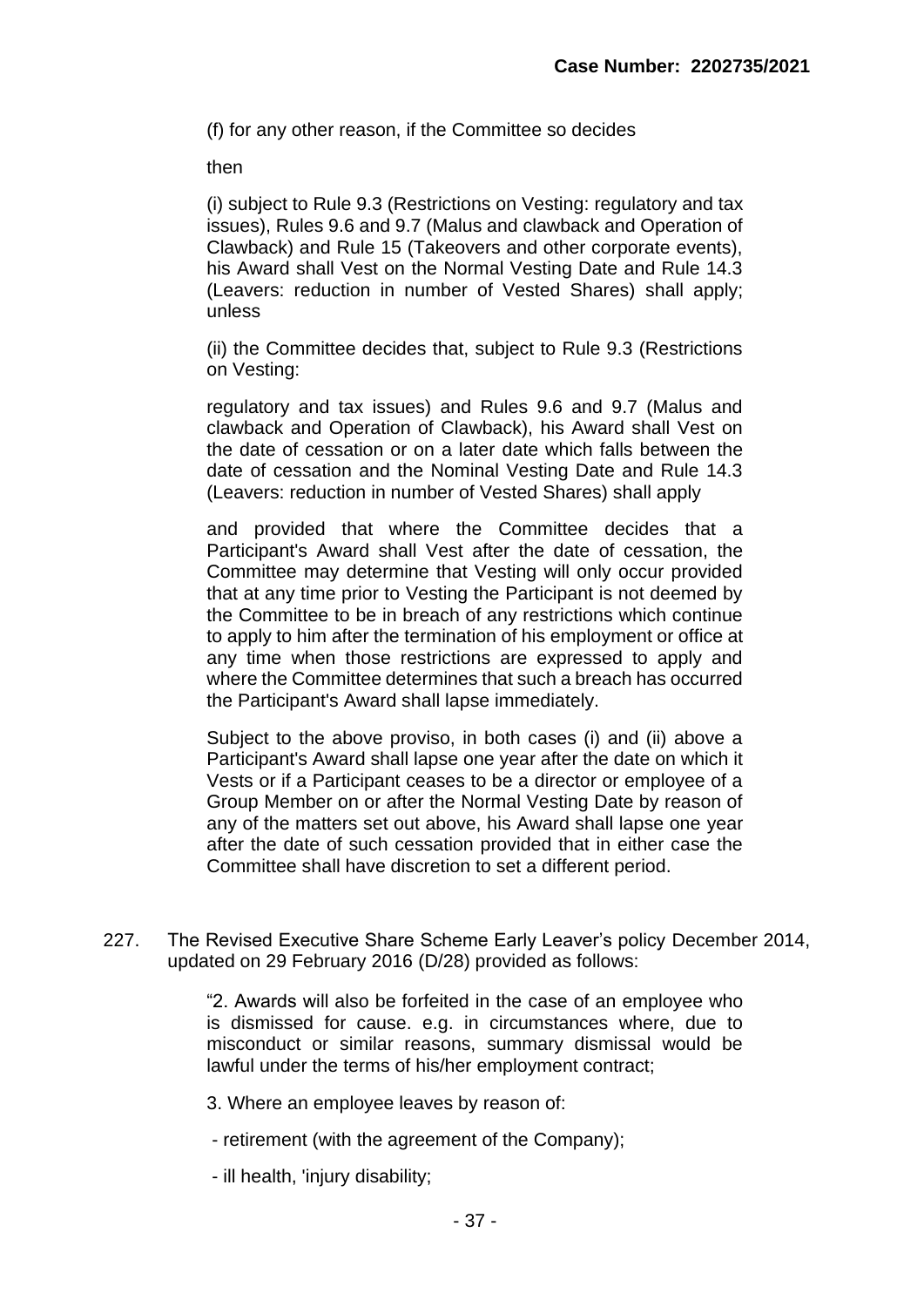- redundancy;

- death; or

- his office or employment being with either a company which ceases to be part of the Group or relating to a business or part of business which is transferred to a person who io not part oy the Group,

he/she will be allowed to retain his/her award.

4. Where an employee is asked to leave due to poor performance or for other reasons not amounting to redundancy, he/she will forfeit his/her award unless, in the context of his/her particular termination, it would be in the interests of the Company to allow some or all of his/her award to be retained and exercised at a later date (e.g. whom this would facilitate a swift termination agreement)

5. Where an employee leaves due to mutually-agreed early retirement, he/she will to allowed to retain his/her award;

6. Where an employee is leaving for family reasons, or in compassionate circumstances as determined by the company, he/she will be allowed to retain his/her award;

7. Where an employee leaves in circumstances not covered by any of the above, guidance on the treatment of his/his award must be sought from the Company Secretary. [D/28]

…

11. The Remuneration Committee reserves the right to depart from the above Policy, on case by case basis, in any circumstances where the Remuneration Committee considers this appropriate.

228. As of 21 November 2019, Ms Tomczak appeared to assume that the Claimant would be recommended as a Good Leaver. Her email of 21 November 2019 stated (7376):

> "I just want double check for Glenn,…I think I should confirm his good leaver status but please shout if not."

- 229. She accepted in her oral evidence that she assumed at that stage that the Claimant would be a good leaver.
- 230. Mr Andre responded a few minutes later by email:

"No you should not confirm Glenn's good leaver status.

This should be left open till the resolution of the current situation.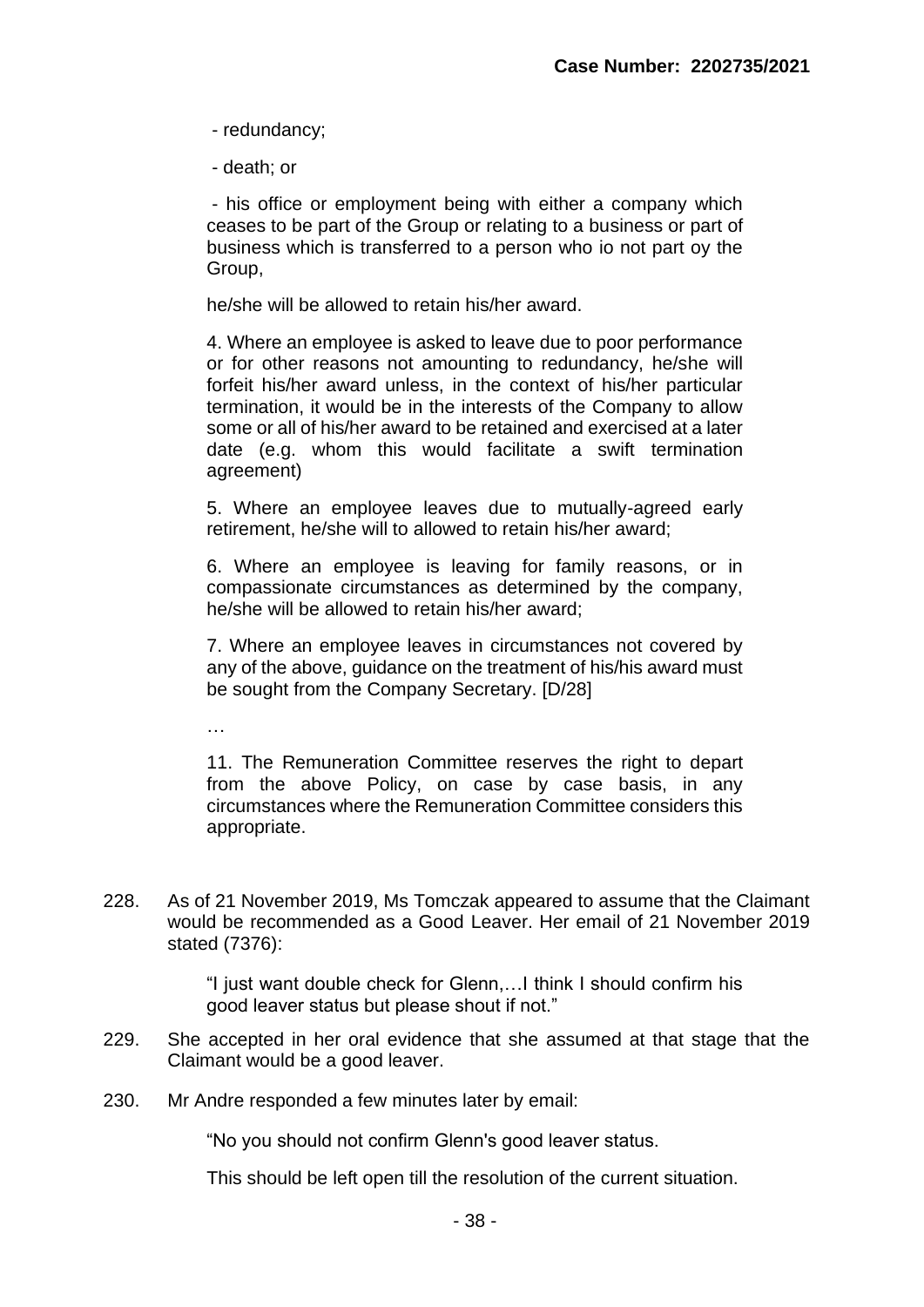In case he would sue us, my recommendation to the Remco will be not to grant him the good leaver status.

The Remco will then decide what it wants to do but my recommendation, in writing and for the record, will be negative.

- 231. In oral evidence, Mr Andre said that the "current situation" concerned two areas of dispute: the "sums to be paid" to the Claimant upon his departure, and that the Respondents "didn't agree with the allegations raised by Mr Cowie in his Grievance", i.e. his protected acts and protected disclosures. He said that after there had been some negotiation there was then a drastic change in tone from the Claimant.
- 232. There was some without prejudice discussion between the parties which was ultimately not successful. Given that those communications are privileged we have not seen them, which is the usual position.
- 233. The Respondents have not treated the Claimant as a good leaver with the result that he has lost his entitlement to shares vesting which he says may be worth up to £1m.

# Claim

- 234. On 1 April 2020 an ACAS certificate was issued following notification on the same day in respect of the First Respondent.
- 235. On 30 April 2020 ACAS certificates were issued following notification on the same day in respect of the Second Respondent Ms Tomczak and the Third Respondent Mr Andre.
- 236. On 12 May 2020 the claim was presented

# **THE LAW**

237. We are grateful to both Counsel for their written submissions.

Unfair dismissal / "trust & confidence"

238. In *Leach v OFCOM* [2012] Civ 959 Mummery LJ warned at [3]:

"The legislation is clear: in order to justify dismissal the breakdown in trust must be a "substantial reason." Tribunals and courts must not dilute that requirement. "Breakdown of trust" is not a mantra that can the be mouthed whenever an employer is faced with difficulties in establishing a more conventional conduct reason for dismissal."

239. He added at [53]: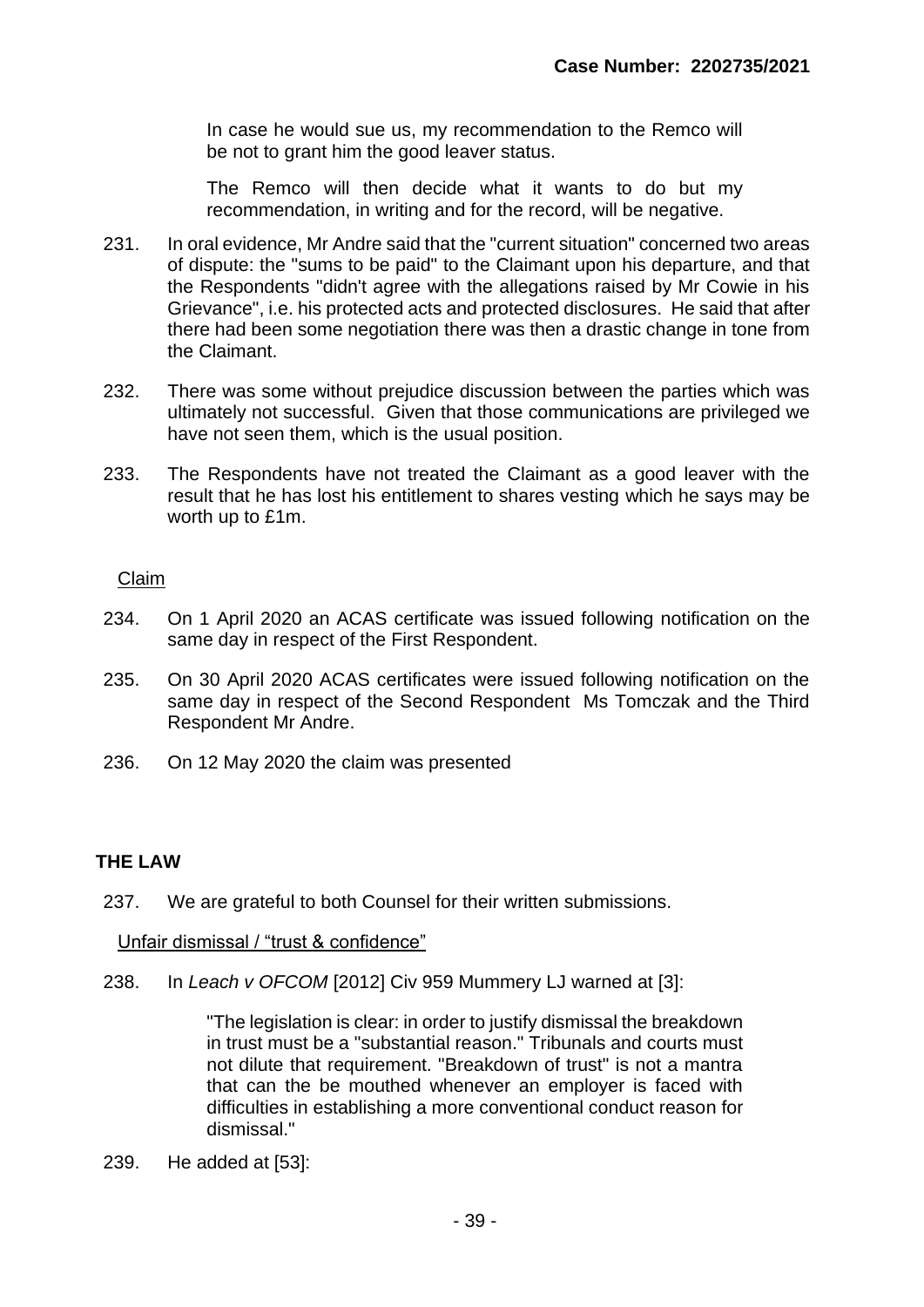"The mutual duty of trust and confidence, as developed in the case law of recent years, is an obligation at the heart of the employment relationship. I would not wish to say anything to diminish its significance. It should, however, be said that it is not a convenient label to stick on any situation, in which the employer feels let down by an employee or which the employer can use as a valid reason for dismissal whenever a conduct reason is not available or appropriate. The circumstances of dismissal differ from case to case. In order to decide the reason for dismissal and whether it is substantial and sufficient to justify dismissal the ET has to examine all the relevant circumstances."

## Protected disclosure detriment ("whistleblowing")

240. The Employment Rights Act 1996 contains the following provisions:

43B Disclosures qualifying for protection.

(1) In this Part a "qualifying disclosure" means any disclosure of information which, in the reasonable belief of the worker making the disclosure, is made in the public interest and tends to show one or more of the following-

(b) that a person has failed, is failing or is likely to fail to comply with any legal obligation to which he is subject

- 47B Protected disclosures.
- (1) A worker has the right not to be subjected to any detriment by any act, or any deliberate failure to act, by his employer done on the ground that the worker has made a protected disclosure.

103A Protected disclosure.

An employee who is dismissed shall be regarded for the purposes of this Part as unfairly dismissed if the reason (or, if more than one, the principal reason) for the dismissal is that the employee made a protected disclosure

- 241. The Court of Appeal in *Chesterton Global Ltd & Anor v Nurmohamed & Anor* [2017] EWCA Civ 979 confirmed that public interest does not need to relate to the population at large, but might relate to a subset, in that case a category of managers whose bonus calculation was negatively affected. It seems that it cannot simply relate to the interest of the person making the disclosure.
- 242. In *Kilraine v London Borough of Wandsworth* [2018] ICR 1850 the Court of Appeal held that a sharp distinction between "allegations" and "disclosures" which appeared to have been identified in earlier authorities was a false dichotomy, given than an allegation might also contain information tending to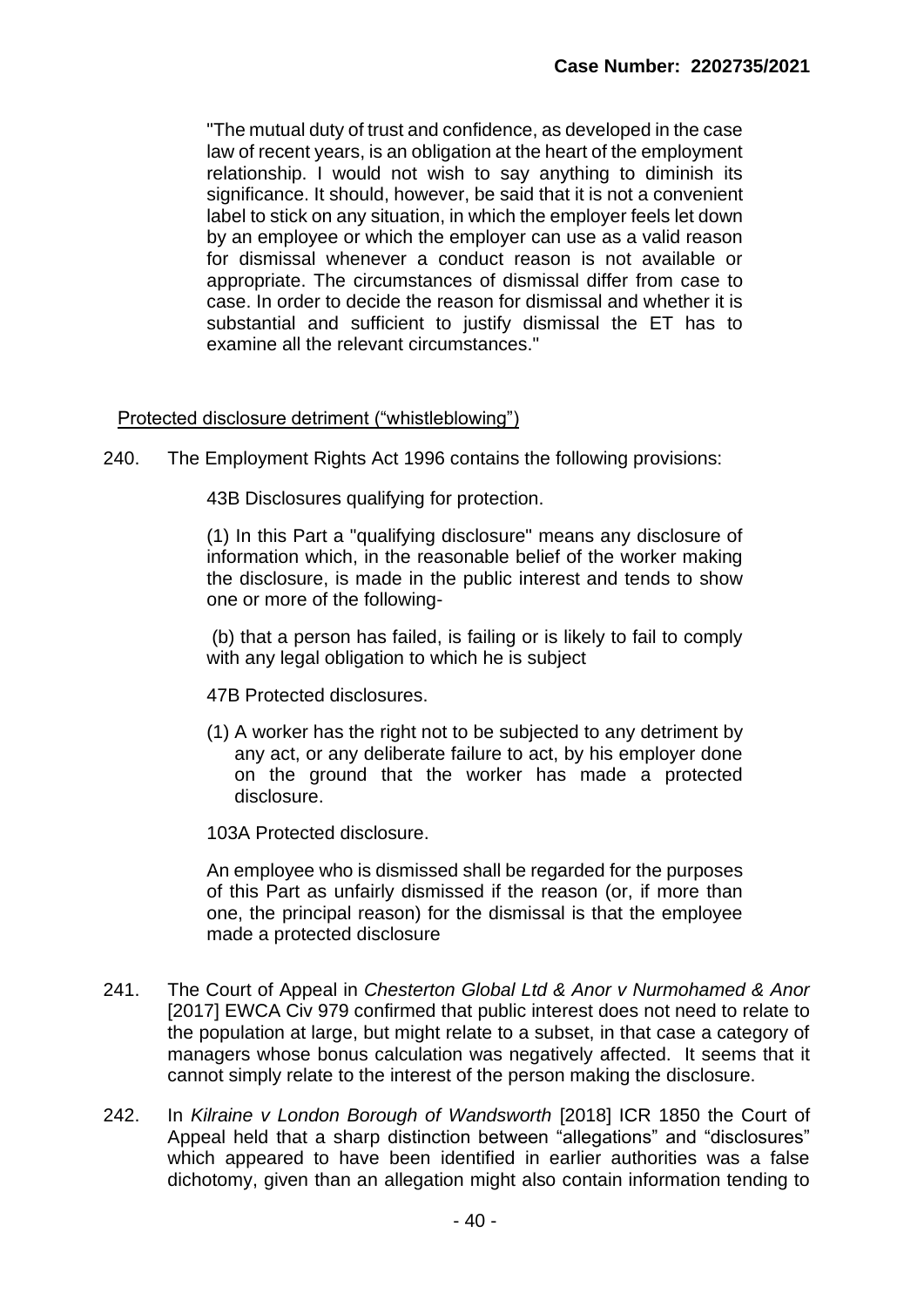show, in the reasonable belief of the maker, a relevant failure. At [35], Sales LJ said:

"In order for a statement or disclosure to be a qualifying disclosure according to this language, it has to have a sufficient factual content and specificity such as is capable of tending to show one of the matters listed in subsection (1)."

- 243. There is an initial burden of proof on a claimant to show (in effect) a *prima facie* case that she has been subject to a detriment on the grounds that she made a protected disclosure. If so, the burden passes to the not to prove that any alleged protected disclosure played no part whatever in the claimant's alleged treatment, but rather what was the reason for that alleged treatment. Simply because the respondent fails to prove the reason does not act as a default mechanism so that the claimant succeeds. The ET is concerned with the reason for the treatment and not a quasi-reversal of proof and deemed finding of discrimination i.e. there is no mandatory adverse inference mechanism (*Dahou v Serco Ltd* [2017] IRLR 81, CA).
- 244. The causation test for *detriment* is whether the alleged protected disclosure played more than a trivial part in C's treatment (*Fecitt v NHS Manchester (Public Concern at Work intervening)* [2012] ICR 372, CA).

## **Discrimination**

245. The Equality Act 2010 contains the following provisions:

5 Age

(1)In relation to the protected characteristic of age—

(a) a reference to a person who has a particular protected characteristic is a reference to a person of a particular age group;

(b) a reference to persons who share a protected characteristic is a reference to persons of the same age group.

(2) A reference to an age group is a reference to a group of persons defined by reference to age, whether by reference to a particular age or to a range of ages.

13 Direct discrimination

(1) A person (A) discriminates against another (B) if, because of a protected characteristic, A treats B less favourably than A treats or would treat others.

(2) If the protected characteristic is age, A does not discriminate against B if A can show A's treatment of B to be a proportionate means of achieving a legitimate aim.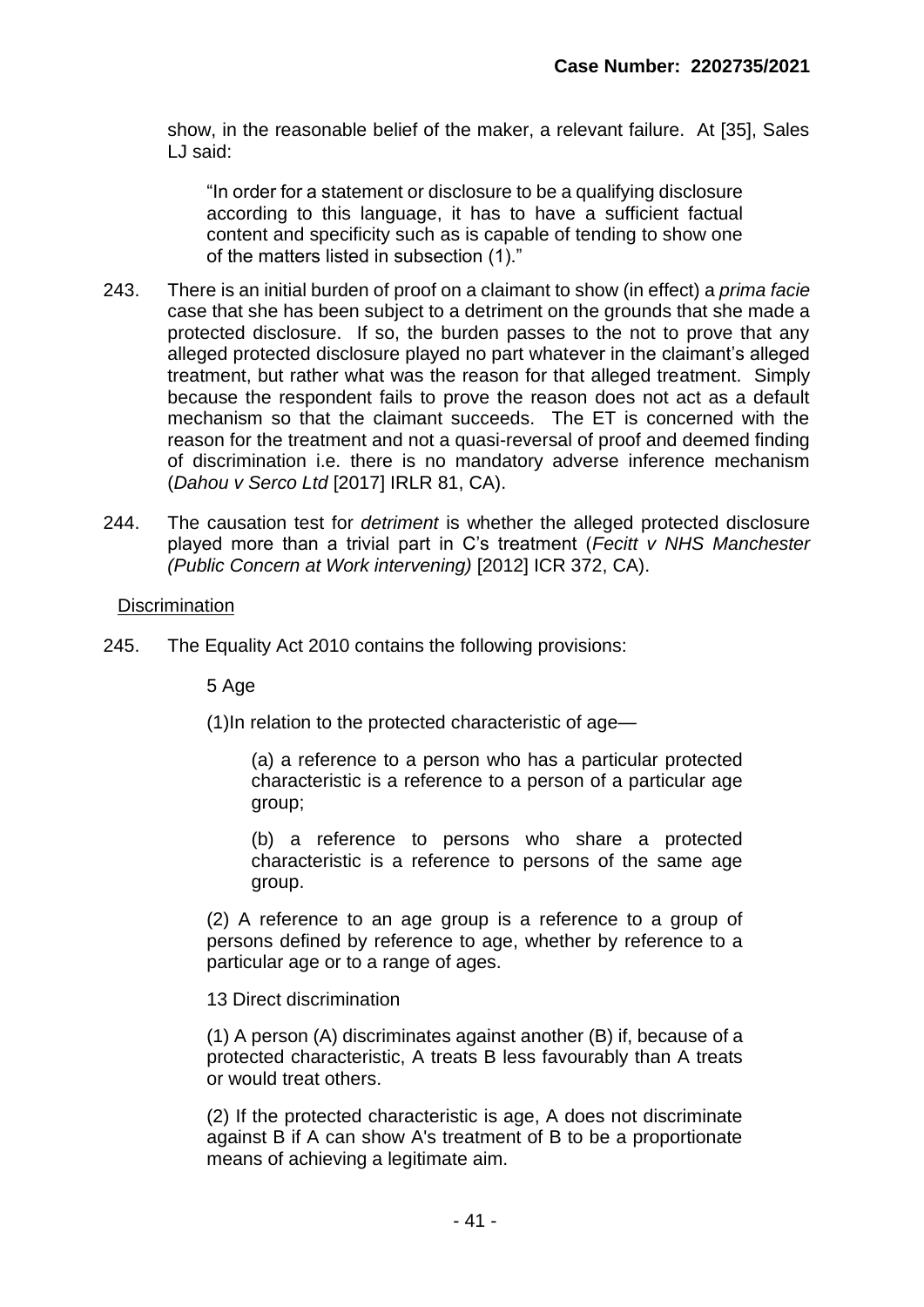19 Indirect discrimination

(1) A person (A) discriminates against another (B) if A applies to B a provision, criterion or practice which is discriminatory in relation to a relevant protected characteristic of B's.

(2) For the purposes of subsection (1), a provision, criterion or practice is discriminatory in relation to a relevant protected characteristic of B's if—

(a) A applies, or would apply, it to persons with whom B does not share the characteristic,

(b) it puts, or would put, persons with whom B shares the characteristic at a particular disadvantage when compared with persons with whom B does not share it.

(c) it puts, or would put, B at that disadvantage, and

(d) A cannot show it to be a proportionate means of achieving a legitimate aim.

26 Harassment

(1) A person (A) harasses another (B) if—

(a) A engages in unwanted conduct related to a relevant protected characteristic, and

(b) the conduct has the purpose or effect of—

(i) violating B's dignity, or

(ii) creating an intimidating, hostile, degrading, humiliating or offensive environment for B.

27 Victimisation

(1) A person (A) victimises another person (B) if A subjects B to a detriment because—

(a) B does a protected act, or

(b) A believes that B has done, or may do, a protected act.

(2) Each of the following is a protected act— …

(d) making an allegation (whether or not express) that A or another person has contravened this Act.

109 Liability of employers and principals

(1) Anything done by a person (A) in the course of A's employment must be treated as also done by the employer.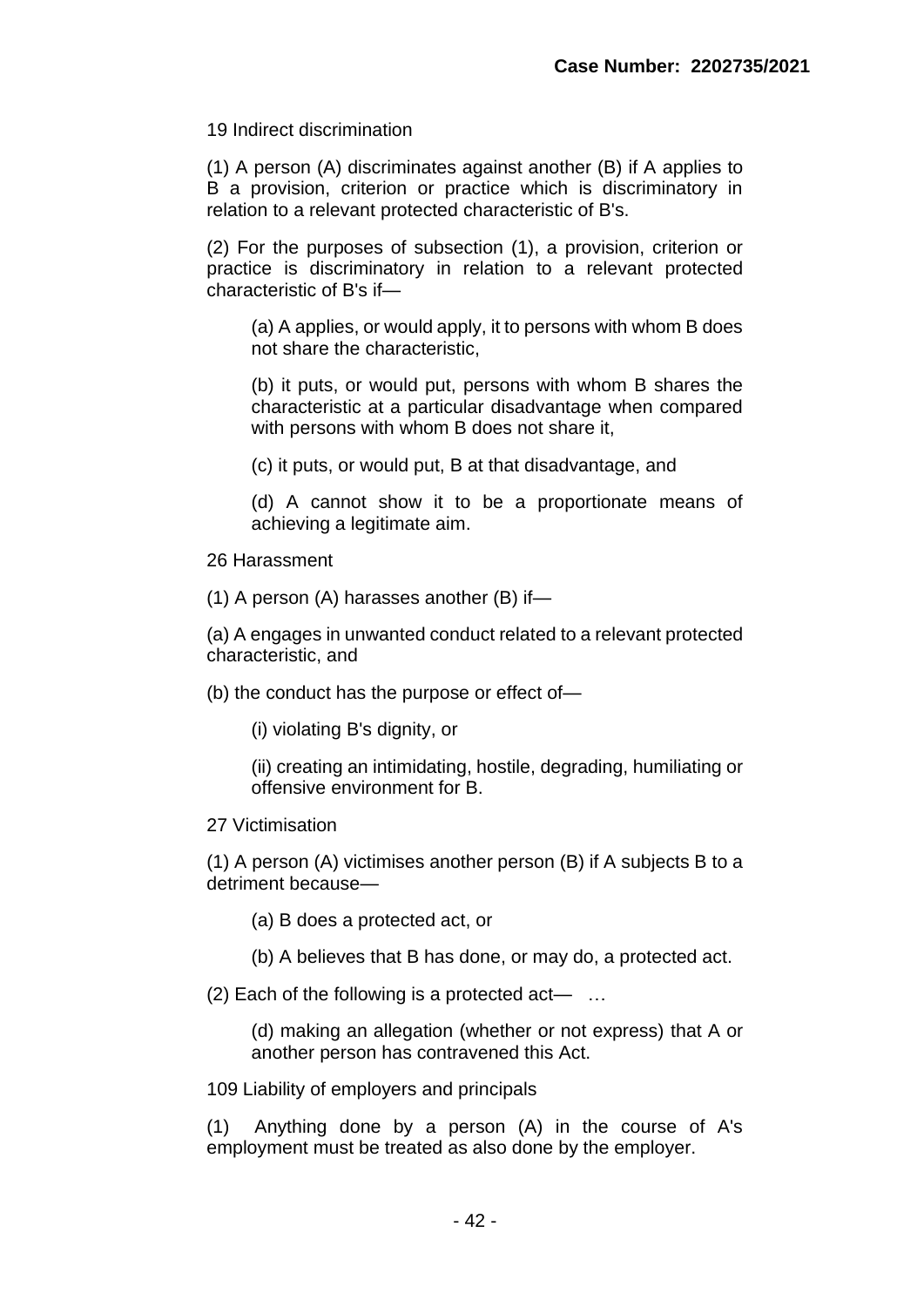(2) Anything done by an agent for a principal, with the authority of the principal, must be treated as also done by the principal.

(3) It does not matter whether that thing is done with the employer's or principal's knowledge or approval.

110 Liability of employees and agents

(1) A person (A) contravenes this section if—

(a) A is an employee or agent,

(b) A does something which, by virtue of section 109(1) or (2), is treated as having been done by A's employer or principal (as the case may be), and

(c) the doing of that thing by A amounts to a contravention of this Act by the employer or principal (as the case may be).

123 Time limits

(1) Subject to section 140B proceedings on a complaint within section 120 may not be brought after the end of—

(a) the period of 3 months starting with the date of the act to which the complaint relates, or

(b) such other period as the employment tribunal thinks just and equitable.

136 Burden of proof

(1) This section applies to any proceedings relating to a contravention of this Act.

(2) If there are facts from which the court could decide, in the absence of any other explanation, that a person (A) contravened the provision concerned, the court must hold that the contravention occurred.

(3) But subsection (2) does not apply if A shows that A did not contravene the provision.

246. We have considered the guidance set out in *Barton v Investec Henderson Crosthwaite Securities Ltd* [2003] ICR 1205, EAT, as approved and revised by the Court of Appeal in *Igen Ltd (formerly Leeds Careers Guidance) and ors v Wong and other cases* [2005] ICR 931, CA as follows:

> (1) Pursuant to s.63A of the SDA, it is for the claimant who complains of sex discrimination to prove on the balance of probabilities facts from which the tribunal could conclude, in the absence of an adequate explanation, that the respondent has committed an act of discrimination against the claimant which is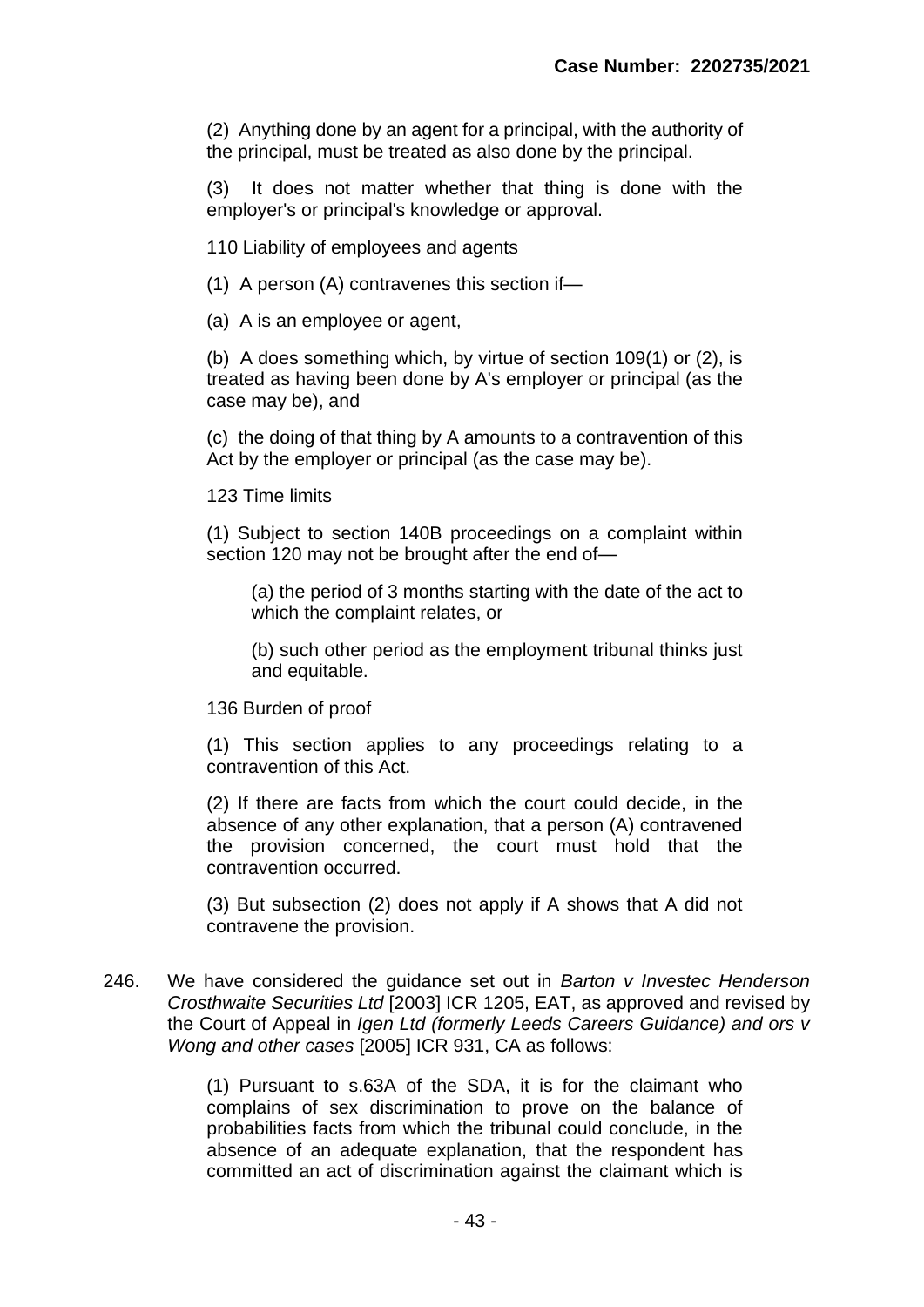unlawful by virtue of Part II or which by virtue of s. 41 or s. 42 of the SDA is to be treated as having been committed against the claimant. These are referred to below as "such facts".

(2) If the claimant does not prove such facts he or she will fail.

(3) It is important to bear in mind in deciding whether the claimant has proved such facts that it is unusual to find direct evidence of sex discrimination. Few employers would be prepared to admit such discrimination, even to themselves. In some cases the discrimination will not be an intention but merely based on the assumption that "he or she would not have fitted in".

(4) In deciding whether the claimant has proved such facts, it is important to remember that the outcome at this stage of the analysis by the tribunal will therefore usually depend on what inferences it is proper to draw from the primary facts found by the tribunal.

(5) It is important to note the word "could" in s.63A(2). At this stage the tribunal does not have to reach a definitive determination that such facts would lead it to the conclusion that there was an act of unlawful discrimination. At this stage a tribunal is looking at the primary facts before it to see what inferences of secondary fact could be drawn from them.

(6) In considering what inferences or conclusions can be drawn from the primary facts, the tribunal must assume that there is no adequate explanation for those facts.

(7) These inferences can include, in appropriate cases, any inferences that it is just and equitable to draw in accordance with s.74(2)(b) of the SDA from an evasive or equivocal reply to a questionnaire or any other questions that fall within s.74(2) of the SDA.

(8) Likewise, the tribunal must decide whether any provision of any relevant code of practice is relevant and if so, take it into account in determining, such facts pursuant to s.56A(10) of the SDA. This means that inferences may also be drawn from any failure to comply with any relevant code of practice.

(9) Where the claimant has proved facts from which conclusions could be drawn that the respondent has treated the claimant less favourably on the ground of sex, then the burden of proof moves to the respondent.

(10) It is then for the respondent to prove that he did not commit, or as the case may be, is not to be treated as having committed, that act.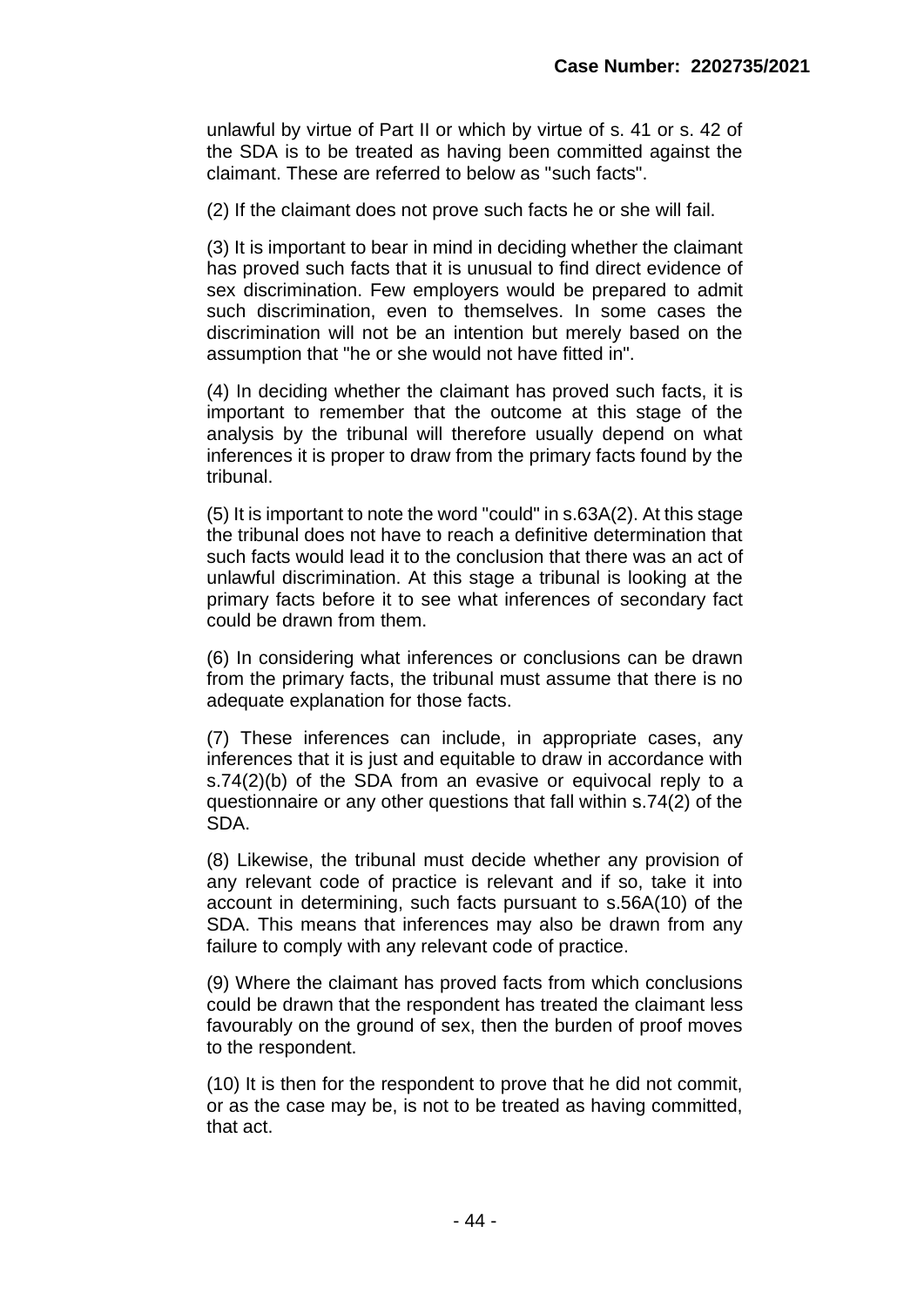(11) To discharge that burden it is necessary for the respondent to prove, on the balance of probabilities, that the treatment was in no sense whatsoever on the grounds of sex, since "no discrimination whatsoever" is compatible with the Burden of Proof Directive.

(12) That requires a tribunal to assess not merely whether the respondent has proved an explanation for the facts from which such inferences can be drawn, but further that it is adequate to discharge the burden of proof on the balance of probabilities that sex was not a ground for the treatment in question.

(13) Since the facts necessary to prove an explanation would normally be in the possession of the respondent, a tribunal would normally expect cogent evidence to discharge that burden of proof. In particular, the tribunal will need to examine carefully explanations for failure to deal with the questionnaire procedure and/or code of practice.

247. We have also considered *Nagarajan v London Regional Transport* [1999] IRLR 572, *Madarassy v Nomura International plc* [2007] IRLR 246 CA, *Ayodele v Citylink Ltd* [2017] EWCA Civ 1913. In *Hewage v Grampian Health Board* [2012] ICR 1054, SC in which Lord Hope endorsed the following guidance given by Underhill P in *Martin v Devonshires Solicitors* 2011 ICR 352, EAT:

> "'the burden of proof provisions in discrimination cases… are important in circumstances where there is room for doubt as to the facts necessary to establish discrimination — generally, that is, facts about the respondent's motivation… they have no bearing where the tribunal is in a position to make positive findings on the evidence one way or the other, and still less where there is no real dispute about the respondent's motivation and what is in issue is its correct characterisation in law'.

248. In *Madarassy v Nomura International plc* 2007 ICR 867 CA Lord Justice Mummery held as follows:

> "The court in Igen v. Wong expressly rejected the argument that it was sufficient for the complainant simply to prove facts from which the tribunal could conclude that the respondent "could have" committed an unlawful act of discrimination. The bare facts of a difference in status and a difference in treatment only indicate a possibility of discrimination. They are not, without more, sufficient material from which a tribunal "could conclude" that, on the balance of probabilities, the respondent had committed an unlawful act of discrimination." (para 56)

249. In *Glasgow City Council v Zafar* 1998 ICR 120, HL, Lord Browne-Wilkinson said that in the context of a discrimination claim 'the conduct of a hypothetical reasonable employer is irrelevant. The alleged discriminator may or may not be a reasonable employer. If he is not a reasonable employer he might well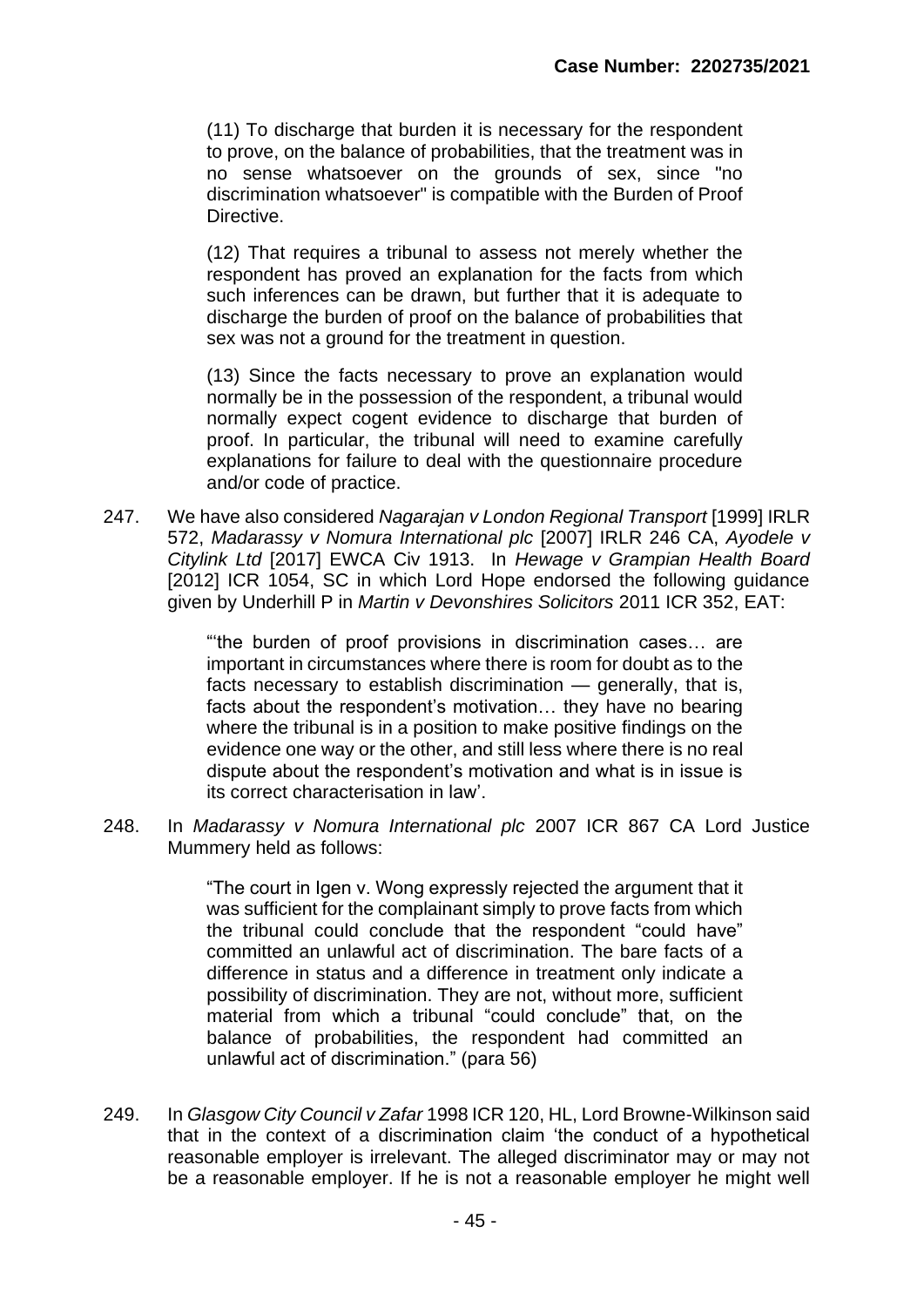have treated another employee in just the same unsatisfactory way as he treated the complainant, in which case he would not have treated the complainant "less favourably".' He approved the words of Lord Morison, who delivered the judgment of the Court of Session, that 'it cannot be inferred, let alone presumed, only from the fact that an employer has acted unreasonably towards one employee, that he would have acted reasonably if he had been dealing with another in the same circumstances'. It follows that mere unreasonableness may not be enough to found an inference of discrimination.

250. Evidence of discriminatory conduct and attitudes in an organization may be probative in deciding whether alleged discrimination occurred: *Chief Constable of Greater Manchester Police v Bailey* [2017] EWCA Civ 425.

### Age discrimination

251. The EHRC Statutory Code of Practice states at §2.4:

"An age group can mean people of the same age or people of a range of ages. Age groups can be wide (for example, 'people under 50'; 'under 18s'). They can also be quite narrow (for example, 'people in their mid-40s'; 'people born in 1952'). Age groups may also be relative (for example, 'older than me' or 'older than us')."

252. The IDS Handbook on Discrimination at Work suggests at §5.8

"there need not be a dramatic difference in age between the claimant and his or her chosen comparator."

### Time limits

- 253. In *Robertson v Bexley Community Centre t/a Leisure Link* 2003 IRLR 434, the Court of Appeal held that when employment tribunals consider exercising the discretion under [what is now] S.123(1)(b) EqA, 'there is no presumption that they should do so unless they can justify failure to exercise the discretion. Quite the reverse, a tribunal cannot hear a complaint unless the applicant convinces it that it is just and equitable to extend time so the exercise of the discretion is the exception rather than the rule.'
- 254. In *Abertawe Bro Morgannwg University Local Health Board v Morgan* 2018 ICR 1194, CA, the Court of Appeal pointed to the fact that it was plain from the language used in S.123 EqA ('such other period as the employment tribunal thinks just and equitable') that Parliament chose to give employment tribunals the widest possible discretion and it would be wrong to put a gloss on the words of the provision. At paragraph 18-19 Leggatt LJ said:

''it is plain from the language used (such other period as the employment tribunal thinks just and equitable) that Parliament has chosen to give the employment tribunal the widest possible discretion. Unlike s 33 of the Limitation Act 1980, s 123(1) of the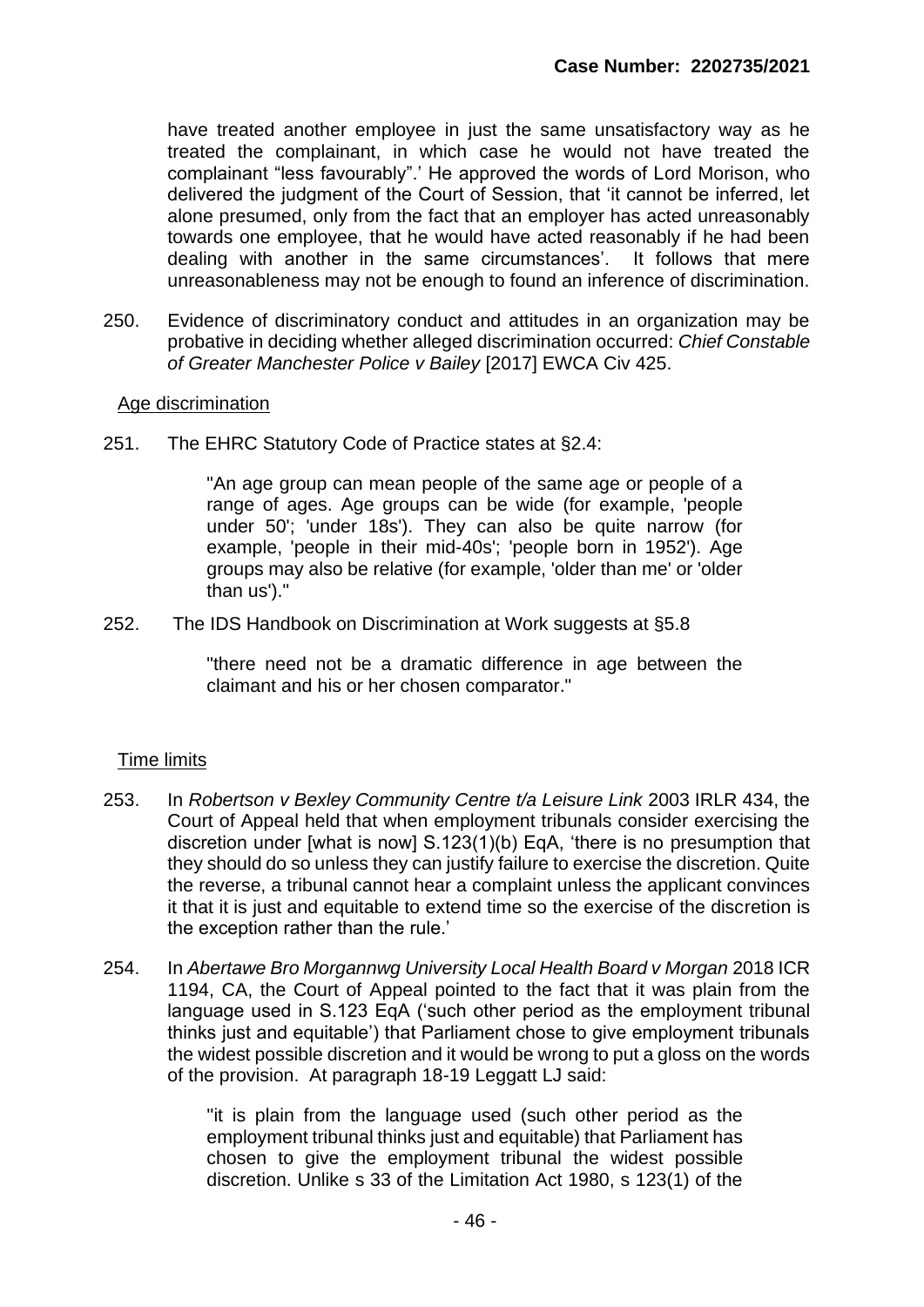Equality Act does not specify any list of factors to which the tribunal is instructed to have regard, and it would be wrong in these circumstances to put a gloss on the words of the provision or to interpret it as if it contains such a list. Thus, although it has been suggested that it may be useful for a tribunal in exercising its discretion to consider the list of factors specified in s 33(3) of the Limitation Act 1980 (see *British Coal Corporation v Keeble* [1997] IRLR 336), the Court of Appeal has made it clear that the tribunal is not required to go through such a list, the only requirement being that it does not leave a significant factor out of account: see [2003] EWCA Civ 15, [2003] IRLR 220, para [33]. The position is analogous to that where a court or tribunal is exercising the similarly worded discretion to extend the time for bringing proceedings under s 7(5) of the Human Rights Act 1998: see Dunn v Parole Board [2008] EWCA Civ 374, [2009] 1 WLR 728, paras [30] [32], [43], [48]; and Rabone v Pennine Care NHS Trust [2012] UKSC 2, [2012] 2 All ER 381, para [75].

That said, factors which are almost always relevant to consider when exercising any discretion whether to extend time are: (a) the length of, and reasons for, the delay and (b) whether the delay has prejudiced the respondent (for example, by preventing or inhibiting it from investigating the claim while matters were fresh).''

255. In Adedeji v University Hospitals Birmingham NHS Foundation Trust [2021] EWCA Civ 23, [2021] ICR D5, Underhill LJ said:

> ''The best approach for a tribunal in considering the exercise of the discretion under section 123(1)(b) is to assess all the factors in the particular case which it considers relevant to whether it is just and equitable to extend time, including in particular (as Holland J notes) the length of, and the reasons for, the delay. If it checks those factors against the list in Keeble, well and good; but I would not recommend taking it as the framework for its thinking.''

## Age discrimination

256. The Equality Act 2010 contains the following provision:

5 Age

(1) In relation to the protected characteristic of age—

(a) a reference to a person who has a particular protected characteristic is a reference to a person of a particular age group;

(b) a reference to persons who share a protected characteristic is a reference to persons of the same age group.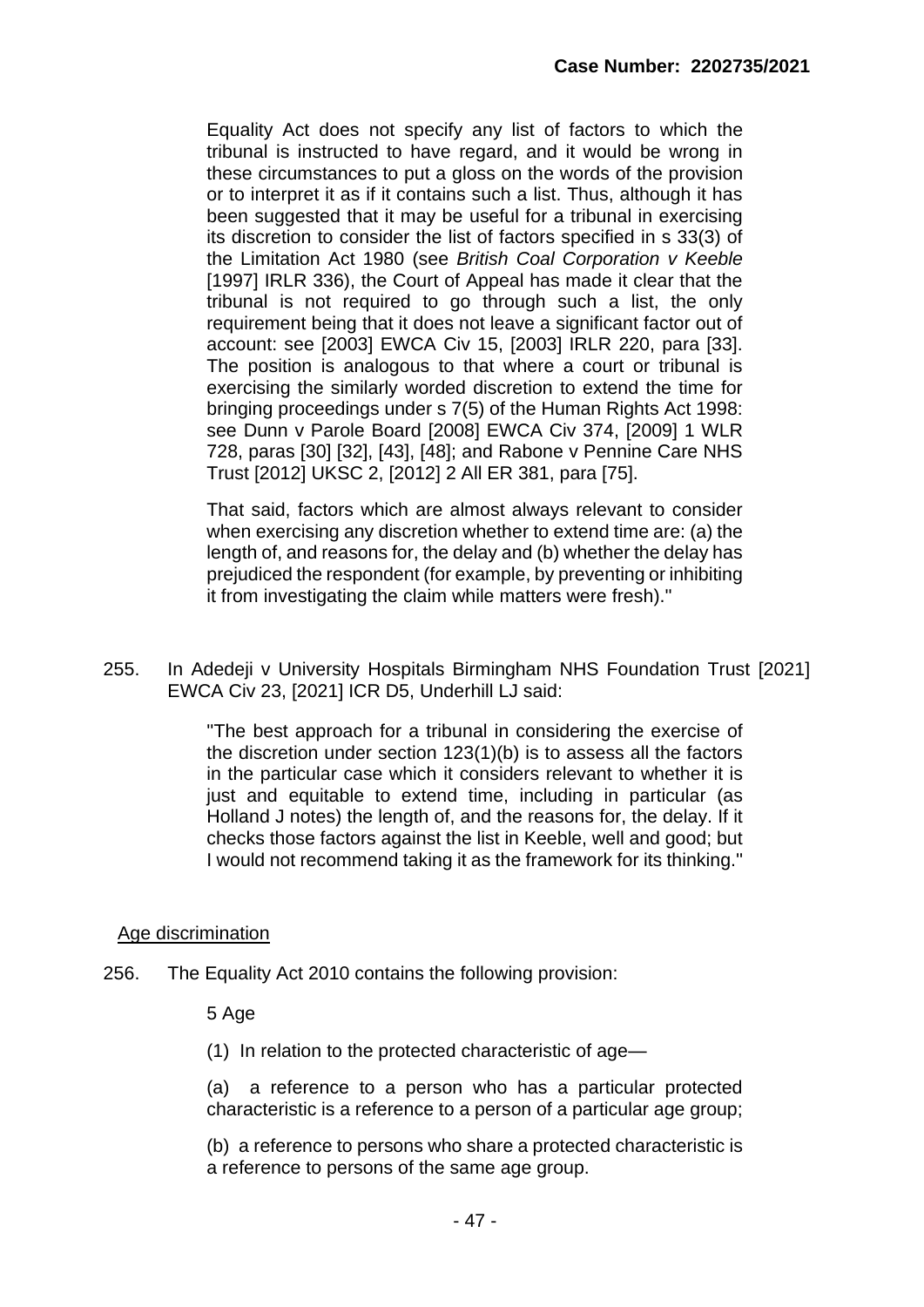(2) A reference to an age group is a reference to a group of persons defined by reference to age, whether by reference to a particular age or to a range of ages.

257. The Respondents referred us to *ABN AMRO Management Services Ltd v Hogben*, UKEAT/0266/09, unreported. In that case the employer appealed against the decision of an Employment Judge not to strike out all of the allegations of age discrimination. The employee alleged that his relative youth counted against him in a redundancy exercise. Underhill P said in the context of the employer's strike out application at paragraph 11,

> 'it is prima facie implausible to the point of absurdity that an age difference of nine months could make any difference to the question whether the Claimant or Mr Kellett obtained the UK role, and only marginally less implausible that, in the case of the global role, Mr Pettit would be influenced by the fact that the Claimant was 41 or 42 and Mr Pereira 47 or 48'.

## Indirect discrimination

258. In *Ishola v Transport for London* [2020] EWCA Civ 112, the Court of Appeal confirmed that one off events are not necessarily provisions criteria or practices (i.e. PCPs) and must be examined carefully to see whether it could be said that they are likely to be continuing.

### Dual employment

259. In Viasystems (Tyneside) Limited v Thermal Transfer (Northern) Limited [2005] IRLR 983 it was said in the context of a claim for personal injury that:-

> "76…In my judgment, there is no doubt that there has been a long standing assumption that dual vicarious liability is not possible, and in such a situation it is necessary to pause carefully to consider the weight of that tradition. However, in truth, the issue has never been properly considered. There appears to be a number of possible strands to the assumption. Two are mentioned by Littledale J: the formal principle that a servant cannot have two masters; and the policy against multiplicity of actions. As for the first, even if it be granted that an employee cannot have contracts of employment with two separate employers at the same time and for the same period and purposes – and yet it seems plain that a person can (a) have two jobs with separate employers at the same time, provided they are compatible with one another; or (b) be employed by a consortium of several employers acting jointly – nevertheless that does not prevent the employee of a general employer being lent to a temporary employer"

260. That decision was approved by Silber J in the case of *Prison Officers Association & Ors v. Gough & Anor* [2009] UKEAT 0405/09, who upheld the decision of an employment judge that two employees were employed by both the prison service and a trade union.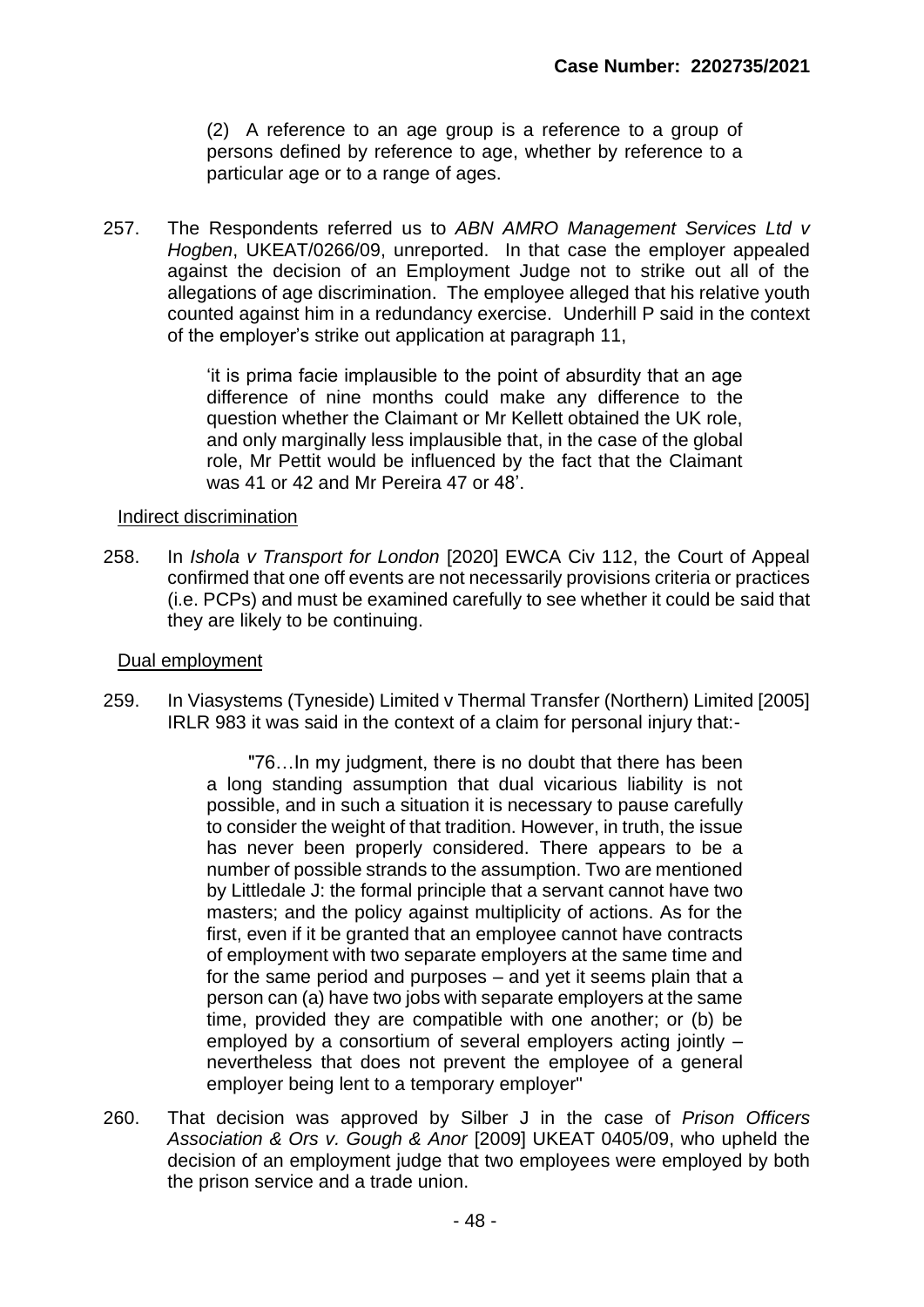261. In the case of *Clark v Harney Westwood & Reigels & others* (EAT, 21 December 2020), Choudhury P noted held at [41]:

> "The question, "Who is the employer?", will in most cases be capable of being answered without difficulty. However, in any situation where the corporate structure of the "employer" comprises more than one entity, the answer might not be quite so straightforward. That is perhaps all the more so where the relevant corporate entities are situated in different jurisdictions." After reviewing the authorities, he laid down the following principles [52]:

> "a. Where the only relevant material to be considered is documentary, the question as to whether A is employed by B or C is a question of law: Clifford at [7].

> b. However, where (as is likely to be the case in most disputes) there is a mixture of documents and facts to consider, the question is a mixed question of law and fact. This will require a consideration of all the relevant evidence: Clifford at [7].

> c. Any written agreement drawn up at the inception of the relationship will be the starting point of any analysis of the question. The Tribunal will need to inquire whether that agreement truly reflects the intentions of the parties: Bearman at [22], Autoclenz at [35].

> d. If the written agreement reflecting the true intentions of the parties points to B as the employer, then any assertion that C was the employer will require consideration of whether there was a change from B to C at any point, and if so how: Bearman at [22]. Was there, for example, a novation of the agreement resulting in C (or C and B) becoming the employer?

> e. In determining whether B or C was the employer, it may be relevant to consider whether the parties seamlessly and consistently acted throughout the relationship as if the employer was B and not C, as this could amount to evidence of what was initially agreed: Dynasystems at [35]."

# **CONCLUSIONS**

262. The Tribunal has received very extensive submissions in two rounds from both parties. The written evidence in this case is voluminous. We have not attempted to capture every single development in the chronology, nor have we addressed every paragraph of the written submissions. Nevertheless we have read and considered all of the written submissions and dealt in these written reasons with those points which seem to us to be essential ones from each parties' perspective.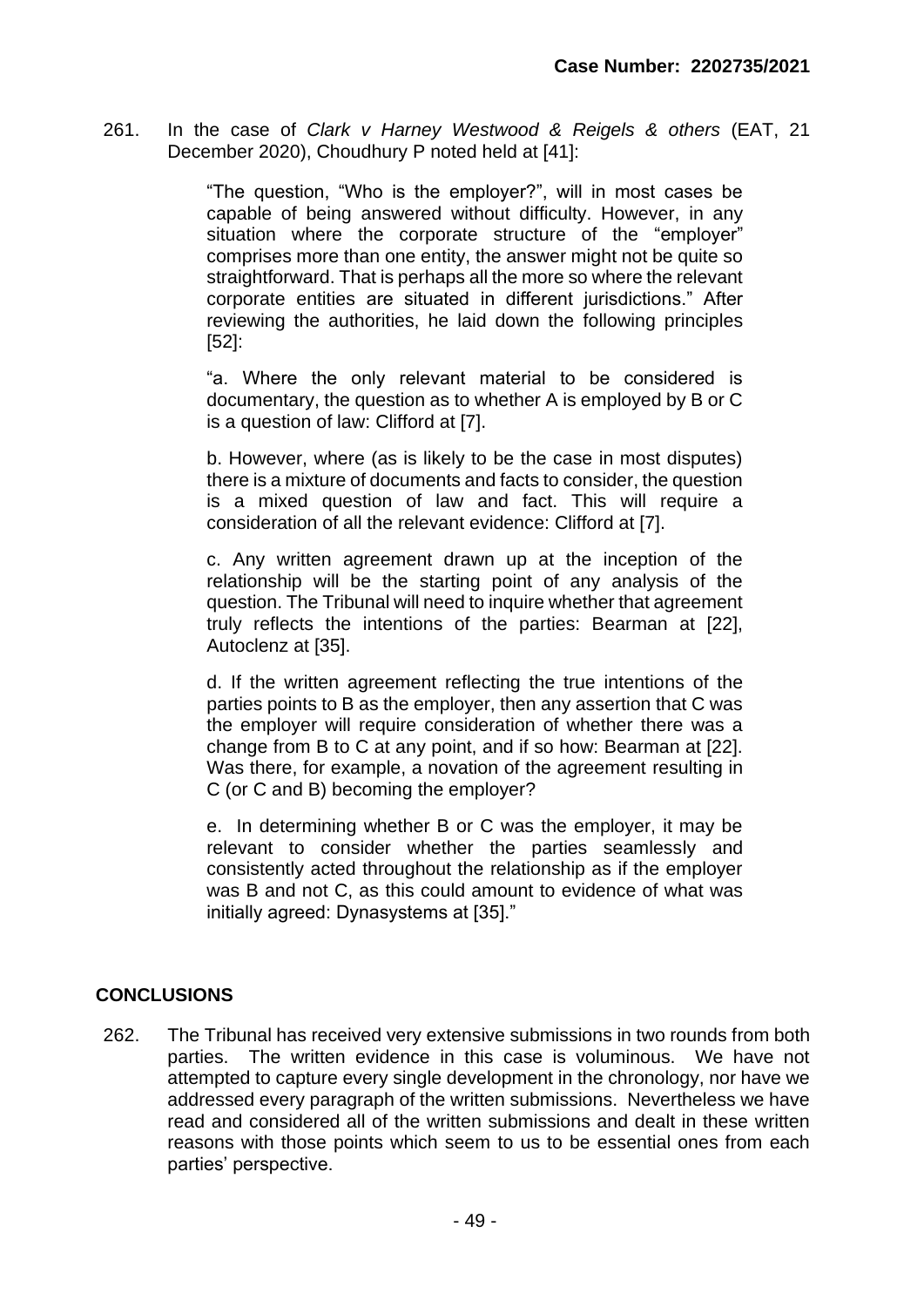## Time limits and jurisdiction

- 263. The Claim was presented on 12 May 2020, following ACAS certificates which were issued on the following days:
	- 263.1. (R1) 1.4.20 notified and issued on a single day
	- 263.2. (R2) 30.4.20 notified and issued on a single day
	- 263.3. (R3) 30.4.20 notified and issued on a single day
- 264. The claim against the Fourth Respondent was added by amendment at the hearing on 17 April 2021. An ACAS certificate would not be necessary (*Mist v Derby Community NHS Trust* UKEAT/0170/15, [2016] ICR 543).
- 265. It follows that 2 January 2020 is the earliest date in time, unless there were continuing acts. For an act which occurred on 1 January 2020, the three month period would already have elapsed by the time the first ACAS notification was given on 1 April 2020.
- 266. The dismissal, which took effect on 1 March 2020, was in time
- 267. We find that the claims about the following allegations were brought out of time:
	- 267.1. Allegation 4 (2018) regarding appraisal;
	- 267.2. Allegation 5 (2018) Mr Young;
	- 267.3. Allegation 6 (2018) Mr Bhat;
	- 267.4. Allegation 7 (2018) Mr Chung;
	- 267.5. Allegation 8 (5 February 2018) millennials/ you older guys;
	- 267.6. Allegation 9 (Feb 2018) old fogey;
	- 267.7. Allegation 12 (May 2018) 45 year max age limit;
	- 267.8. Allegation 14 (2019) unfair/arbitrary business targets;
	- 267.9. Allegation 15 (May 2019) Ms Cancilleri recruited before performance concerns;
	- 267.10. Allegation 16 (June 2019) Board presentation;
	- 267.11. Allegation 17 (17 June 2019) Kraków dinner;
	- 267.12. Allegation 24 approach to relocation and relocation costs.
- 268. We note that there are substantial gaps between some of the allegations above. We do not find that there was a continuing act or a continuing discriminatory state of affairs affecting the Claimant.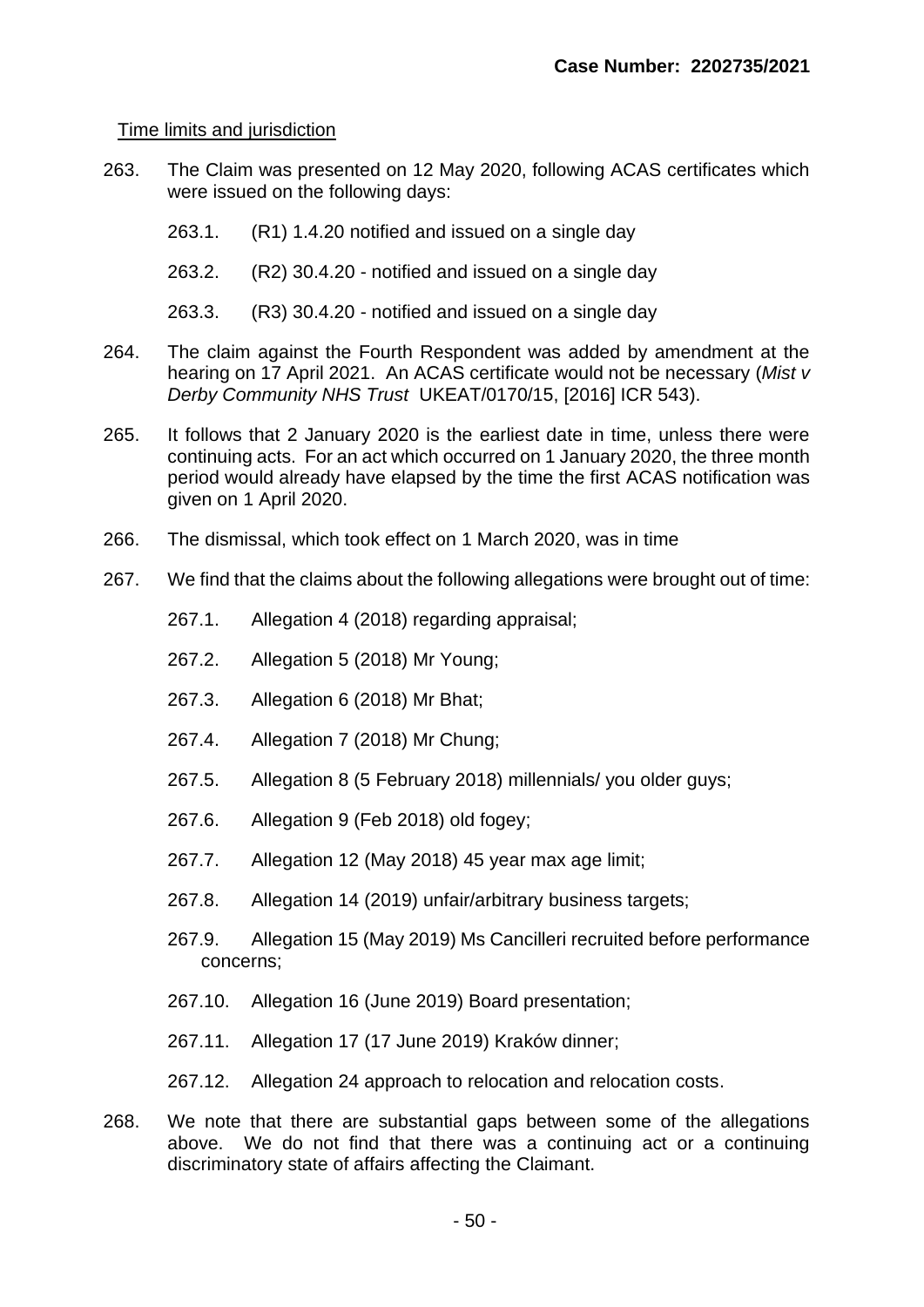- 269. We have considered whether it is "just and equitable" to extend time. The burden is on the Claimant to show why we should extend time. An extension is the exception rather than the rule.
- 270. These allegations have been raised very significantly out of time. This must be viewed in the context of a three month time limit prescribed by Parliament, which is short. Delays lead to faded recollections and often put respondents in a difficult position dealing with allegations years after the event. In this case the allegations set out above were raised in the main  $1 - 2$  years after material events.
- 271. The Claimant did not become aware of matters after the event. He was aware of these incidents at the time that they occurred. The Claimant is an intelligent and capable person of considerable resources, who would have been able to take advice were this to be needed.
- 272. It can also be relevant to the exercise of this discretion to consider whether the Claimant is being shut out of an otherwise meritorious claim on the basis of time. With the exception of allegation 9, for the reasons given in brief below, we have would not have upheld these allegations.
- 273. We have decided in light of these factors not to extend time on a just and equitable basis.

## Merits of out of time allegations

- 274. Given that we have found that these allegations are out of time, in the interests of proportionality and also of getting a decision to the parties as soon as practicable, while we deliberated carefully, we have dealt in these written reasons with these fairly briefly, in the alternative i.e. if we are wrong in the exercise of discretion regarding the just and equitable extension.
- 275. Allegation 4 (2018) regarding appraisal the fundamental problem with this allegation is that the Claimant's evidence was to the effect that Mr Andre simply did not carry out appraisals for his direct reports. This appeared to be a failing wider than simply the Claimant (C306). We would not have found that there was less favourable treatment.
- 276. Allegation 5 (2018) Mr Young was replaced by Mr van der Aa who was a week younger. We were not satisfied that there was cogent evidence that age was a factor in Mr Young's dismissal.
- 277. Allegation 6 (2018) Mr Bhat we had no basis not to accept Mr Andre's evidence that he did not know who this person was. It seems that the Claimant was mistaken in believing at paragraph 152 of his witness statement that Mr Bhat had been mentioned. In fact Mr Bhat was not dismissed.
- 278. Allegation 7 (2018) we accept the Claimant's case that a fairly clear instruction to dismiss Mr Chung was given. However we have borne in mind that there is evidence that the Claimant himself consider that there was a performance issue which seems to have subsequently resolved and Mr Chung was not dismissed.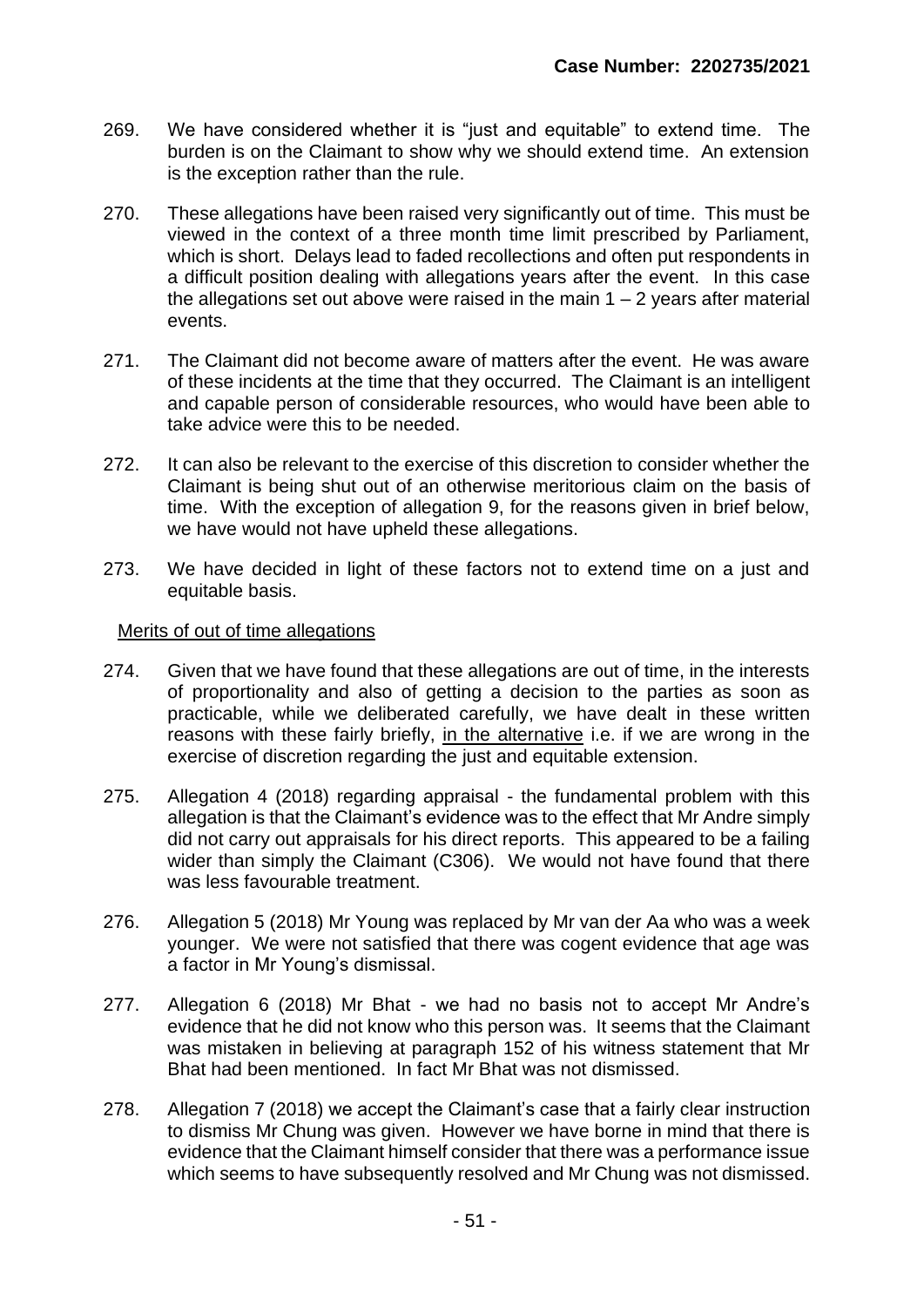- 279. Allegation 8 (5.2.18) millennials/ you older guys the language alleged to have been used in the claim form is not fully substantiated by the Claimant's own witness statement which drops the word "older". We do accept however that the contrast being drawn to millennials (i.e. a younger generation) means that the differences between age groups was an implicit subtext. Looking at this as an allegation of harassment, the Tribunal could identify that this was unwanted conduct and that it related to the protected characteristic. It seemed to us doubtful however that what was essentially a rant at an entire team of senior managers would, objectively, amount to harassment. There was no element particular individual being singled out. That a senior colleague rolled his eyes in response according to the Claimant suggested that this particular message was not being taken too seriously by the intended recipients.
- 280. Allegation 9 (Feb 2018) old fogey we found that Mr Andre did say to the Claimant that he was an old fossil who could not manage millennials. We note that this is not the allegation as pleaded, and the Claimant did not make an application to amend. Nevertheless there are two crucial ingredients of the pleaded claim here that succeeded, leaving aside the point about fossil or fogey. First, Mr Andre commented negatively on the Claimant's age and second, he commented negatively on Mr Cowie's inability to manage younger employees generally not merely by specific reference to the one individual who had recently resigned. Had this been in time we would have found that this amounted to harassment relating to age. It was an unwanted conduct. It related to age, which is a protected characteristic. We find it created an intimidating and hostile environment for the Claimant. By contrast to the general rant which is the substance of allegation 8, this was directed at the Claimant personally. We find that in all the circumstances it was objectively reasonable to consider that this unwanted conduct had this effect. This is important background for the age discrimination claims that were in time which are considered below.
- 281. Allegation 12 (May 2018) 45 year max age limit while this is relevant background to later elements of the claim, it is not clear to the Tribunal what the detriment to the Claimant suffered in May 2018.
- 282. Allegation 14 (2019) unfair/arbitrary business targets as has been dealt with in our findings of fact there was a difference between Mr Andre and Mr Cowie on the appropriate speed of implementation on passing on price rises to customers. This plainly generated an amount of friction between them. We would not have found that this was age discrimination in itself.
- 283. Allegation 15 (May 2019) Ms Cancilleri was recruited to replace C, in or around May 2019, before C was told of any performance concerns or made aware his employment was at risk - we did consider whether this allegation was so closely connected with the decision to dismiss that we ought to consider it as part of the same allegation or at least consider the possibility that there was a continuing act or a continuing state of affairs. Ultimately we concluded that this was a separate and distinct allegation. It had been pleaded as such. The nature of the allegation as we understood is that the Claimant was not told of performance concerns or made aware that his employment was at risk. While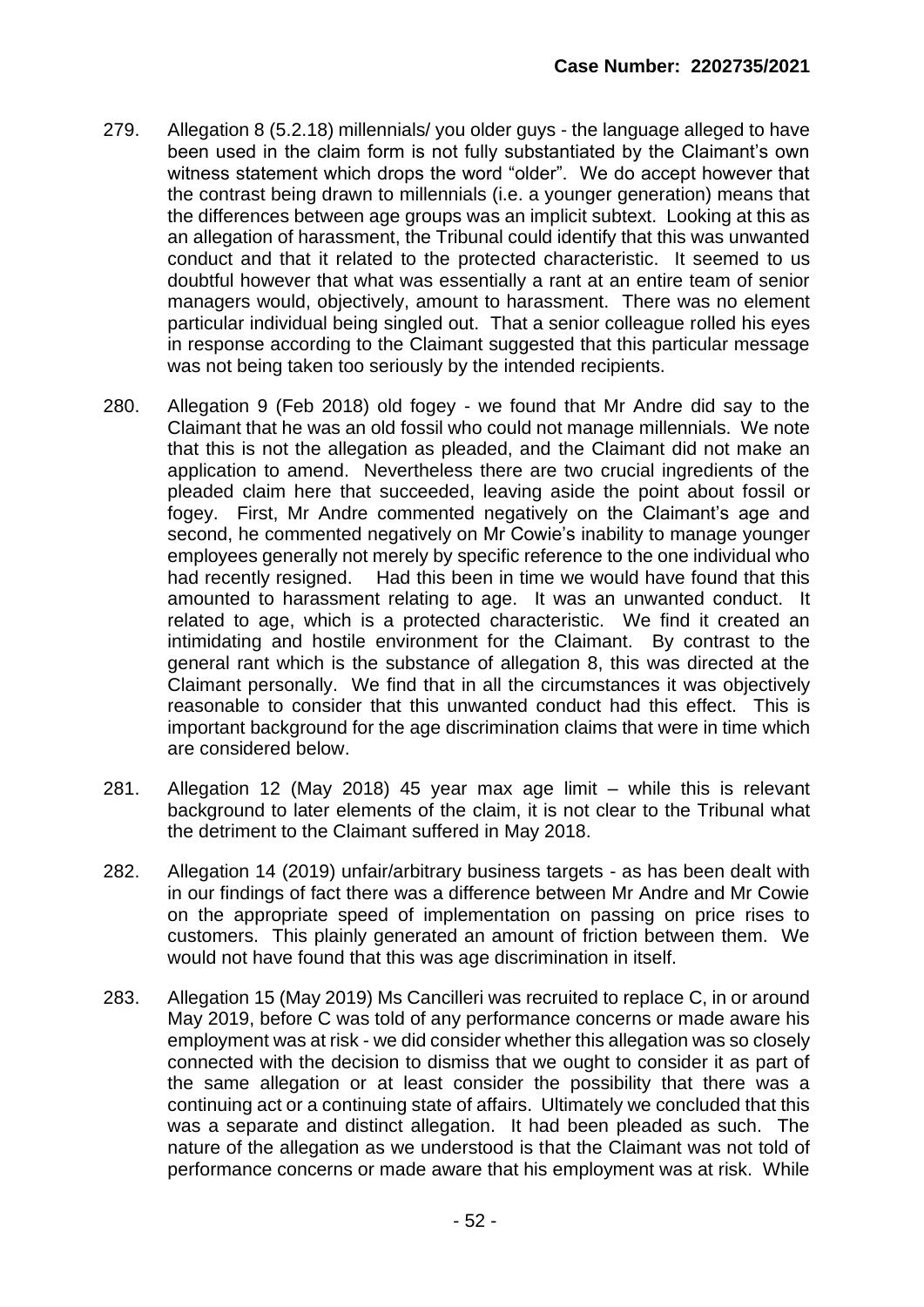these are factors which feed into our decision that the decision to dismiss was an unfair dismissal, we have formed the impression that this was very much the way that Mr Andre operated with the dismissal of senior managers. He wished to line up a replacement before affecting the dismissal so that there was continuity of management and to avoid the concern of shareholders. We accept that these were the reasons for this treatment and that these reasons were non-discriminatory.

- 284. Allegation 16 (June 2019) Board presentation we would have accepted Mr Andre's explanation that he did not think that the way that Mr Cowie was presenting the data in one of the two graphs was fair, and that age was not a factor.
- 285. Allegation 17 (17 June 2019) Kraków dinner we would have found that this was at worst a crass joke and poor management style. We would have reminded ourselves that not every instance of unreasonable behaviour necessarily found an inference of discrimination. We would not have found this to be age discrimination or harassment. There was nothing intrinsic to the comment that suggested that it was because of or related to age.
- 286. Allegation 24 relocation and relocation costs we would not have found that this was because of the Claimant's age nor did we find that it was an act of victimisation. The Claimant moved from the US to the UK in October 2018. His first protected act was a year later in 1 October 2019.

## UNFAIR DISMISSAL

### 3. Was C unfairly dismissed by R1 and/or R4?

- 287. (a) What was the reason, or principal reason, for C's dismissal?
- 288. *Rs contend that R1 and/or R4 dismissed C for "some other substantial reason of a kind such as to justify the dismissal of an employee holding the position which the employee held", namely that he "was a very senior executive who had lost the trust and confidence of Mr Andre as a result of the performance of the Foundry Division and Mr Andre's view that C should be dismissed was shared by the Board"* (¶92 GOR). –
- 289. We have considered the guidance of the Court of Appeal in *Leach*. We do not consider that the Respondent has established that there were proper grounds treating this as a trust and confidence dismissal. Indeed Ms Tomczak referred more than once in her oral evidence to the reason for dismissal as being performance, which we find is closer to the truth.
- 290. We do not find that this is anything like "irretrievable breakdown" situation as discussed in the decision of the Employment Tribunal in *Gallacher v Abellio Scotrail Ltd* (4 Feb 2020) to which the parties have referred us.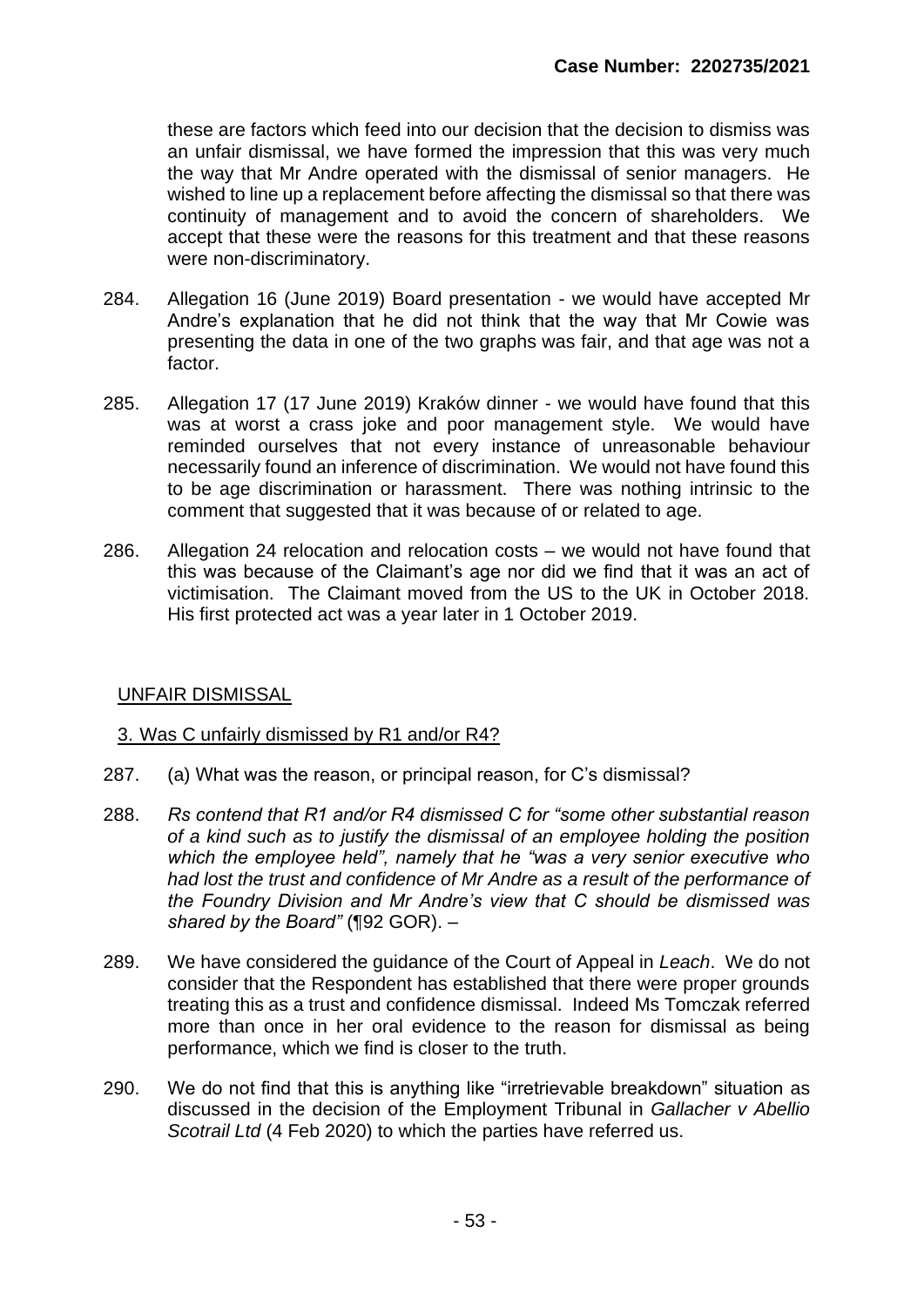- 291. There are two principal reasons why we find this was outside the range of reasonable responses and therefore an unfair dismissal.
- 292. The first reason is procedural. The Claimant was not invited to a meeting where he was given in advance written notification of a possible dismissal and the reasons for it so that he could answer and give reasons why should not be dismissed. He was presented with a *fait accompli* on 1 August 2019.
- 293. Second, it is a basic requirement if an employee is to be dismissed for performance that they be given a warning, guidance and opportunity to improve before the decision to dismiss is taken. We do not find that the Claimant had been given an appropriate warning. Monthly meetings at which Mr Andre raised, on occasions dissatisfaction with the return on sales ratios and other matters do not in our view amount to a warning. We do not find that the Claimant was warned in clear terms that he might be dismissed, and what would be required to avoid that. He was never subject to a formal performance process.
- 294. For these reasons we find that the decision to dismiss and the procedure adopted fell outside of the range of reasonable responses. This was an unfair dismissal.

# Polkey

- 295. In so far as the Employment Tribunal finds that a fair procedure was not followed, would a fair procedure have made a difference, pursuant to the *Polkey* principle (¶93 GOR)?
- 296. We anticipate that the Claimant will argue, given the lack of prior warning in appropriate terms that the Fourth Respondent employer could not have fairly dismissed on 1 August 2019 even had a fair procedure been followed. The Tribunal has not determined this point, and will invite submissions at the remedy hearing.
- 297. The Tribunal will need to consider as part of remedy whether, but for the dismissal, the Claimant would have retired at the end of 2020 as he indicated to Mr Andre in June 2019 or whether some other date for termination but for the dismissal would be appropriate.

## AGE DISCRIMINATION

5. Did R1, R2, R3 and/or R4 (as specified in the table in the appendix ('the Table')) treat C less favourably than it/they treated or would have treated others, because of his age (58 years) (section 13 EqA)?

## Dismissal (allegation 18)

298. A Tribunal is not obliged to use the operation of the burden of proof under section 136 of the Equality Act 2010 when it is in a position to make a positive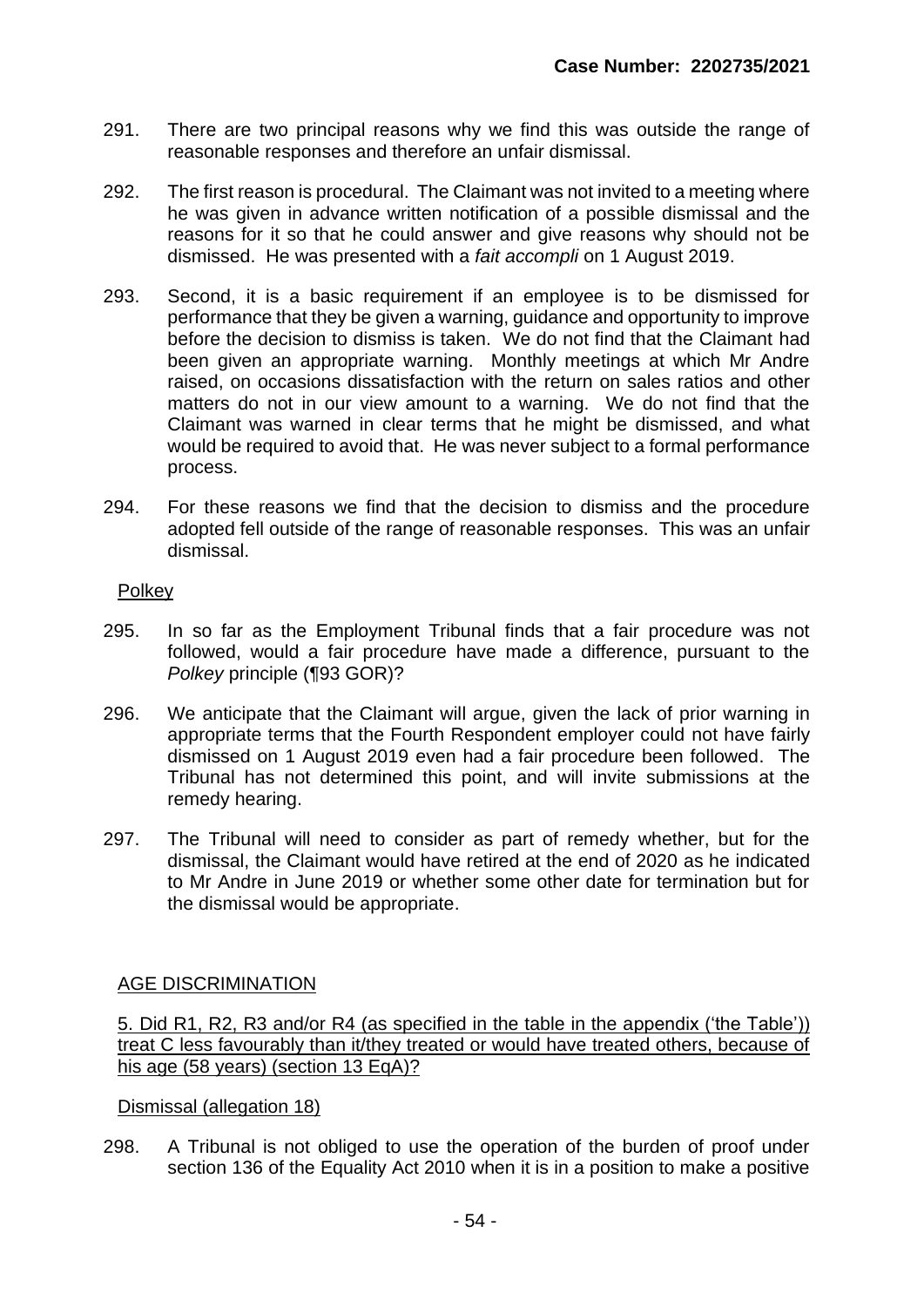findings whether or not a particular discriminatory act occurred. In this difficult case we considered that there was room for doubt as to the facts necessary to establish discrimination relating to the motivation of Mr Andre. We did therefore consider this as a two-stage process.

### Stage 1

- 299. At stage 1, we considered that the Claimant did make out a *prima facie* case of age discrimination, due to the following matters, which in our assessment could have led a Tribunal to reasonably conclude that an act of discrimination had occurred.
- 300. First are Mr Andre's comments in February 2018. The GEC was told that millennials were coming for their jobs. This in isolation might have been of little significance. More significantly, however, at the same GEC meeting the Claimant in particular was told that he was an "old fossil" who "did not know how to manage millennials". Had the claim about this second allegation not been out of time we would have found this comment to amount to harassment relating to age (see above). These comments suggest that Mr Andre had a particular preoccupation with "millennials" and with his senior management team viewed by reference to their age group or generation. Specifically with regard to the Claimant it suggested that questions about the Claimant's competence and the Claimant's age or age group were interlinked in Mr Andre's mind.
- 301. Second is the language used on the occasion of the dismissal. On 1 August 2021, Mr Andre told the Claimant that "the fit wasn't there" and that he "wasn't the right person". The Tribunal accept the submission that this kind of language might be used by an employer when they are seeking to justify discriminatory decisions (*Igen v Wong*).
- 302. Third are the inaccurate and inconsistent reasons given for dismissal. The letter of 9 October 2019 did not stand up to scrutiny as explanations for the dismissal which applied in February 2019 when the decision to dismiss apparently crystallised in Mr Andre's mind. This letter was important as it was the first opportunity to explain to the Claimant in writing why he had been dismissed. Further, there is a degree of inconsistency or variation in the way that the reasons for dismissal have been described, although we do not accept that this is to the extent suggested in the Claimant's submissions.
- 303. Fourth, the Respondents' policy of recruiting under 45 years for management roles below the GEC is of significance. The Corporate Respondents were entitled to pursue legitimate succession planning as various appellate authorities confirm. Based on the evidence have heard however it would be a permissible inference that the policy went beyond simply succession planning. In the case of the First Respondent organisation of which the Fourth Respondent was a part, we find that the policy about recruiting under 45 years was something very close to a rule across whole levels of management, to which there were occasional exceptions. This degree of focus explicitly on age so far aware from a more typical retirement age we find is unusual and potentially suggestive of a mindset where assumptions were made about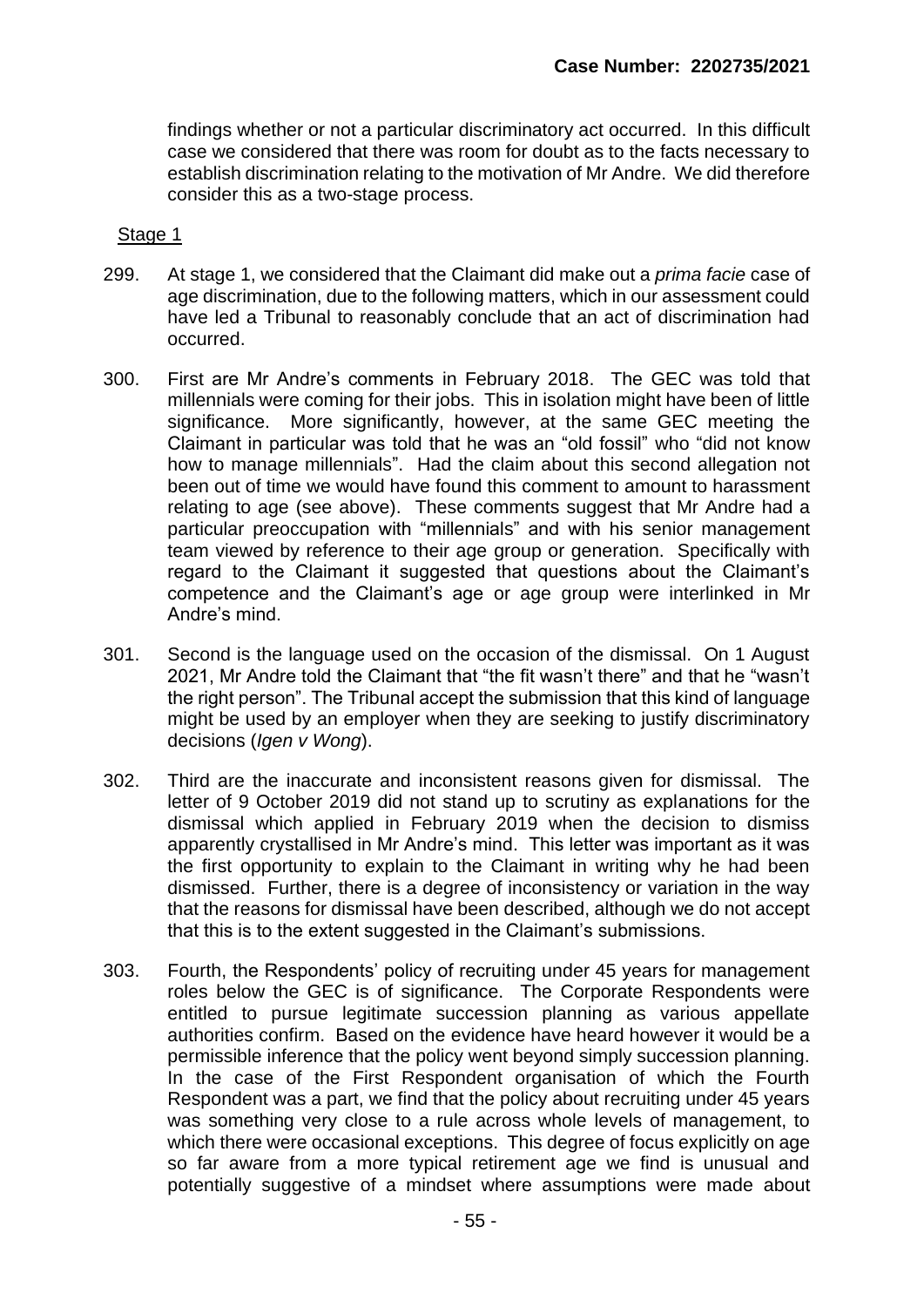people and their abilities because of their age. We acknowledge that the 45 year policy did not apply to the Claimant's role.

- 304. Finally, there is the background of significant management change viewed in combination with the under 45 policy. The Claimant has highlighted changes in senior management positions emphasising that a series of senior managers were dismissed or left by agreement and then replaced with people that were younger. He has identified in his witness over 30 individuals in their 50s or 60s who he believes were replaced with younger successors. Not all of this came up to proof. The Claimant was mistaken about the age of Eric Pohlman for example and may have misunderstood the factual circumstances in other some cases, including situations in which in fact the person had been retained within the First Respondent organisation.
- 305. There is however evidence of a fairly ruthless approach to the management of senior managers, evidenced not only by the Claimant's witness statement, but also the First Respondents' own documents such as the plan to replace 9 out of 12 regional Vice Presidents and the weary but telling iMessage exchange between the Claimant and Mr van der Aa which suggested a succession of requests from Mr Andre to dismiss managers across the organisation. Based on the evidence we have seen these individuals are very largely in their 50s and 60s.
- 306. This anecdotal evidence about management change would not be sufficient on its own to establish circumstances from which a Tribunal could conclude, absent an explanation that the Claimant had been subject to unlawful age discrimination. Viewed in conjunction with the under-45 recruitment policy however it does however contribute something to the weight of evidence which satisfied the initial burden of proof on the Claimant at this stage.

### Claimant's points not accepted

- 307. We did not accept all of the submissions or points put forward by or on behalf of the Claimant, some of which are discussed in these reasons.
- 308. Ms Tomczak very early on in her oral evidence described the Claimant as an "Old-Timer". This might suggest a particular mindset toward the Claimant. Ultimately however we are aware that these words, particularly used in American organisations simply denote someone of long service. We find that this was a sense in which she was using this description. We did not find that this in itself led us to draw any inference about the presence of discrimination.
- 309. We accept the submission put forward by Ms Belgrove that it would be wrong to draw an inference from a disputed live claim of age discrimination in a different jurisdiction.
- 310. The Claimant has relied upon lower ages of incoming managers than their predecessors at the level of individuals and average ages particular groups of managers. We have to approach this with a degree of care. It is not altogether surprising that the average age of incoming candidates for senior roles is somewhat below that of their predecessor in the same role. That in itself is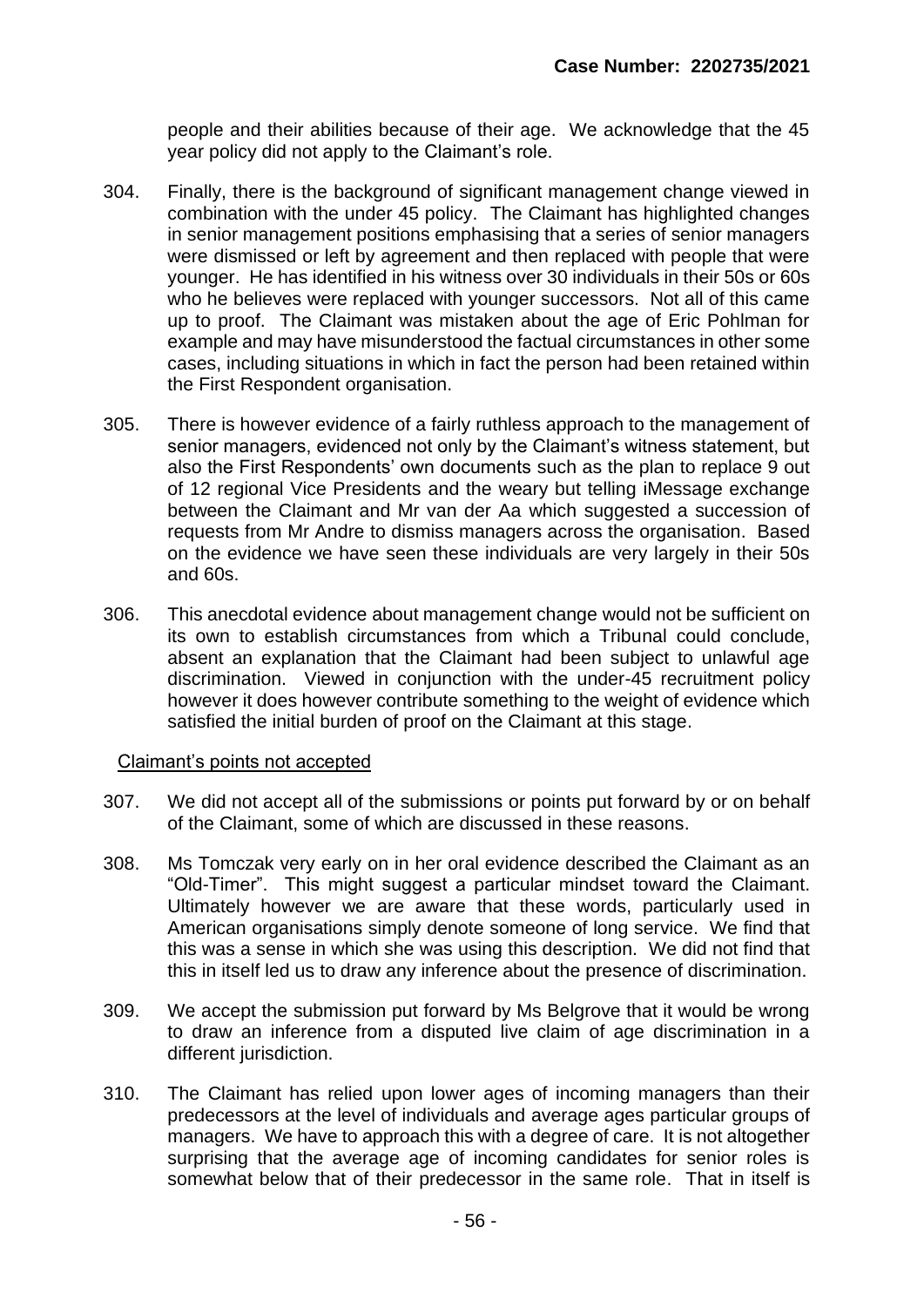unsurprising and a function of the fact that employees join a particular role then age in it before moving on. A more telling comparison might be between the age of incoming managers at the commencing of a role with the age of their predecessor at *commencement* rather than *departure*. We do not have this data.

311. We do not accept all of the points made about inconsistency of reason for dismissal, as discussed further below.

## Stage 2

- 312. At Stage 2 we have considered whether the Respondent's have discharged the burden on them to show that the treatment was in no sense whatsoever on the grounds of age.
- 313. Decisions to dismiss are often taken for more than one reason. We find that the decision to dismiss the Claimant is an example of this.
- 314. Even on the Claimant's own case there were points of difference between him and Mr Andre with regard to the implementation of pricing strategy, in particular paragraphs 525 and 557 of the Claimant's witness statement set out above. It is not altogether surprising that Mr Andre was applying pressure to his direct reports. As a CEO who was fairly recently in the role he was looking to make an impact on financial performance. We detect a degree of frustration on the part of Mr Andre with the Claimant.
- 315. Following *Igen* we are looking at this second stage for the Respondent to put forward cogent evidence for the dismissal. We are obliged to consider carefully explanations for failures to deal with a code of practice. In this case there was no process leading to dismissal whatsoever. The dismissal has been justified by the Respondents on the basis that this was a "trust and confidence" dismissal. To reiterate, we do not consider that the Respondent has established that there were proper grounds treating this as a trust and confidence dismissal.
- 316. The Respondents submit that senior executives are frequently dismissed without any conventional process in the interests of business continuity. We acknowledge that this is often what happens in the case of senior executive dismissals. Mr Andre mentioned that it would be risky from a shareholder perspective, which we acknowledge. We have not received evidence from the Respondents of significantly younger employees being dismissed in a similar way. The instances of dismissals that we have seen evidence of relate to people who are older than 45. Of course it may follow that seniority and age are intertwined. The Respondents might argue that there simply are not very senior people who are much younger and that it does not follow that age is the reason for this lack of process.
- 317. Dealing with the reality of this which was that it was a performance dismissal without any process, we note that the Respondents engaged a recruitment consultant for an initial scoping exercise in October 2018 which was the same month that the Claimant relocated to the UK. We have not accepted Mr Andre's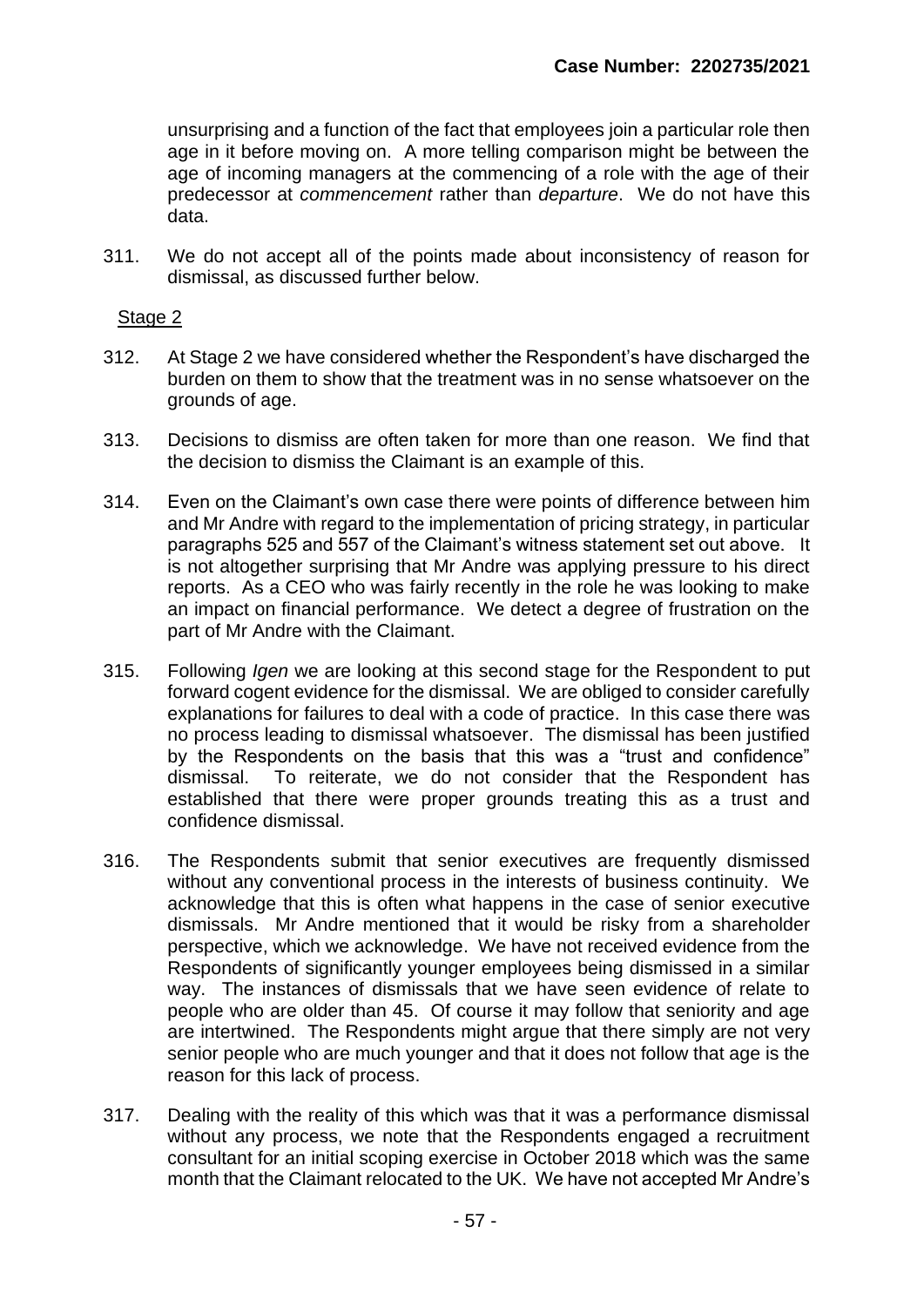evidence that the Claimant himself had been told in terms that he was on notice to improve performance over six months or face dismissal, although we accept that the Board was told that six months had been given for an improvement. Nevertheless the Claimant's performance did improve as Mr Andre acknowledged to the board in December 2018.

- 318. The Respondents argue that the replacement of the Claimant, who was then aged 58, with a 52 year old replacement suggests that age is not a factor. It is clearly relevant that the brief for this recruitment stressed that a seasoned leader and maturity was required. This is a strong point in the Respondents' favour.
- 319. The Respondent argue that, following *Hogben* the differential of six years in the circumstances ought not to be considered evidence of age discrimination. We do not find that the *Hogben* decision particularly assists us for two reasons. First we are not comparing the situation of Mr Cowie with Ms Cancelleri. She is not his comparator. He was dismissed for "trust and confidence" or as we found in reality performance. She was an external recruit being brought into the organisation. We are looking narrowly at the decision to dismiss. The question we have to ask ourselves is whether the Claimant's age was part of the reason why he was dismissed when he was.
- 320. Secondly, the comparison in *Hodgen* between 41/42 and 47/48 is not the same as the comparison between 58 and 51 or 52 years old given the specific context of the present case. We accept Mr Susskin's point that proximity to retirement is important context. Individuals who are in early or late 40s would in any typical workplace would be loosely speaking somewhere in the middle of their careers. Comparisons of how long they had left in the workplace would be unlikely to be material. By contrast, in the Corporate Respondents' organisation, notwithstanding that there is no longer a mandatory statutory retirement age, nor as far as we are aware any contractual retirement age, we find that the reality was that there was an expectation that someone who was 58 in a senior position was close to the end of their career.
- 321. We draw this inference from the evidence we have heard about the age of numerous departing colleagues and for two reasons in particular. First, the focus on recruiting with candidates in their forties who had sufficient "runway" was plainly to ensure that candidates were recruited who were young enough to gain experience of the organisation before they were in a position to 'take off' into more senior roles before retirement. By implication candidates older than 45 years of age would not have sufficient time to do this, which suggests that they would, in the minds of the Respondents have reached an age at which further progress was no longer feasible.
- 322. Second, the letter dated 17 October 2018 explicitly stated that for a "seasoned leader" this would be "the last assignment". Given that the two candidates considered were in their early 50s it follows that even by that stage they were seen as being approaching the end of their career.
- 323. In this context, the distinction between 51/52 and 58 years is material.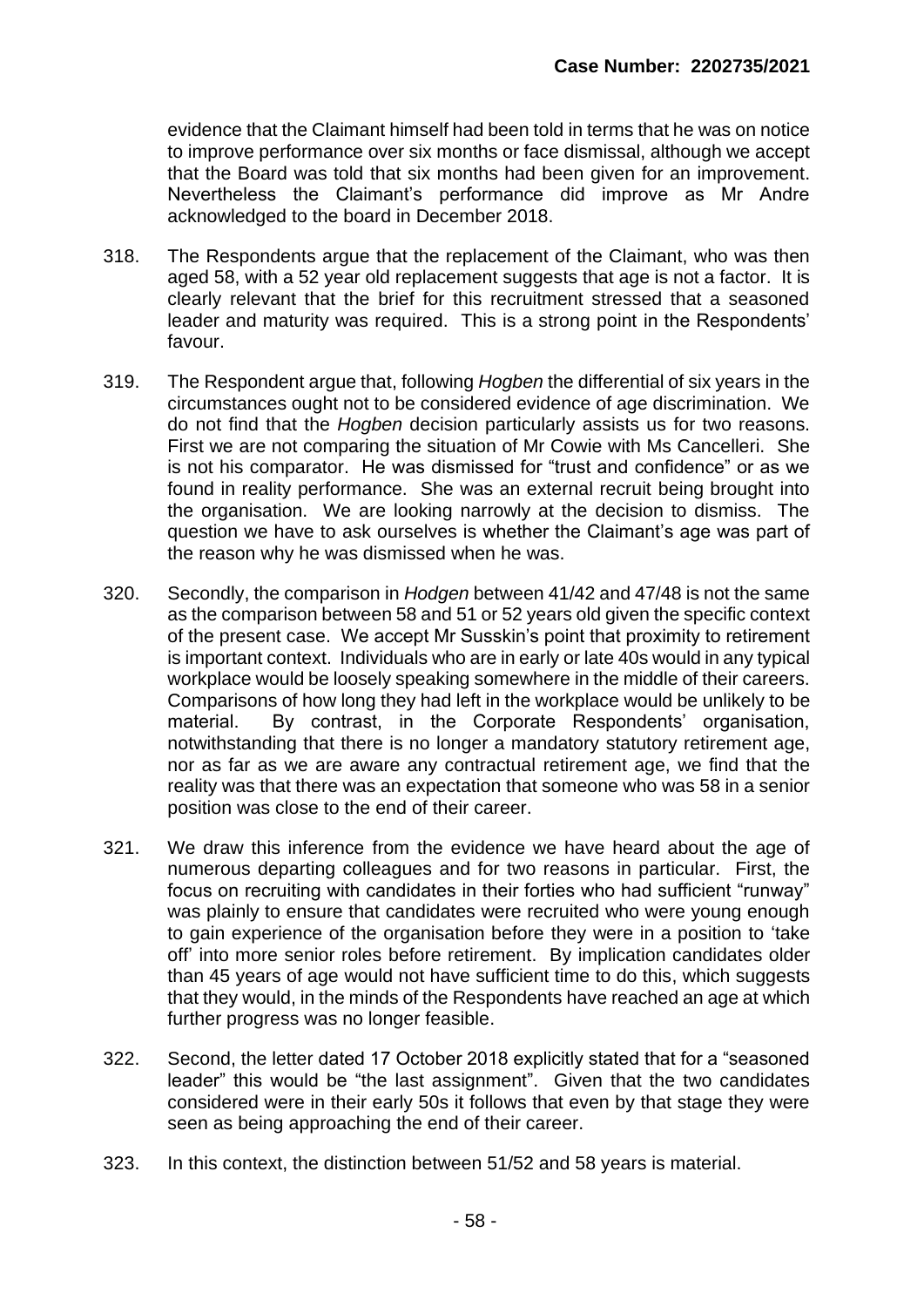- 324. The Respondents argue that there is no evidence of a "grand plan to dismiss the Claimant because of his age", by highlighting that Mr Andre had acknowledged improvements in Mr Cowie's performance in December 2018. Whether or not there was a grand plan to dismiss the Claimant is not determinative of whether that decision was discriminatory or not. There was by the Respondents' admission an undisclosed plan for 5 months from the end of February 2019 onward.
- 325. Given that we are considering this matter at stage 2 of the operation of the burden of proof, the task for the Tribunal is to assess whether the Respondents have proved that the decision to dismiss which crystallised in late February 2019 and was communicated to the Claimant on 1 August 2019 was in no sense whatsoever because of his age, i.e. that his age was in no way causative of that decision.

## Conclusion on discriminatory dismissal

- 326. The Claimant himself acknowledges in his witness statement paragraph 70 that he did not expect the Tribunal to establish whether there was discrimination in each case of older senior managers being dismissed or in some way edged out of the organisation. That is realistic. The Tribunal cannot do that in the case of the 34 individuals named at paragraphs 249 and 251 of his witness statement.
- 327. Mr Cowie's witness statement in some cases contains amount of detail. In others it is very light on detail and rather anecdotal. In cross examination the Claimant did concede that there had been some mistakes or misunderstandings. We did not however come to the conclusion that the Claimant was mistaken in his central contention that a significant number of senior managers in their 50s and 60s were coming to the end of their careers within the First Respondent organisation, and not at a time of their own choosing. We find however that there is some contemporaneous evidence that this was occurring.
- 328. We have exercised a degree of caution about the significance of this, since succeeding managers are likely to be younger than their predecessors in the natural order of things, and very senior managers tend to be older simply by virtue of the fact that they need experience to be in those roles. Nevertheless the combination of these individuals reaching the end of their employment together with the 45 year policy certainly meant that average age of the management team below the GEC was appreciably decreasing. This was, we find, by design.
- 329. All of this however is background to the decision in the Claimant's case. Recruitment into his role was not subject to the less than 45 year policy. It was a very senior role, requiring someone of significant experience and we have reminded ourselves that the candidates being considered for it were in their early 50s.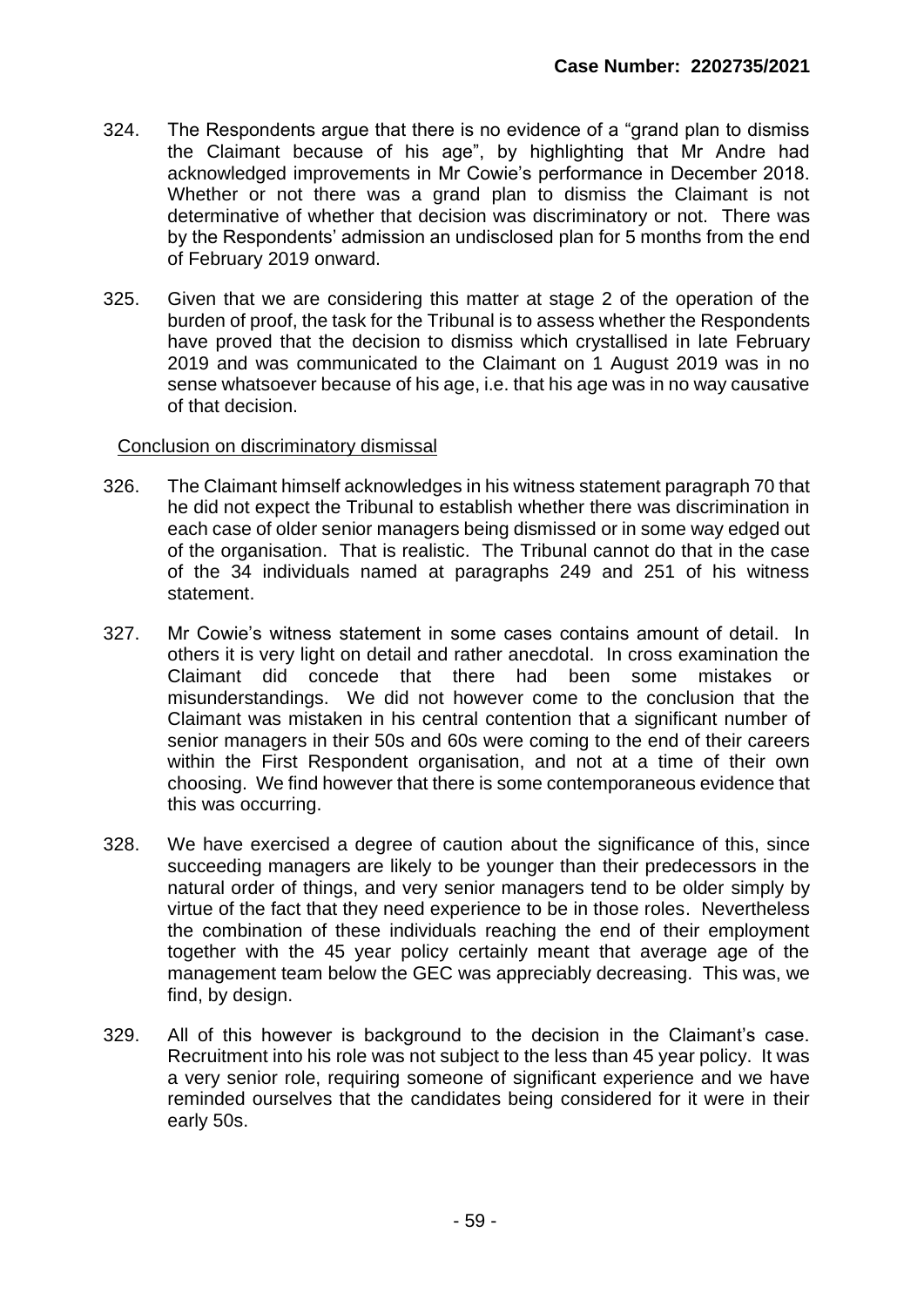- 330. Ultimately the Tribunal must focus on the decision in the particular case of the Claimant, and specifically on the decision process of Mr Andre, consciously and subconsciously as far as we are able to.
- 331. Mr Susskin has characterised the Respondents' case as a "kaleidoscope" of different reasons. He identifies seven separate and distinct reasons given for dismissal. He submits that each is different and that this is suggestive of an employer struggling to find a justification in retrospect, rather than an one with a sound and stable reason for dismissal. We refer to these reasons below as reasons 1-7.
- 332. We do not accept as Mr Susskin submits in reason 4 that ROS had never been set as a priority and that this was new in the Grounds of Resistance. There is contemporaneous evidence that ROS was raised by Mr Andre as a priority in writing to the Claimant. It is clear from Mr Andre's email of 2 August 2018 that ROS had superseded growth as his priority.
- 333. As to reason 5 it is suggested that trading profit was a new metric for assessment of performance introduced in Mr Andre's witness statement. We find however that trading profit was used as a metric, e.g. it was clearly contained within the Foundry strategy plan in January 2018. Trading profit is one of the two components in the calculation of ROS, so the two are linked.
- 334. Reason 6 is the failure to implement price rises, which it is argued became the centrepiece of the Respondents' case at Tribunal. The reality is however, that this was an ongoing source of friction between Mr Cowie and Mr Andre as can be seen in contemporaneous documents and in Mr Cowie's own witness statement. Implementing price rises was the central element in achieving Mr Andre's target for ROS.
- 335. Reason 7 is based on Mr Andre's oral evidence. He told the Tribunal:

"I was of a different opinion, and I needed to take necessary measures so that my vision be implemented. If one of my executives, even in good faith, had a different opinion, I have only two choices: either succeed in convincing him or change him. I could not succeed in convincing him of my vision; I had to replace him."

- 336. It is submitted on behalf of the Claimant that this explanation undercut all of the Respondents' previous attempted justifications for dismissing the Claimant. On this account, argues Mr Susskin it was not about trust, or competence, or dynamism, or poor communication, or performance, or any of the other criticisms levelled at the Claimant after the event.
- 337. We do not accept that the seven reasons for dismissal identified by Mr Susskin are entirely separate and distinct in the way that he suggests. There is a degree of overlap and the various metrics used are interlinked, a point highlighted effectively by Ms Belgrove. Nevertheless, there is a significant difference in emphasis from the reasons given on 9 October 2019 which refer to missed financial and organisational objectives (which transpires were not those in the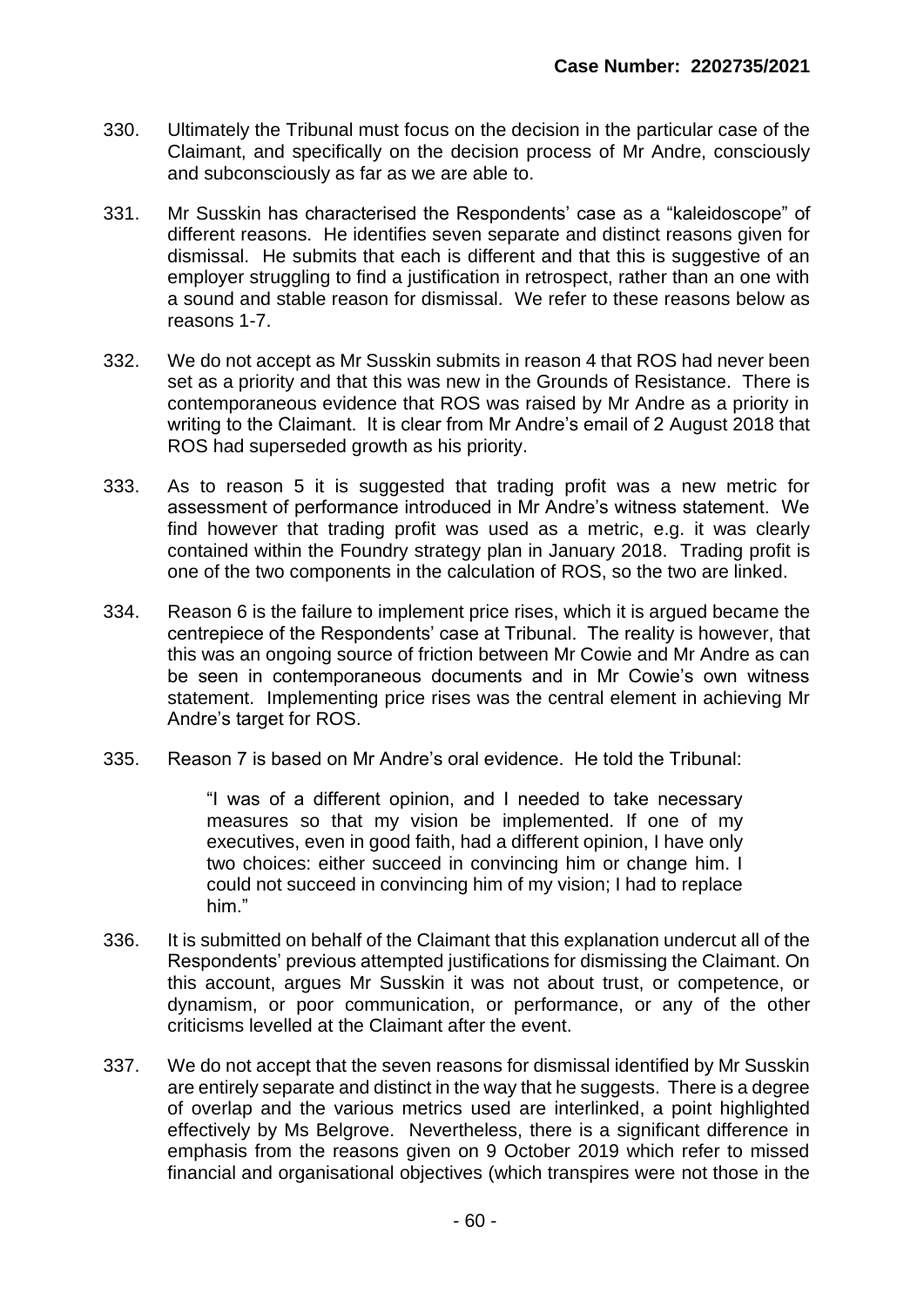mind of Mr Andre in February 2019 at all) and the letter from Ms Tomczak 24 February 2020 which purports to identify an inability to accept issues, identifies for the first time alleged criticism from his leadership team and criticises a lack of direction and poor communication. This was new and was being raised a year after Mr Andre says his decision to dismiss crystalised and over six months after the decision was communicated to the Claimant. Reason 7, put forward by Mr Andre in his oral evidence as a difference of vision is different again from the 9 October 2019 reasons and the 24 February 2020 reasons.

- 338. We find that the inadequacy and inaccuracy of the reasons put forward for dismissal on 9 October 2019 is significant.
- 339. The burden on the respondent at the second stage is to show that the treatment was in no sense whatsoever because of the protected characteristic. Given the inconsistencies, the inaccuracy of reasons and the differences in emphasis identified above we do not find that the Respondents in this case have discharged the burden on them. Ultimately we do accept the underlying thrust of Mr Susskin's submissions on dismissal that the explanations we have received are a case of an employer seeking to justify a decision in retrospect.
- 340. As we have discussed above, this was not in reality a 'trust and confidence' situation. From October 2018 prices were being passed on to customers were rising faster than increases material costs which was a particular priority of Mr Andre. Crucially, the whole market was in a slowdown, which inevitably affected performance across all divisions, not simply Foundry. By February 2019 the First Respondent business was facing challenging markets across all divisions to the extent that the following month cost cutting was required across the whole business. We are not satisfied that "performance" is the entire explanation for the decision to dismiss the Claimant as it crystalised in Mr Andre's mind in February 2019.
- 341. Taking account of all of the evidence in the case, we find that the Claimant's age was one of the factors which lead Mr Andre to the decision to dismiss.
- 342. It follows that we find that the decision to dismiss was unlawful age discrimination on the part of the Fourth Respondent as employer and Third Respondent Mr Andre as agent for the Fourth Respondent.

### Hypothetical comparator

- 343. We find that the Respondents have not satisfied burden on them at stage 2 and accordingly the claim succeeds. We have not needed to deal with a comparator in order to make a decision on this claim. Nevertheless the parties have made submissions on a hypothetical comparator, and we deal with that out of completeness.
- 344. Mr Susskind references the Claimant's unchallenged evidence on favourable and lenient treatment of younger managers at paragraphs 261 – 269 of the Claimant's witness statement in support of his contention that a younger manager (one with longer "runway") would not have been forced out so quickly.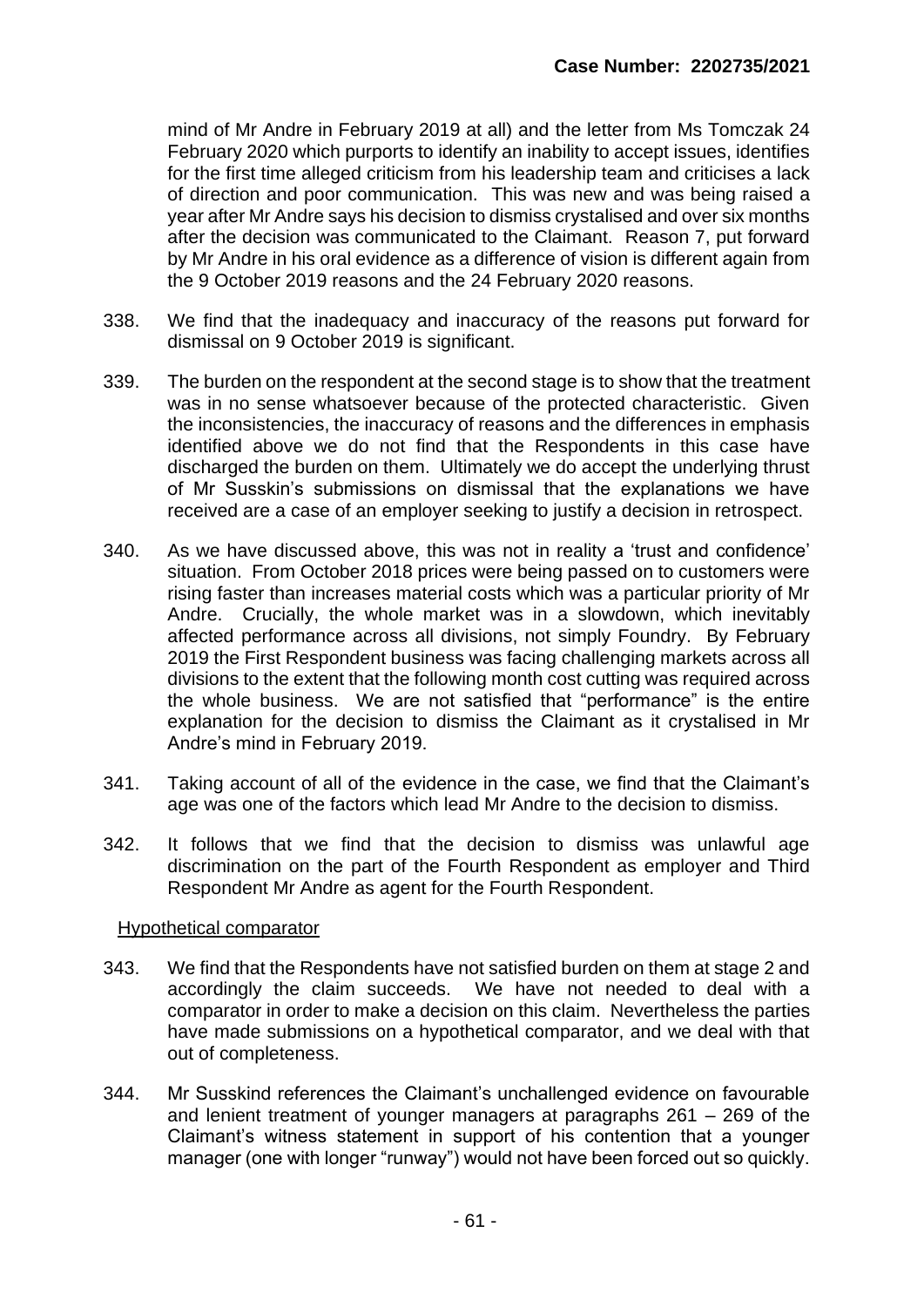- 345. Ms Belgrove highlights that this conclusion was not put to Mr Andre in cross examination.
- 346. We approach the question of a hypothetical comparator then with some difficulty, since the point about more favourable treatment of a hypothetical younger employee in Mr Cowie's situation was not put to Mr Andre, and part of the evidential basis for Mr Cowie's suggestion was not challenged by the Respondents. That is not a criticism of either Counsel given the large number of issues and wide factual scope in this matter and that there was a need to be selective given time pressure in a reduced timetable.
- 347. The Tribunal did discuss a hypothetical comparator in our deliberations. That this was based on our impression from all the evidence we have heard and not in reliance on the alleged lenient treatment of younger managers in the Claimant's witness statement. Had we needed to rely on a comparator to determine this matter, we would have accepted that a manager in a similar position to Mr Cowie in all material respects other than being in his/her 40s rather than 58 would have experienced more patient treatment from Mr Andre. In the case of that hypothetical manager we find that Mr Andre would not have decided to dismiss in late February 2019.

## Other allegations of age discrimination

- 348. As to the other allegations of direct age discrimination, namely **allegations 19- 27**, the Claimant is likely to argue that these matters all flow from allegation 18 i.e. the discriminatory dismissal. That is a matter to be considered as part of remedy later stage.
- 349. As to whether any of these allegations amounted separately to direct age discrimination in themselves, we have found that they did not. All of these matters arose because of the Claimant's dismissal and in some cases because of the matters that he raised following his dismissal. We do not however detect that the Claimant's age was a reason in itself for that treatment. Indeed the Claimant himself appeared to accept in cross examination that his age was not a factor in some of the post dismissal, post grievance events.

## Justification of age discrimination

- 350. [**Issue 6**] Can R1, R2, R3 and/or R4 show its/their treatment of C to be a proportionate means of achieving a legitimate aim (pursuant to section 13(2) EqA)? In this regard, were age diversity and succession planning legitimate aims and was the treatment of C a proportionate means of achieving those aims?
- 351. We do not accept that "age diversity" *per se* was an aim of the Respondent at all, since in reality the focus of the recruitment efforts was ensuring candidates below 45 years of age. We do however accept that succession planning, loosely speaking, was the aim.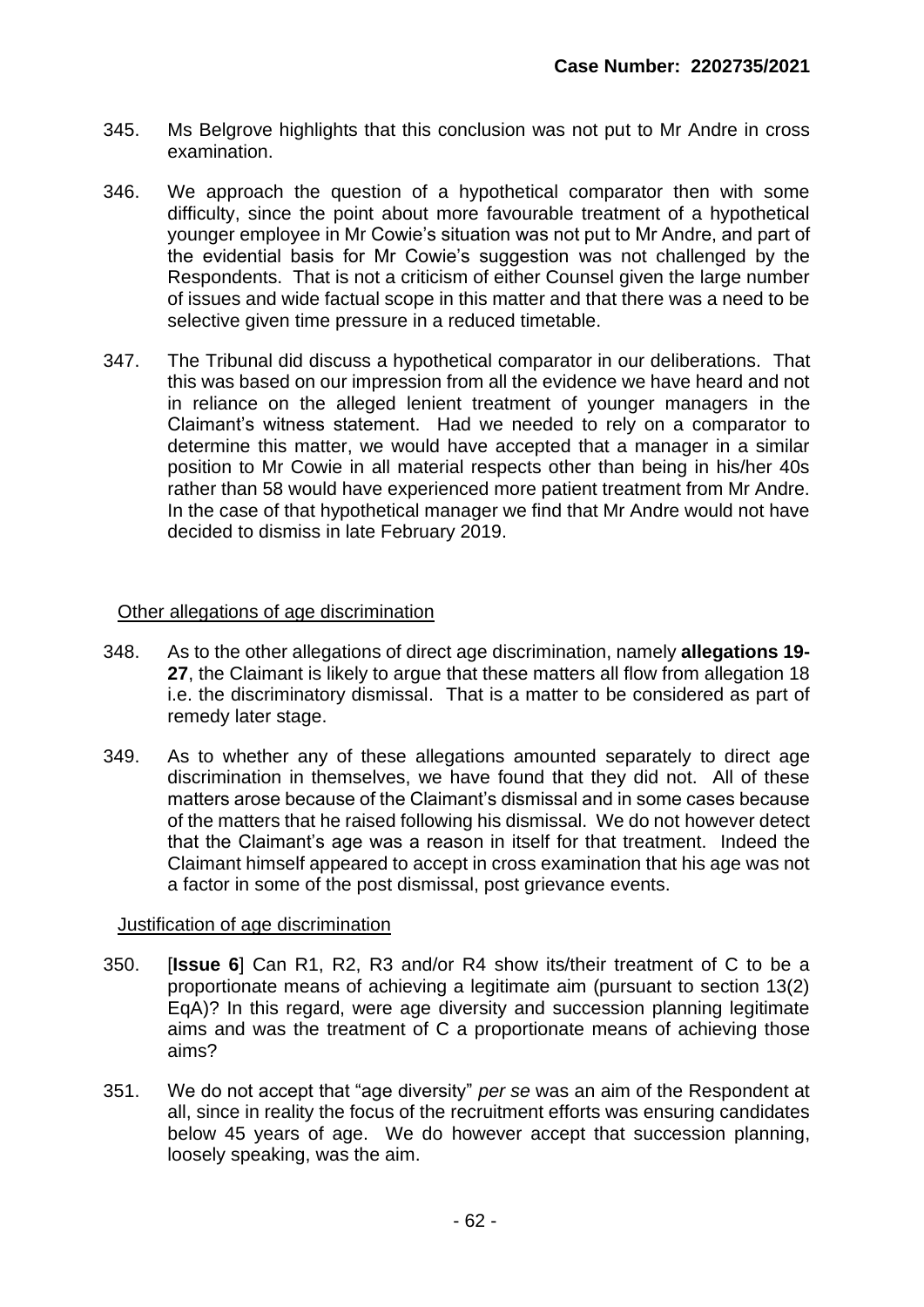- 352. 'Succession planning' is really a process rather than aim. The label "succession planning" in this case denotes an aim of having a pool of experienced internal candidates for the most senior management roles. That is the aim. Was it legitimate? Given that this is a business providing some cases highly technical products and services, ultimately we accept that there was a legitimate aim to provide for internal candidates with experience of the business for the most senior management roles.
- 353. We can see that it is potentially proportionate for an employer to seek candidates for certain roles of an age that allows for long term progression within the organisation. We have not had to deal with this however, since the allegations of age discrimination to which this justification relates have not succeeded.
- 354. Was the dismissal a *proportionate means* of achieving those aims? In other words was it appropriate and reasonably necessary?
- 355. It is not admitted that the dismissal was direct age discrimination. There is an evidential difficulty for the Respondents in justifying it. We do not consider the dismissal which, under another head of claim we have found to be unfair, was appropriate or reasonably necessary. We cannot see that it would be appropriate or reasonable necessary to dismiss an employee out of the blue without any process to make way for a younger employee. This is not analogous to for example a mandatory retirement age which might be appropriate and reasonably necessary depending on the facts of the case.
- 356. We do not see that the arguments advanced by way of justification in respect of the 45-year-old limit for recruitment apply to the circumstances of the dismissal in this case.

# HARASSMENT RELATED TO AGE

357. [**Issues 10-11**] We have not found any allegations of harassment relating to age to be in time.

## INDIRECT AGE DISCRIMINATION

## PCPs

- 358. [**Issue 14**] Did R1, R3 and/or R4 apply to C a provision, criterion or practice ('PCP') which is discriminatory in relation to C's age (58 years) (pursuant to section 19 EqA)? C relies on the following alleged PCPs:
- 359. The nature of a claim of indirect discrimination is that it must relate to treatment which applies to a variety of different employees but causes a particular disadvantage to a group with a protected characteristic as well as causing a particular disadvantage to the claimant himself or herself.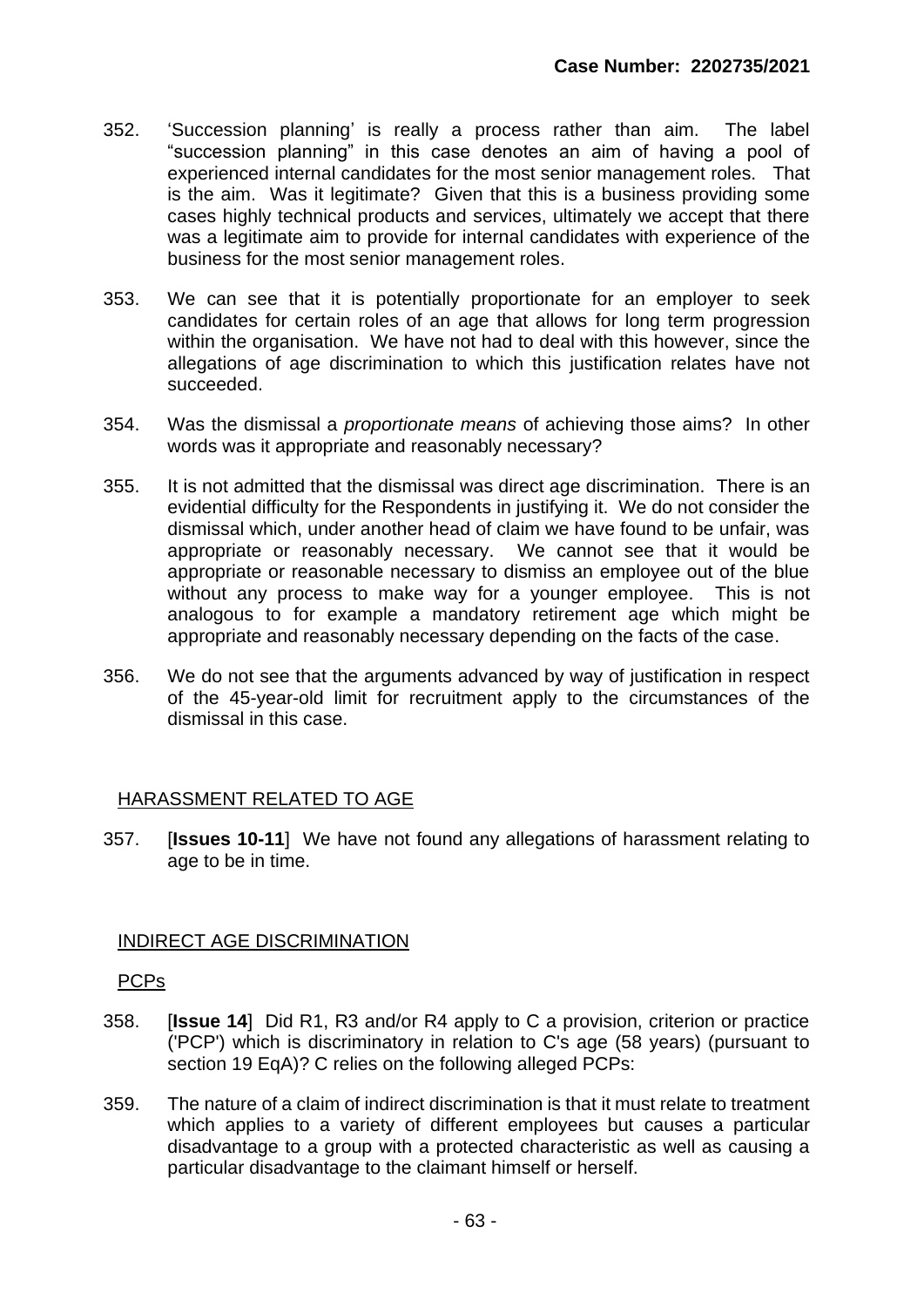- 360. We accept the Respondents' submission on this point that the fact that the PCPs alleged in this case applied to the Claimant and that is a fatal blow to the indirect discrimination claim.
- 361. Alleged PCPs 14(a), (b), (c), (d) did not apply to the Claimant. The reason for him not being considered for other roles was not the application of a policy. Following the terms of *Ishola* this was a one-off event rather than a PCP.
- 362. Alleged PCP 14(e) performance management procedures the problem in this case was that Mr Andre did not apply the procedure. This cannot succeed.
- 363. Alleged PCP 14(f) promotion and PCP 14(g) dismissal procedures we simply do not understand what the case is of practices which applied across-theboard, also applied to the Claimant but had discriminatory effect.
- 364. The claims for indirect age discrimination therefore fail.

# INSTRUCTING, CAUSING OR INDUCING CONTRAVENTIONS OF THE EqA

365. [**Allegations 16-17**] these allegations are out of time.

# VICTIMISATION

## Protected acts

- 366. [**Issue 19**] The Tribunal finds that the following were protected acts:
- 367. First, the grievance and appeal against dismissal dated 1 October 2019; [D/7286]. Given that this does make allegations of age & race discrimination it cannot seriously be in dispute that this is a protected act.
- 368. Second, the appeal against dismissal and appeal against grievance outcome dated 9 March 2020 [D/7680] reiterated allegations of discrimination and was therefore a protected act.

## Alleged detriments

369. [**Issue 18**] Did R1, R2, R3 and/or R4 (as specified in the Table) victimise C, pursuant to section 27 EqA? Specifically, did R1, R2, R3 and/or R4 subject C to a detriment because C did a protected act?

## **Grievance**

- 370. It is convenient to deal with allegations 19, 20 and 21 which are substantially similar and overlapping.
- 371. [**Allegation 19**] The failure to involve or brief (properly or at all) the Chairman and/or the Non-Executive Directors about C's grievance submitted on 1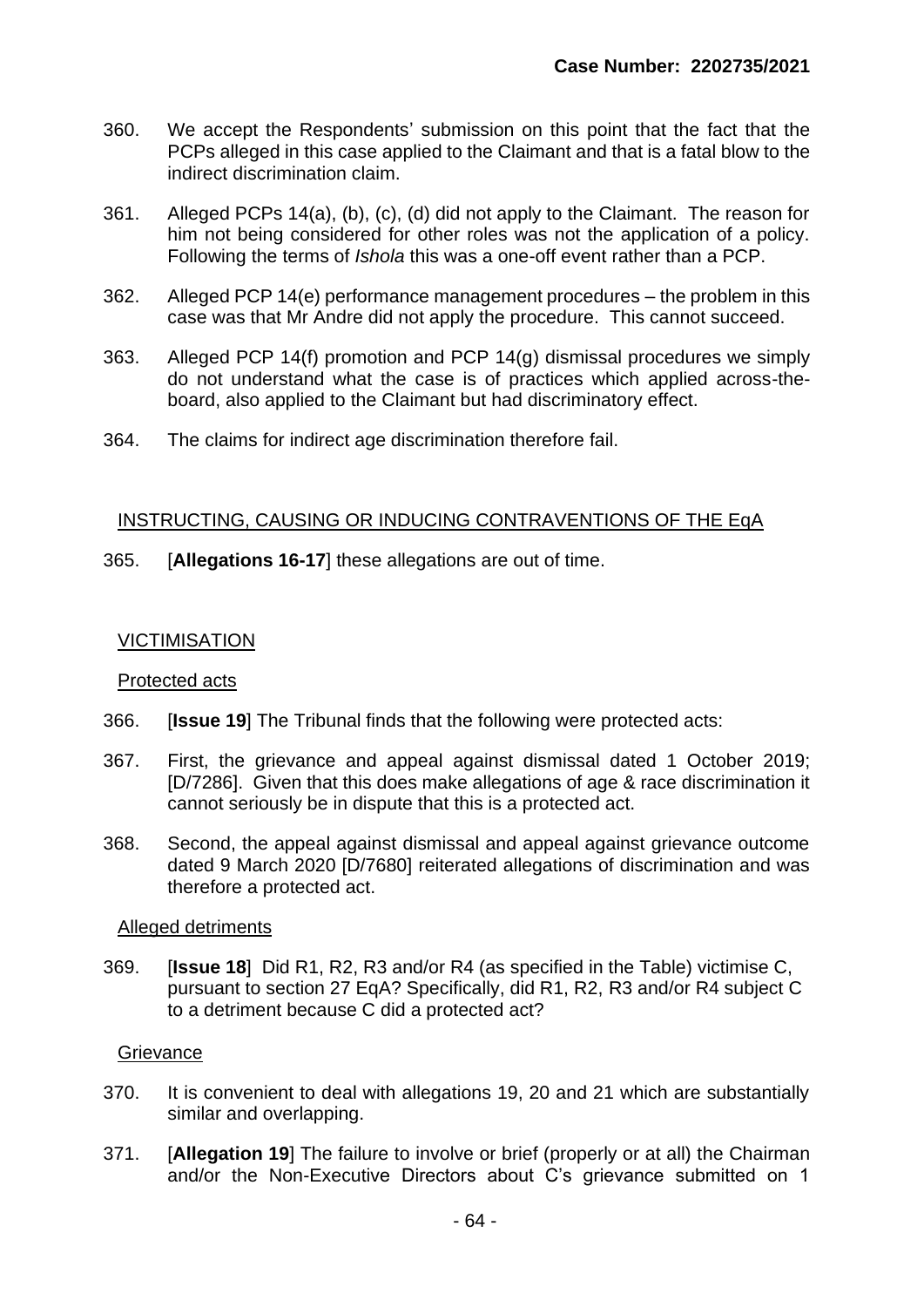October 2019, appeal against dismissal, whistleblowing report and the allegations of discrimination raised by C.

- 372. We find that this was detrimental treatment, since the Claimant was contractually entitled to have grievances dealt with by the Board, and what appears to have happened is that the matter was passed to Ms Tomczak, with the Respondent's General Counsel being aware (D/7822). We are not satisfied based on the evidence that Ms Tomczak was the Board's designee, especially given that she admitted that she took the decision to investigate.
- 373. Why was the Claimant treated this way? Failing to allow the Claimant his contractual entitlement to have the matter investigated by the Board (chairman and/or non-executive directors) is a serious matter and requires an explanation, especially when the grievance was addressed to the Chairman of the Board. We do not consider we have been given a satisfactory explanation for this breach of contractual entitlement. We infer from the circumstances that it was because of the nature of the allegations of discrimination that the Claimant made. The detrimental treatment was because of the protected act.
- 374. [**Allegation 20**] Rs' failure to deal with, or in any way investigate, C's whistleblowing report submitted on 1 October 2019.
- 375. [**Allegation 21**] The failure to properly investigate C's grievance submitted on 1 October 2019, which was conducted by R2 who was a direct subordinate of the decision-maker
- 376. It is convenient to deal with these allegations together. It is not entirely clear whether allegation 20 adds anything to allegation 21.
- 377. The Claimant did not receive an outcome to his grievance until 24 February 2020, i.e. nearly 5 months after its submission. This is not satisfactory, although we acknowledge that delay in investigations is something that frequently happens, and we would not infer victimisation from this in isolation.
- 378. Ms Tomczak carried out a superficial investigation in which we find she was not genuinely independent. As noted above, at least one interviewee would not even have been aware that he was being interviewed as part of a grievance process. She only spoke to 4 people when the allegation was of widespread systemic discrimination, being made by a very senior individual. She had a conflict-of-interest given she reported directly to Mr Andre.
- 379. We accept the Claimant's submission that the grievance outcome contained material inaccuracies. It was stated that Egon Zender were appointed in early 2019, which was false. The suggestion that attendees *plural* at the Brazilian GEC have been spoken to was misleading. In fact only one person had been spoken to. Ms Tomczak admitted in evidence that she had not spoken to anyone who had been at the Kraków meeting, contrary to the content of the grievance outcome letter.
- 380. We find that there was a failure to properly investigation the allegations.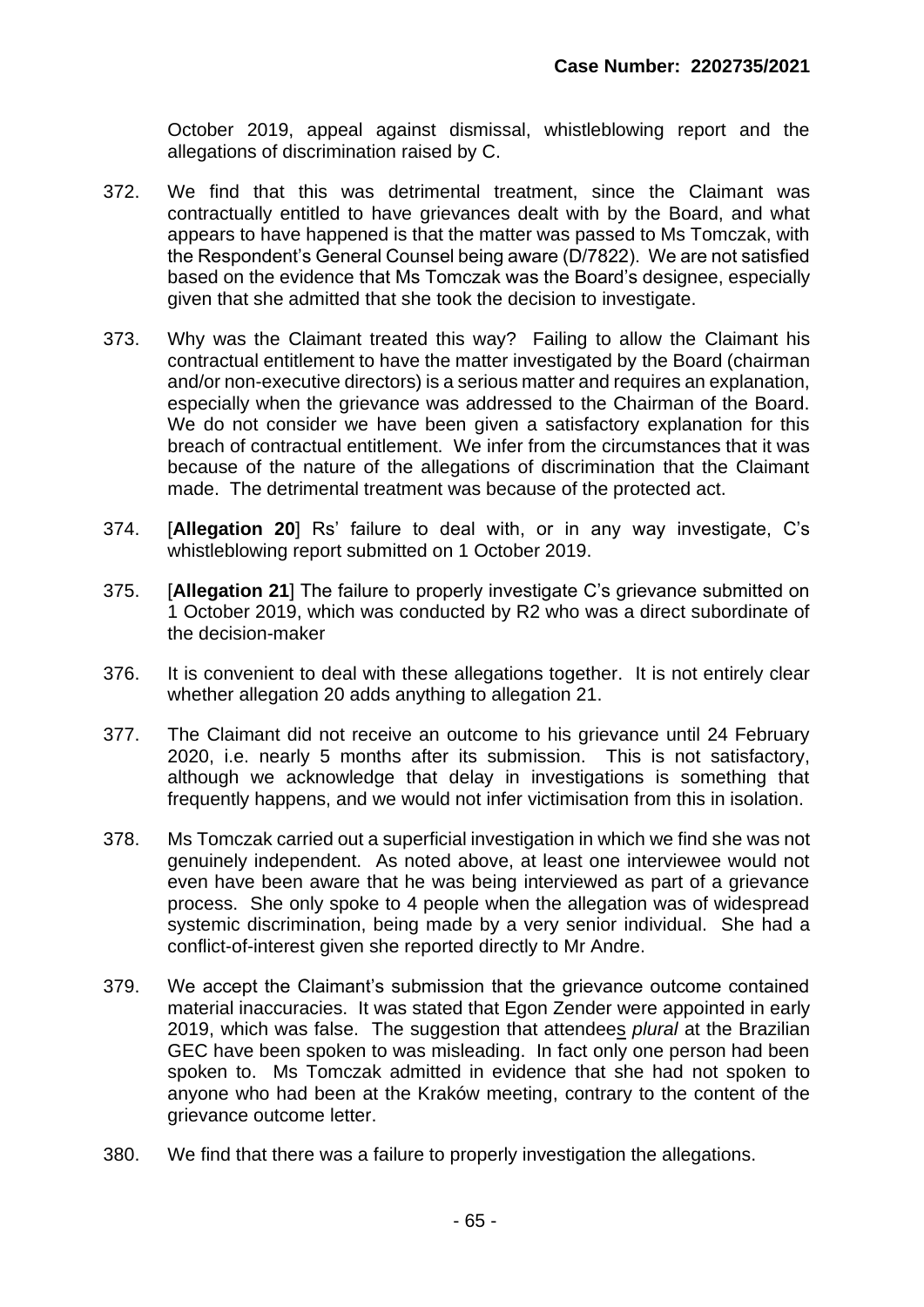- 381. That the First Respondent's Chairman Mr McDonough subsequently reviewed the findings with the benefit of external advice is not in our view adequate, either under these allegations nor under allegation 19 above.
- 382. Why was the Claimant treated this way? We infer from the circumstances that it was because of the nature of the allegations of discrimination that the Claimant made. The detrimental treatment was because of the protected act.
- 383. We do not find that we have a sufficient evidential basis to establish this claim against Mr Andre. We infer that he must have had some awareness of the grievance process, but it was ultimately Ms Tomczak who took these actions. We find that she was acting as an agent for the Claimant's employer.
- 384. Allegations 19, 20 & 21 of victimisation succeed against the employer Fourth Respondent and against the First and Second Respondents as agents for the Fourth Respondent.

## Alternative roles

- 385. [**Allegation 22**] Rs' failure to explore alternatives to dismissal in late 2019 and early 2020, including transfer or redeployment or a sideways move, despite the availability of numerous other roles within the Company, including group Chief Technical Officer; VP Flow Control NAFTA; Foundry Europe M&T Director; M&T Director Flow Control or any other roles of a sales or managerial position.
- 386. We have noted that at the meeting on 1 August 2019 Mr Andre mentions possibility of consulting role on £25k per month reporting to him. This did not come to anything.
- 387. On 26 February 2020 the Claimant wrote directly to Ms Tomczak raising the possibility of him taking up substantive roles lower in the organisation than the one he had been performing, rather than consulting or advisory roles. (D/7666- 7)
- 388. Can we infer from the circumstances that this was because of the allegations raised by the Claimant in his grievance on 1 October 2019?
- 389. Ms Tomczak's position was that she did not take the Claimant's position seriously, in other words she did not treat these as genuine applications for roles. Furthermore given her view that the Claimant had been dismissed for capability or performance, it would not have been appropriate to put him into a "P&L" role.
- 390. The Tribunal did not make an assessment of whether this was a fair or reasonable position for the Respondent to take in the circumstances. The question for the Tribunal is why was the Claimant not offered another role, albeit a junior one.
- 391. The Tribunal accepted Ms Tomczak's evidence as to the reasons why the Claimant was not offered alternative roles. We do not find that this was because of the allegations raised by the Claimant.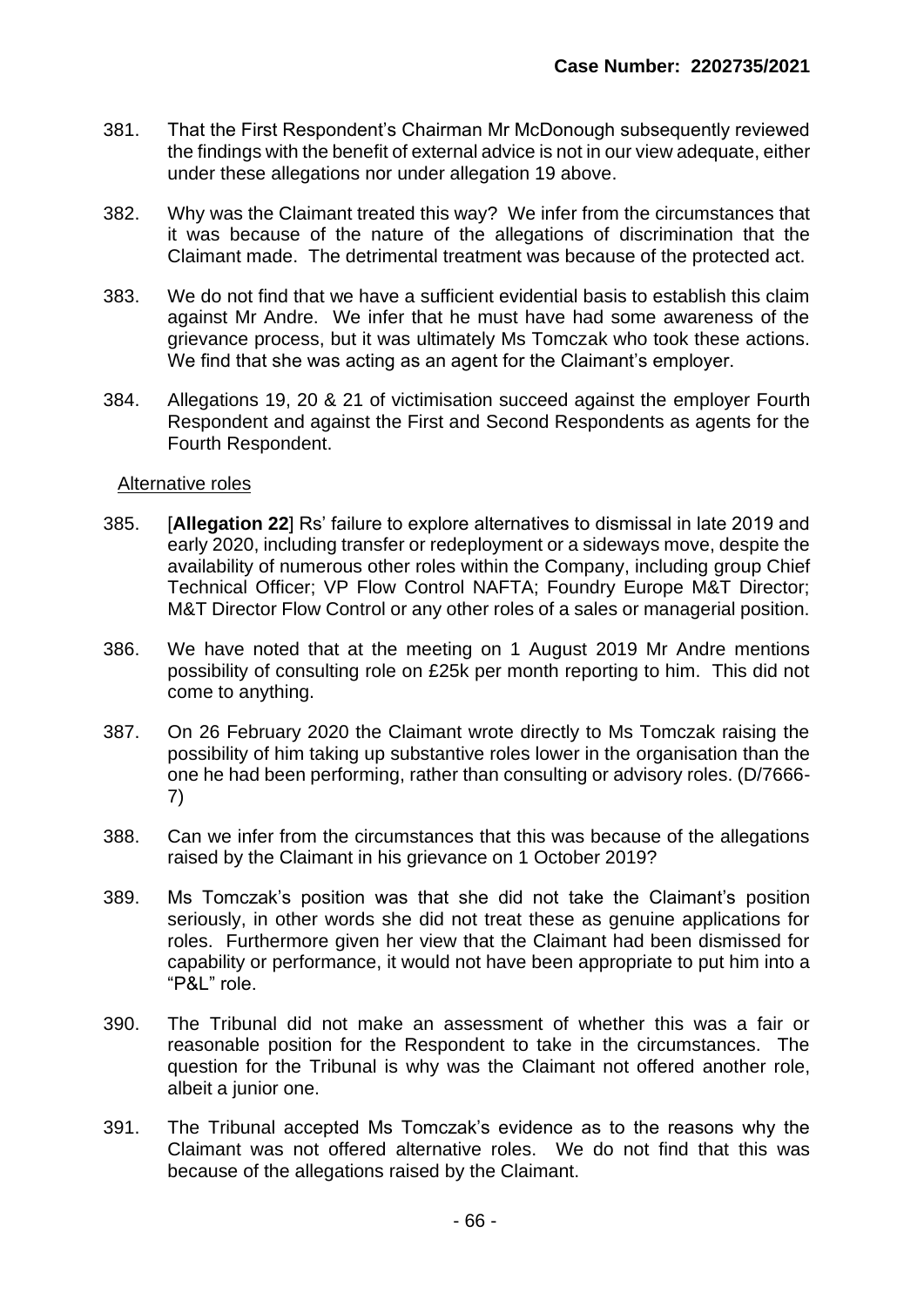## 392. This allegation fails.

## Appeal

- 393. [**Allegation 23**] The decision to refuse to consider C's appeal against his dismissal and R2's grievance outcome in March 2020.
- 394. The appeal outcome letter dated 24 February 2020 (D/7676) specified that the right of appeal was to General Counsel Henry Knowles within 7 days of the date of this letter.
- 395. The Claimant highlights that the grievance outcome document was sent by email on 29 February 2020, which was a Saturday. The practical effect of that, he says was to cut down on the amount of time he had to appeal it.
- 396. If the Claimant had opened this letter on the next working day after it was sent, i.e. Monday 2 March 2020, the appeal deadline would expire on that day as it was 7 days after the appeal outcome letter dated 24 February.
- 397. In fact the appeal was submitted on 9 March 2020 to the First Respondent's solicitor. This was seven days from the first working day on which the letter had been received by the Claimant. The ability to appeal the matter was declined on the basis that it was out of time and had been submitted the wrong person.
- 398. The experience of the Tribunal is that most employers apply a little leeway when internal appeals are submitted late.
- 399. Had the Claimant had the benefit of a separate independent appeal, some of the matters that he raised might have been looked into more detail. There was always the possibility of resolution. He was denied this. We find this amounted to a detriment.
- 400. Was this because of the allegations of discrimination. We find that it was. We find that the Respondents were simply trying to "close down" the allegations being made by the Claimant.
- 401. This allegation succeeds against the First Respondent, Second Respondent and the Fourth Respondent only. We find that the First and Second Respondent were acting as an agent for the Fourth.

### Untruthful/damaging comments made to Board members

- 402. [**Allegation 25**] Untruthful and damaging comments that were apparently made to Board members and/or at Board meetings (falsely) alleging that C wrote to analysts in improper terms and/or was on a campaign to discredit the company.
- 403. We do not find that the Claimant has made out a *prima facie* case in respect of any the claims brought in respect of this factual allegation. The evidence relied upon by the Claimant is hearsay, although that is not a reason to disregard it. Ultimately however we do not find that we have sufficient evidence which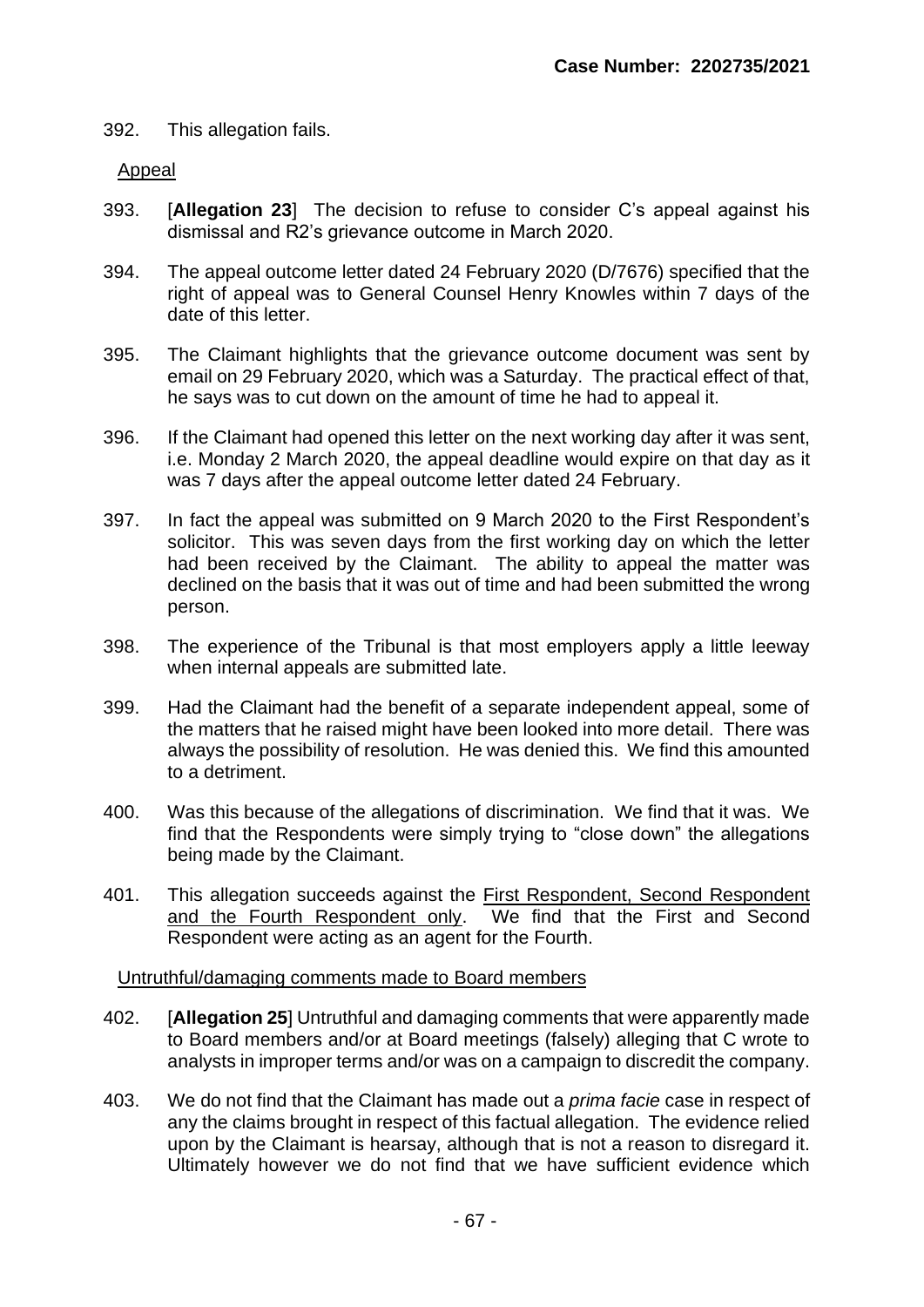supports an allegation that untruthful and damaging comments were made to Board members. This allegation fails.

### Communication about unvested shares

- 404. [**Allegation 26**] Rs' failure to communicate with C, adequately or at all, about the treatment of his unvested shares and/or his performance for the purpose of assessing his share rights. The fact that C was not given any right to make representations prior to Rs' decision about the treatment of his unvested shares.
- 405. The Claimant argues that "natural justice" required communication about his unvested shares. We are not satisfied that this amounts to less favourable treatment or detrimental treatment or that it adds anything to allegation 27 below.
- 406. This allegation fails.

### Bad leaver

- 407. [**Allegation 27**] Rs' decision to treat C as a bad leaver in respect of his share entitlement, as confirmed in the GOR at ¶37-39.
- 408. The Respondents' case is that the circumstances of the Claimant's dismissal were not such as to mean that he was automatically a "good leaver". They argue that he was not made redundant. It was not a termination of employment due to ill health.
- 409. In addition to the stated categories of 'good leaver', the Remuneration Committee had the discretion to allow unvested shares to vest in other situations as described in the 'Early Leavers Policy' for example, the policy permitted the discretionary grant of 'good leaver' status where a swift termination agreement could be agreed. It is argued that the Claimant's departure did not fall within these circumstances either; despite negotiations, a termination agreement (whether swift or otherwise) could not be agreed with the Claimant. The Respondents accept that in addition to the stated categories of 'good leaver', the Remuneration Committee had the discretion to allow unvested shares to vest in other situations as described in the 'Early Leavers Policy' [D/28]. The Respondent submits that this is plainly a commercial matter, and is nothing to do with age or any other unlawful factor.
- 410. The Claimant highlights that a former colleague Mr van der Sluis, President Flow Control, and of similar age and also a very long-term employee, who left the company within a few months of the Claimant's dismissal who was treated as a good leaver thus retaining all his long-term incentives. Mr van der Sluis did not raise a grievance of discrimination or mention or bring discrimination claims.
- 411. It is argued on behalf of the Claimant that: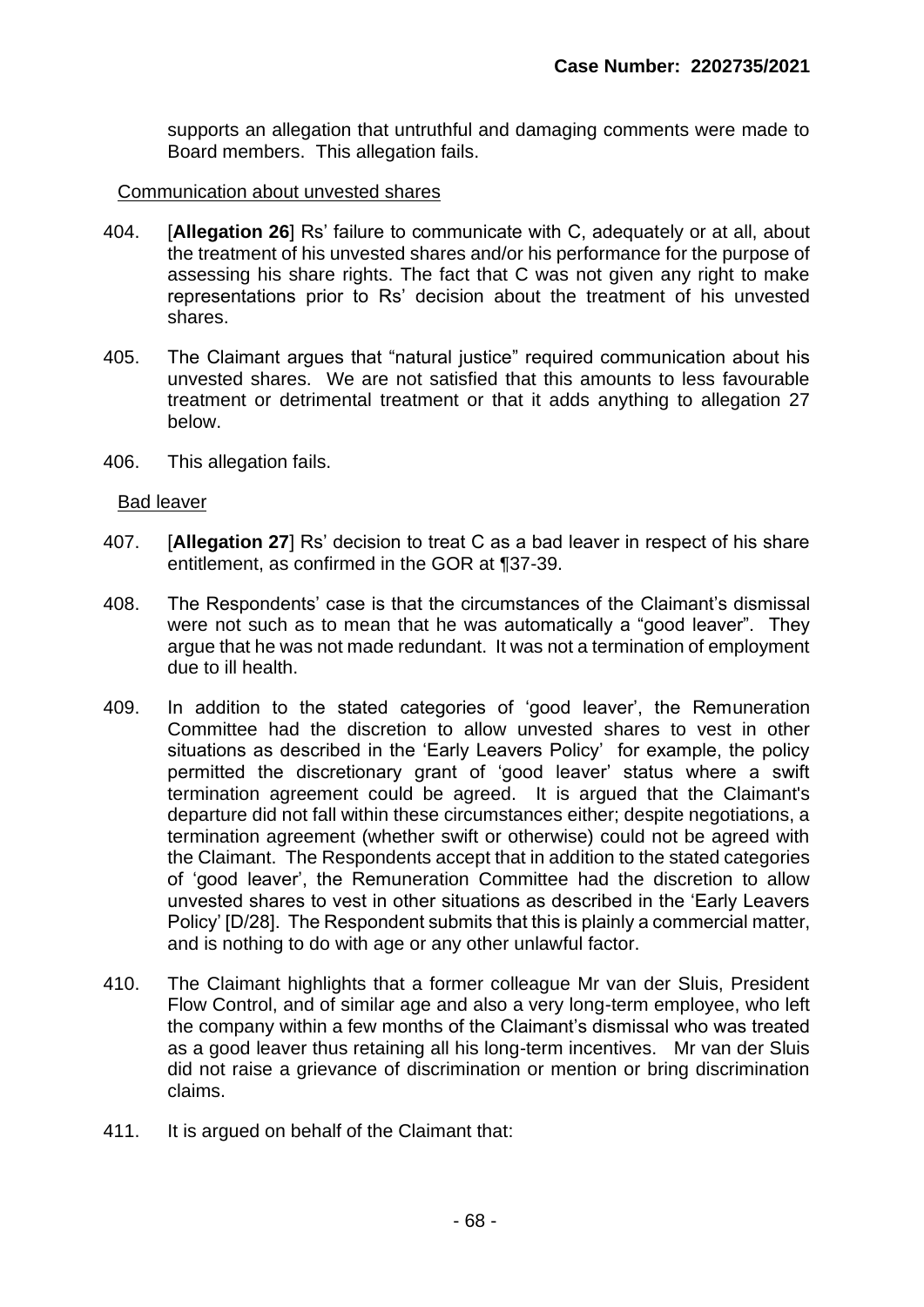- 412. The Respondents would typically exercise discretion to treat such a leaver as a Good Leaver in a number of ways – e.g. by declaring him "retired" as they did with Chris Young (who was actually dismissed for performance).
- 413. The Remuneration Committee's policy provided the requisite flexibility to treat individual cases justly. Their hands were not tied: "The Remuneration Committee reserves the right to depart from the above Policy, on a case by case basis, in any circumstances where the Remuneration Committee considers this appropriate".
- 414. In November 2019, Ms Tomczak assumed that the Claimant would be recommended as a Good Leaver, irrespective of the rules. But Mr Andre specifically refused to agree that Mr Cowie could be a Good Leaver until "the current situation" was resolved. He wrote "in case he will sue us, my recommendation to the Remco will be not to grant him the good leaver status"
- 415. The "current situation" was the fact that the parties were in disagreement. A substantial source of the disagreement was that the Claimant had made serious allegations in his Grievance dated 1 October 2019 (i.e. protected acts and protected disclosures). In oral evidence, Mr Andre admitted this. He said that the "current situation" concerned two areas of dispute: the "sums to be paid" to the Claimant upon his departure, and that the Respondents "didn't agree with the allegations raised by Mr Cowie in his Grievance", i.e. his protected acts and protected disclosures.
- 416. The Claimant only need show that the influence of his protected acts was "more than trivial": *Igen* at [37].
- 417. It is clear from what Mr Andre said that the Claimant's allegations were a significant part of the reason why the parties had not reached a settlement agreement.
- 418. We accept the arguments put forward by the Claimant. In circumstances in which was presumed that the Claimant was going to be a good leaver by the head of HR Ms Tomczak, the Remuneration Committee had the discretion to do this and Mr Andre then refused to categorise him as a good leaver, we find that this refusal was a detriment.
- 419. Mr Andre admitted that it was because of the allegations the Claimant raised.
- 420. It seems fairly clear that the protected act was a substantial part of the reason for the detrimental treatment. It was certainly more than a trivial cause.
- 421. This allegation succeeds against the First, Third and Fourth Respondents.

## PROTECTED DISCLOSURE DETRIMENT

### Protected disclosures

422. [**Allegation 21**] The Claimant relies on his grievance and appeal against dismissal and "whistleblowing report" dated 1 October 2019; [D/7286]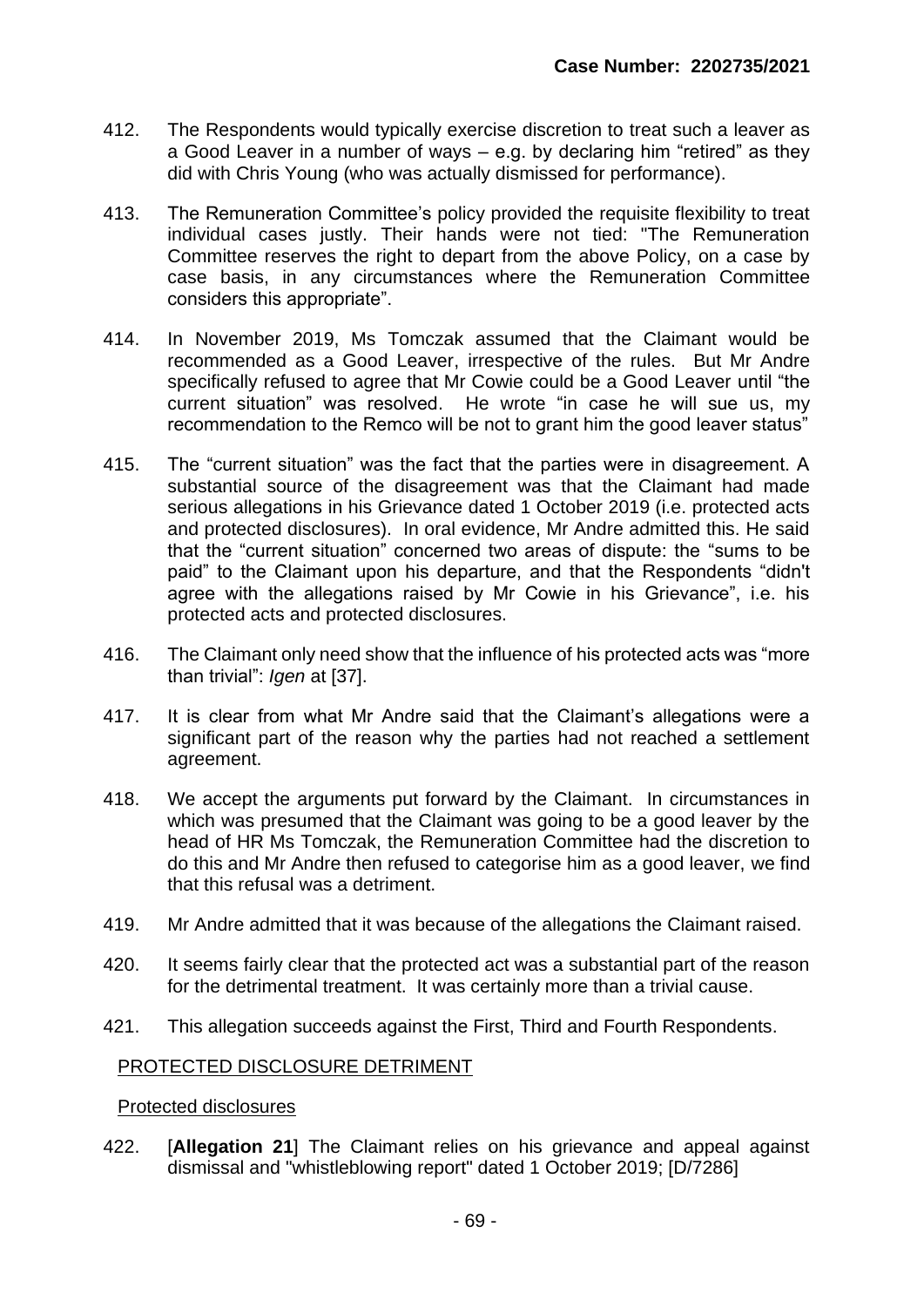- 423. We find that the grievance/appeal against dismissal dated 1 October 2019 was a protected disclosure. It disclosed information in relation to the two allegations of discrimination. There were specific factual allegations relating to specific individuals in support of allegations of age discrimination and race (nationality) discrimination. These are enumerated at paragraph 178 of the Claimant's principal closing submissions.
- 424. The Claimant believed the allegations were true. We bear in mind that a belief may be wrong and yet reasonably held. We find that the Claimant reasonably believed that he had suffered age discrimination contrary to the Equality Act 2010 and that this was part of a wider pattern affecting other employees.
- 425. Following *Chesterton*, this was in the public interest given that it affected a subset of the population, namely older employers of the Corporate Respondents.
- 426. Reasonable belief that it tended to show that a person had failed, was failing, or was likely to fail to comply with legal obligations including equality/discrimination laws, failures to investigate the same; code of conduct
- 427. Similarly, for similar reasons we find that the Claimant's appeal against dismissal and appeal against grievance outcome dated 9 March 2020 was a protected disclosure.

### Detrimental treatment

- 428. The detrimental treatment in the public interest disclosure detriment claim substantially overlaps with the detrimental treatment in the claim of victimisation.
- 429. The test for causation in detriment because of protected disclosures is be "more than trivial": *Fecitt v NHS Manchester* [2011] EWCA Civ 1190.
- 430. For similar reasons for those contained above, our findings are consistent with those in the claim of victimisation.
- 431. Allegations 19, 20, 21, 23 succeed against the First Respondent, the Second Respondent Ms Tomczak and the Fourth Respondent only.
- 432. Allegation 27 succeeds against the First Respondent, the Third and Fourth Respondents.

## Right to be accompanied

- 433. This allegation is brought out of time. The meeting to which it relates occurred on 1 August 2019. The claim was brought on 12 May 2020.
- 434. In order for the Claimant to rely upon the "the escape clause" for a claim presented late provided by section 11(2) of the Employment Rights Act 1999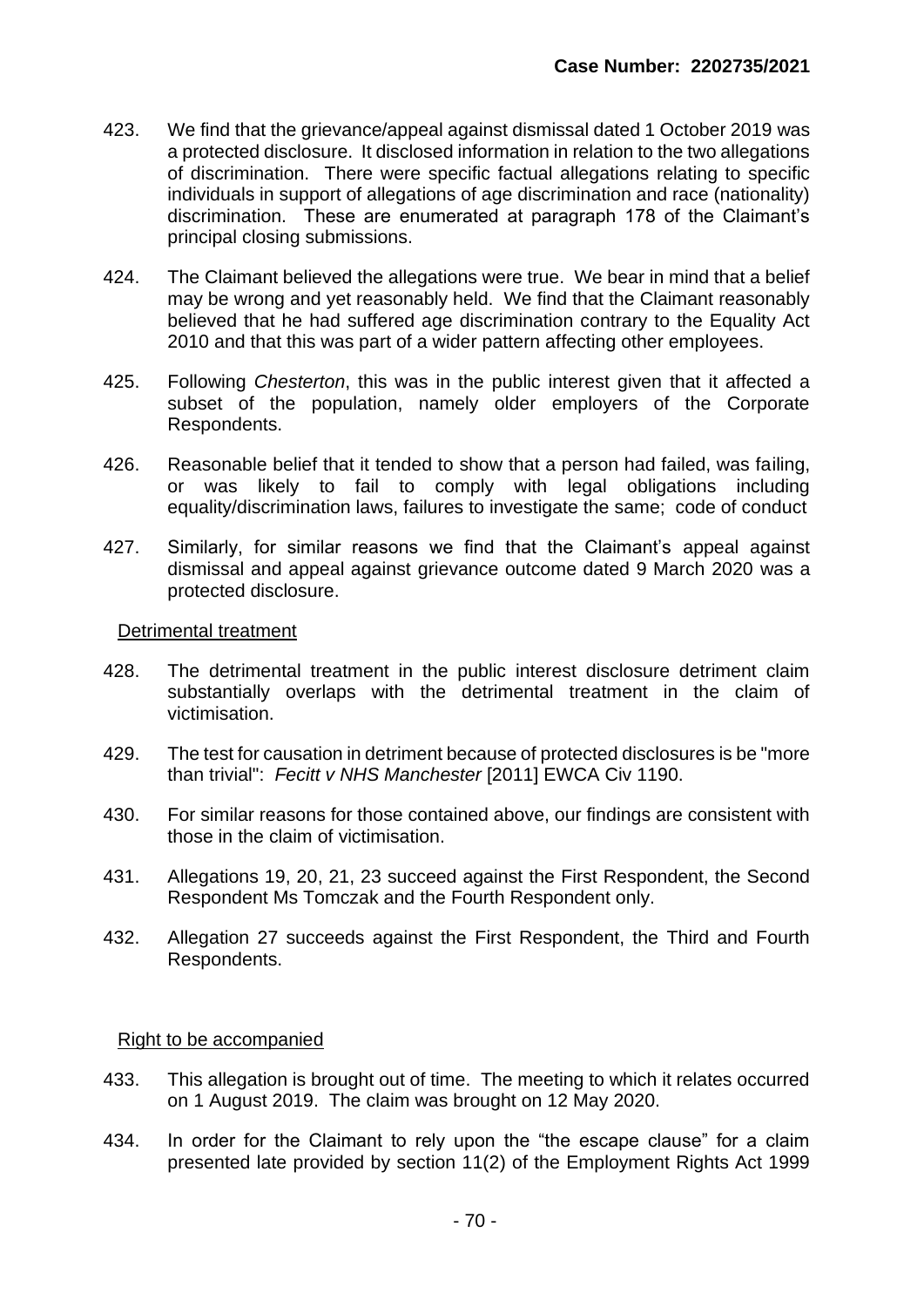he must show that it was not reasonably practicable to present the claimant time.

- 435. We do not find that it was not reasonably practicable to present the claim in time, nor that the claim was presented within such a period as was reasonable thereafter.
- 436. This allegation fails.

### CONFIDENTIAL INFORMATION

- 437. The Respondents have highlighted that the Claimant sent confidential information to himself in August 2019. Indeed the Claimant does not deny it.
- 438. The Respondent accept that this is a point that goes primarily to remedy, but also to the Claimant's credibility. The Claimant was candid in his answers in relation to this confidential information. We do not find that these matters undermine his credibility. We find in particular that the Claimant during his lengthy oral evidence made appropriate concessions where necessary, even where this clearly undermined the basis of certain of his claims. We do not draw from this point about confidential information being email to the claimant a general credibility point which undermines his evidence. In any event we would make the observation that the majority of our findings are based on contemporaneous emails and other documents. We are not simply reliant on oral testimony in the absence of other evidence.
- 439. It seems to the Tribunal that these matters are relevant to remedy rather than liability.

### **Claims against First Respondent: employer or agent?**

- 440. It is not disputed that the Fourth Respondent was the Claimant's employer at the times material to the claims that have succeeded.
- 441. The basis of the claim against the First Respondent Vesuvius plc was set out by the Claimant's solicitor in the amendment letter dated 8 January 2021, specifically the following actions of the First Respondent [HB/376-377]:
	- 441.1. determination of salary;
	- 441.2. payment on Mr Cowie's payslips;
	- 441.3. effective control through the CEO Mr Andre (Third Respondent) and the Chief HR Officer Ms Tomczak (Second Respondent);
	- 441.4. determination of financial objectives;
	- 441.5. benefits and legal entitlements provided directly, including share rights, relocation benefits and bonus rights by a contractual "Side Letter" dated 14 August 2018 (the same date as a service contract with the Fourth Respondent) set out particulars of Mr Cowie' employment, including his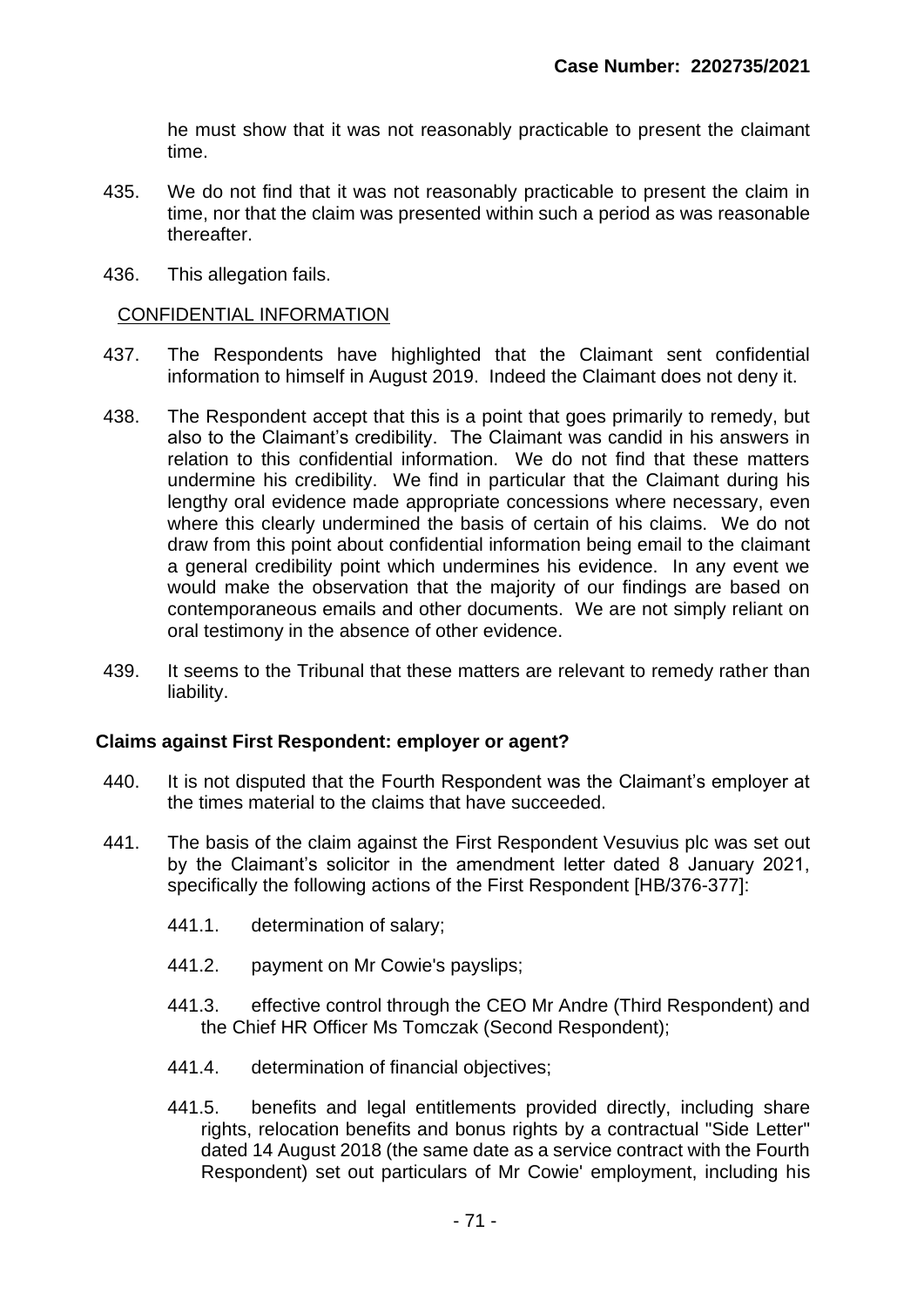remuneration, his performance/bonus rights, his relocation rights and other benefits, was provided on Vesuvius Plc headed notepaper, and signed by the CEO of Vesuvius Plc. Communication about his employment e.g. grievance outcome letter dated 24 February 2020 came from the First Respondent's CHRO.

- 442. Additionally, it was clarified that the claim as to the handling of his share entitlements, under the heads of direct age discrimination, direct nationality discrimination, and victimisation were principally against Vesuvius Plc, which (a) issued the scheme in question, (b) administered it, and (c) took the alleged unlawful decisions (via its Remuneration Committee and/or its officers, agents or employees) i.e. lack of communication and designation as a bad leaver. Further the letter confirming the termination of the Claimant employment, and the Grievance Outcome, both dated 24 February 2020 were authored by Ms Tomczak, "Chief HR Officer", Vesuvius plc, who was understood to have held that title at Vesuvius Plc at the relevant time (as well as a number of roles for other group companies). Elements of the claim, such as the maximum 45 year limit on recruitment candidates were said to be claims against the First Respondent on the basis that this was their policy.
- 443. Neither party addressed this question in particular detail in evidence or in closing submissions.
- 444. The Claimant's closing submission in reply dated 5 November 2021 at paragraph 40 appears to mix up the First and Fourth Respondents. This is the only way we can make sense of these submissions. If we are wrong then of course Mr Susskind can take steps to correct our misunderstanding. His argument is, as we understand it that the First Respondent exerted effective control through the Board, including setting salary; that he was subject to the Code of Conduct and Human Rights Policy. He references the "strong confirmed push" and the grievance outcome and the contractual "side letter" dated 14 August 2018 as arguments that the First Respondent was also an employer at the material time.
- 445. The application to amend to bring a claim under section 112 (aiding a contravention of the Equality Act 2010) was refused at the hearing on 17 February 2021 and does not appear to have been renewed.
- 446. The potential options are that the First Respondent was a joint employer with the Fourth Respondent, or that it acted as an agent for the Fourth Respondent or neither. If it is agent there is potentially liability under section 110 EqA.
- 447. The starting position is the contractual documentation. That defines the Fourth Respondent as the Claimant's employer. Albeit that the "side letter" dated 14 August 2018 is written on First Respondent headed paper, given that this was issued on the same day of the contract, i.e. 14 August 2018, it seems that references to the company are references to the Fourth Respondent as defined in the contract.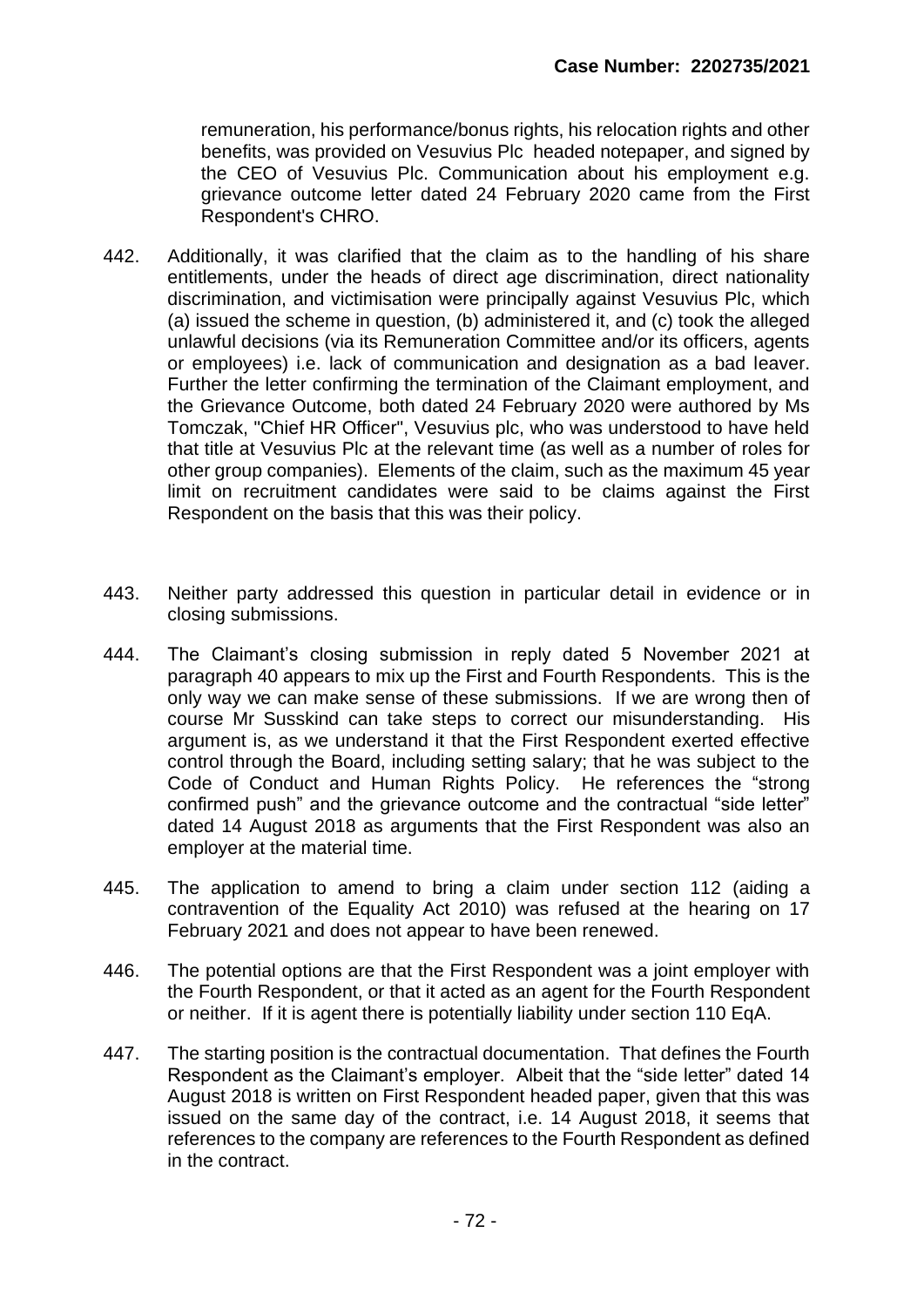- 448. Is there a reason for the Tribunal to conclude that these contractual documents do not reflect the intentions of the parties as at August 2018 when the contractual documentation was being drawn up to reflect the Claimant's relocation to the UK? We do not find that this is a *Autoclenz* sort of situation where we ought to go behind the contractual documents on the basis that that does not reflect the reality of the working relationship or the intention of the parties. We find therefore that the Fourth Respondent was the Claimant's employer at all material times as per the contract. The First Respondent was not the employer.
- 449. To extent to which the Second and Third Respondent communicated with the Claimant and made decisions such as those relating to his dismissal, these were as agent (if not employee) within the meaning of section 109 and 110 EqA for the Fourth Respondent. They were acting on behalf of the employer and had authority to do so.
- 450. As to the operation of the share scheme, we find that to the extent that actions were being taken by the First Respondent, e.g. in respect of the handling of the grievance/appeal, treating the Claimant as a bad leaver, this was as agent within the meaning of section 109 and 110 EqA for the Fourth Respondent. The First Respondent was acting on behalf of the employer and had authority to do so.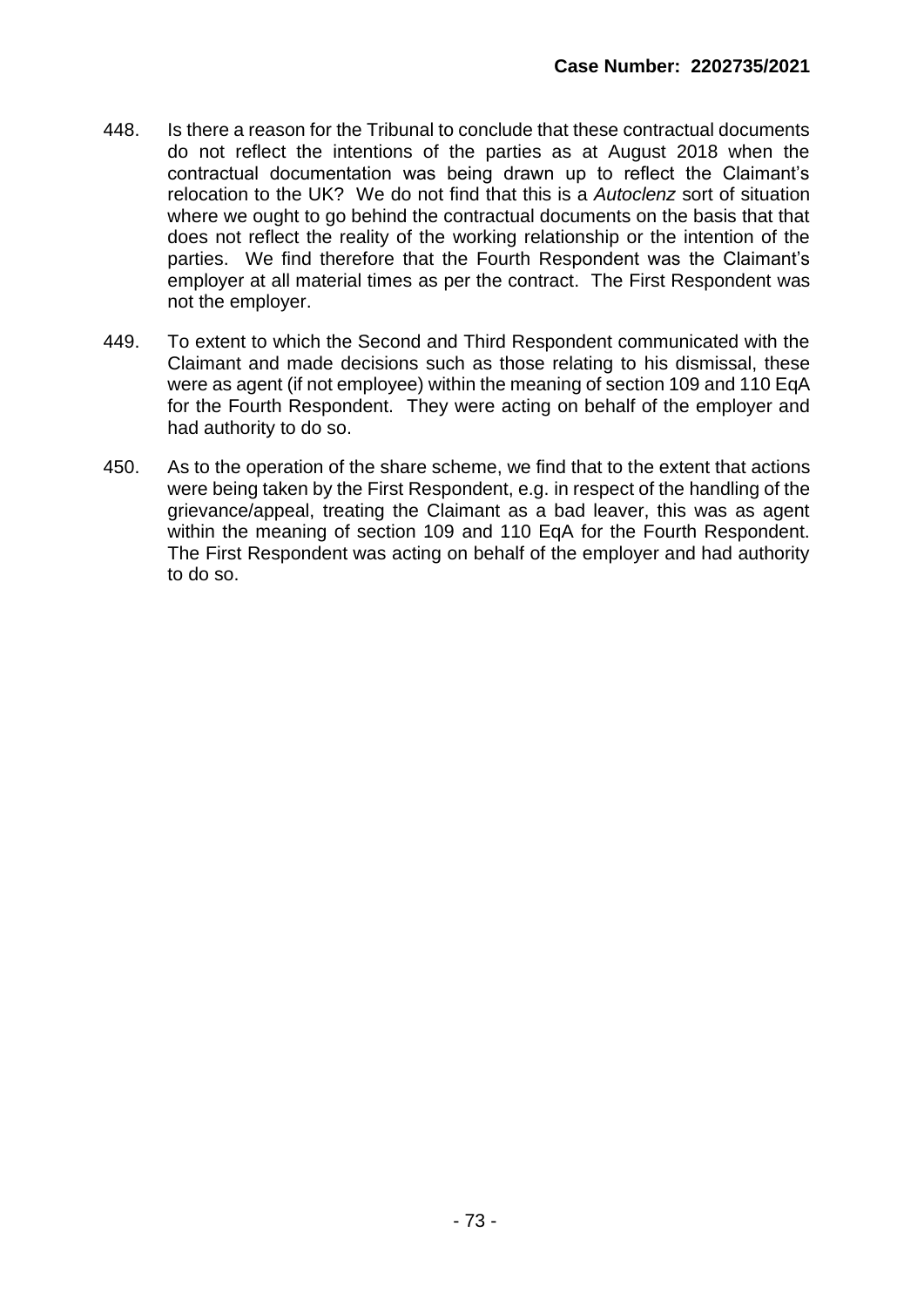## **REMEDY HEARING – CASE MANAGEMENT ORDERS**

- 1. A remedy hearing has been listed on **Monday 9, Tuesday 10, Wednesday, 11 May 2022**.
- 2. Any difficulty with the date of this remedy hearing should be raised by **28 January 2022**. If it is contended that a crucial participant is not available, e.g. due to an important event which cannot be rescheduled evidence must be provided in support.
- 3. If any party considers that this listing is inadequate, they are requested to liaise with the other side and provide an estimate for the length of the remedy hearing, agreed if possible.
- 4. Please note that the Tribunal will retain the electronic bundles from the liability hearing.
- 5. The Claimant should provide an updated schedule of loss by **16 February 2022** together with an index and copy documents on which he relies in support of his claim, together with any other document relevant to remedy.
- 6. The Respondents shall produce an updated counter schedule of loss by **9 March 2022**, together with copies of any documents on which they rely, together with any other document relevant to remedy.
- 7. By **16 March 2022** the Claimant shall provide to the Respondents a draft list of issues for the determination of remedy.
- 8. Each party should identify which documents they wish to be in the remedy bundle by **23 March 2022**.
- 9. By **30 March 2022** the parties shall agree and finalise the list of issues fore the remedy hearing.
- 10. The Claimant shall take responsibility for the remedy bundle which shall be emailed to the Respondents by **6 April 2022**. There is a page limit of **500 pages** for this bundle. Parties are requested to select for inclusion documents that Counsel will actually refer to in the hearing. In the event of any dispute the Claimant may select the 300 pages on which he relies and the Respondents may select their own 200 pages. Parties are reminded that they may refer to documents already contained in the bundles retained by the Tribunal.
- 11. The parties should exchange witness statements relevant to remedy by **20 April 2022**. The Claimant and the combined Respondents are each limited to **2,500** words in total for their witness statement evidence. Each witness statement will contain a word count on the final page. The Tribunal may simply disregard words in excess of this limit.
- 12. The parties are ordered to exchange and send to the Tribunal electronically any written submissions on which they rely together with electronic copies of